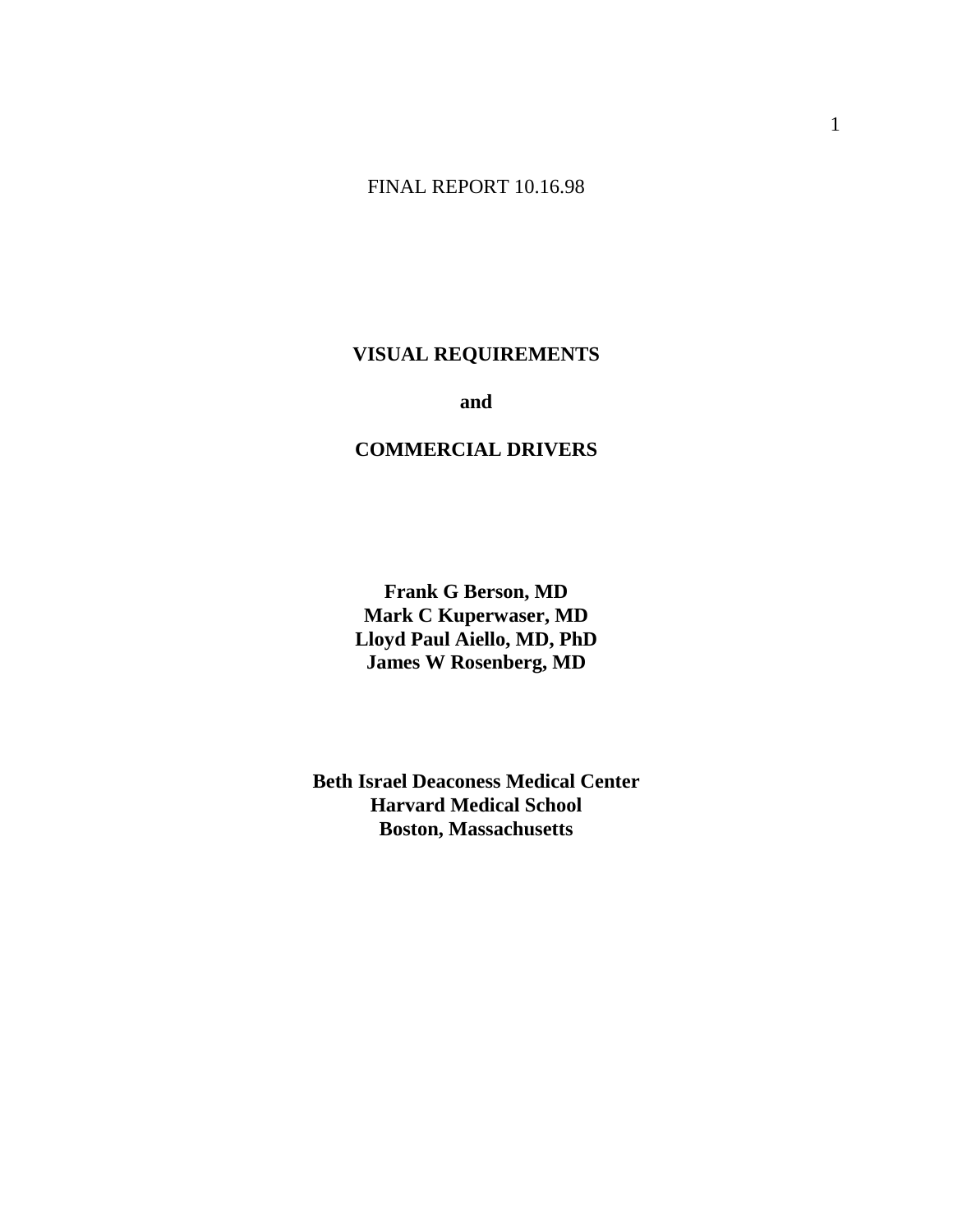# **Table of Contents**

| 3                                 | Project Objective                                                                                                    |
|-----------------------------------|----------------------------------------------------------------------------------------------------------------------|
| $4 - 14$<br>Program               | Background Information on Current Standard and Vision Waiver                                                         |
| $15 - 17$                         | Recommendations                                                                                                      |
| 18                                | Disclaimer                                                                                                           |
| 19-21                             | References                                                                                                           |
| $23 - 24$<br>Recommendations      | Appendix A: Summary of Committee Process for Developing                                                              |
| $25 - 26$<br>D.C.                 | Appendix B: Meeting Summary, April 24, 1998, Washington,                                                             |
| 27-38                             | Appendix C: Visual Field and Driving Performance                                                                     |
| 39-46                             | Appendix D: Consideration for Future Studies Regarding the<br>Visual Requirements for Drivers of Commercial Vehicles |
| 47<br><b>Confrontation Method</b> | Appendix E: Protocol for Screening the Visual Field Using a                                                          |
| 48                                | Appendix F: Protocol for Testing Color Vision                                                                        |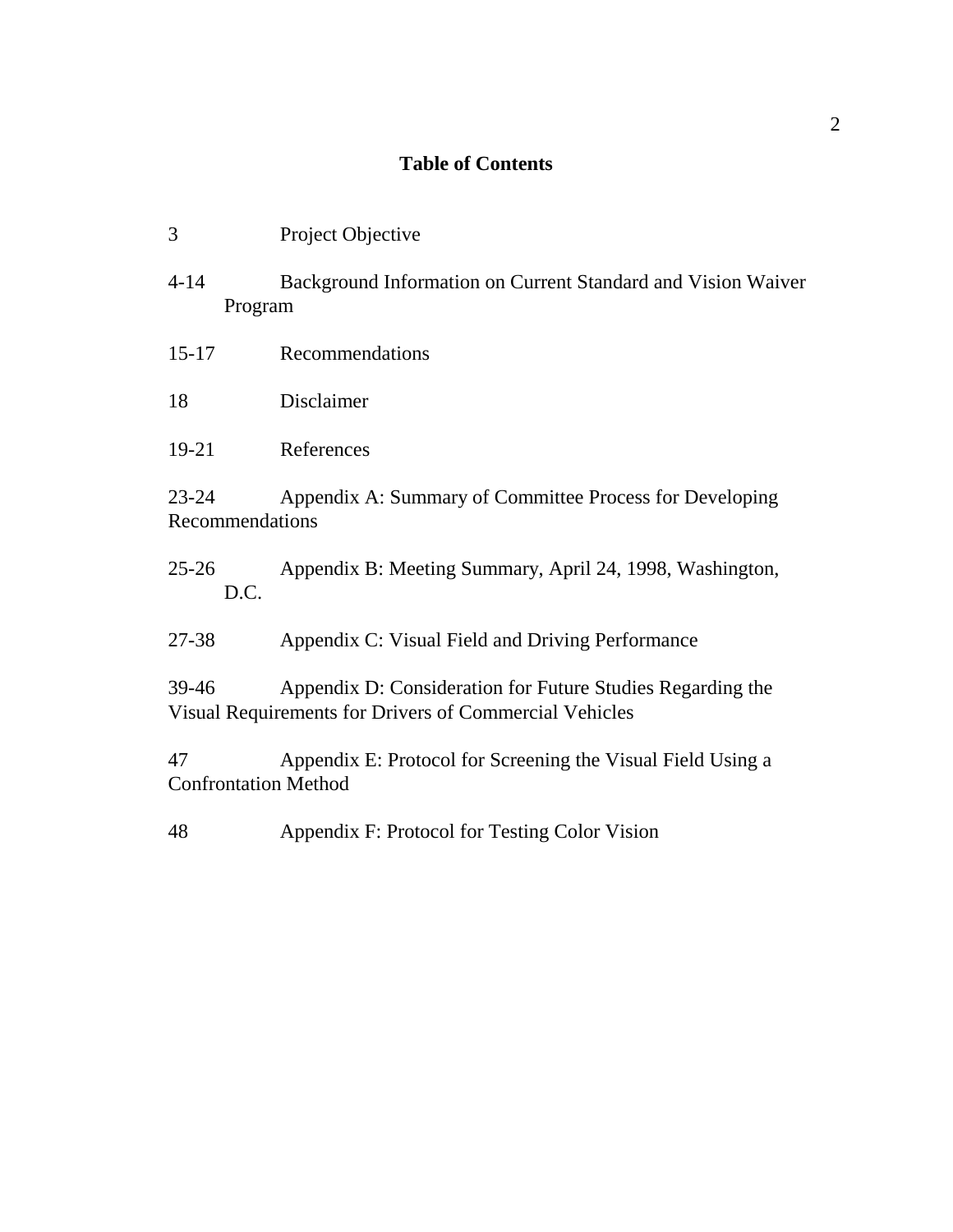The objective of this project is to develop medically-based recommendations for amending the current vision requirements pursuant to the **Federal Motor Carrier Safety Regulations Section 391.41 (b) (10)** which promote (1) highway safety by ensuring that only persons who are physically qualified operate commercial motor vehicles and (2) national policy objectives as expressed in the **Rehabilitation Act of 1973** and the **Americans with Disabilities Act of 1990.**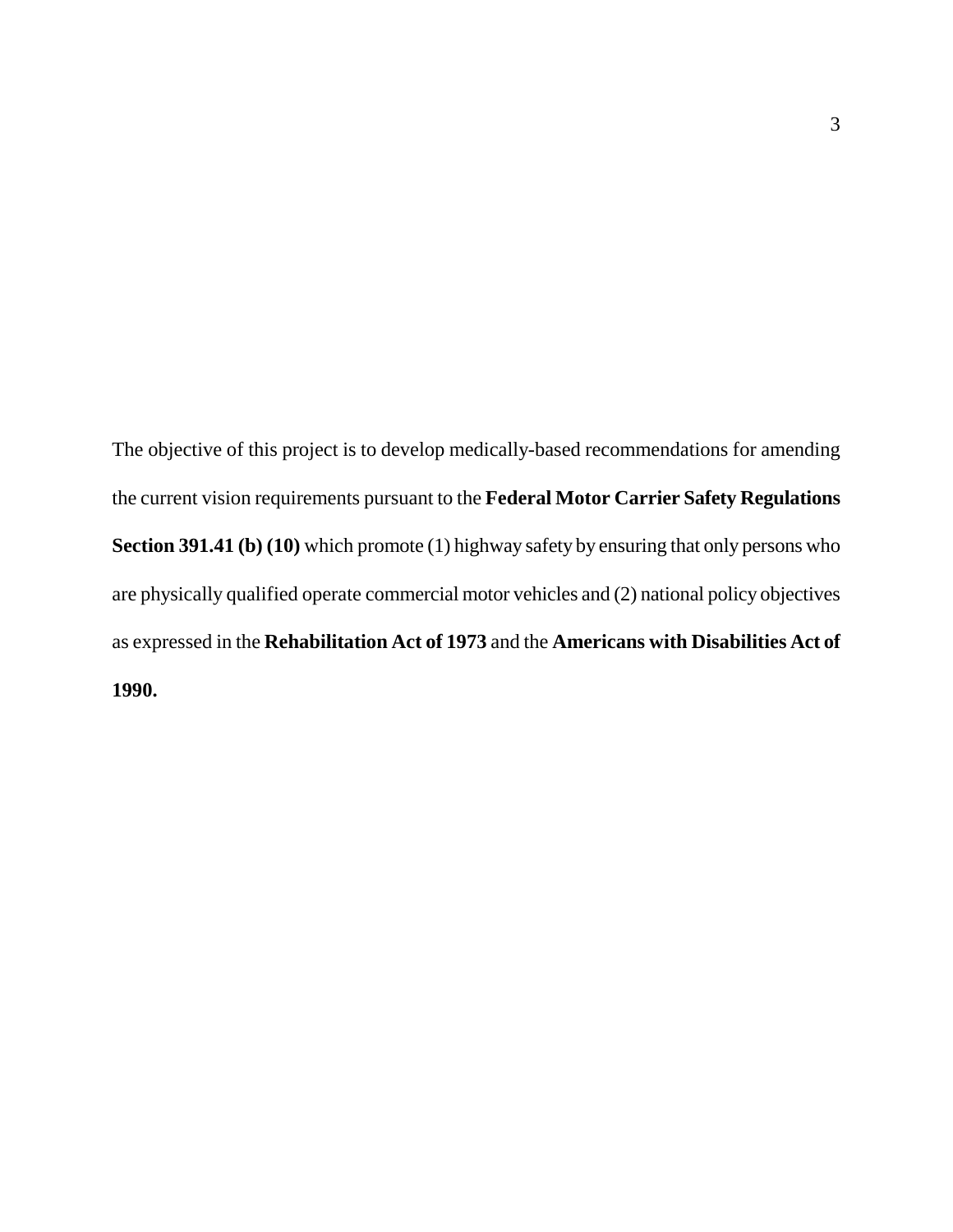Visual function is considered an important factor in the safe operation of commercial motor vehicles. This intuitive concept has been substantiated by a number of investigations. The question as to what aspects of visual function are most relevant to the task of motor vehicle operation is still not fully determined, but a number of studies suggest that parameters other than those which are conventionally tested (Snellen acuity, static multi-point horizontal field testing) may have a greater predictive relevance to ultimate performance safety.

The task is to determine a set of visual criteria which most closely reflect the visual performance necessary for safe vehicular operation. In a practical sense, this must reduce to a standardized set of visual performance tests which can be administered using currently available and easily accessible technology at reasonable cost. In light of the particular interest in the safety performance of drivers with some degree of visual disability, this result may have to take the form of a generalized screening standard with obligatory follow-up testing for those individuals identified to have some degree of partial visual impairment. In effect, this was achieved with the FHWA waiver program. This program provided a set of increased surveillance and monitoring tests for those individuals identified with a degree of visual disability and still wishing to obtain a CMV license.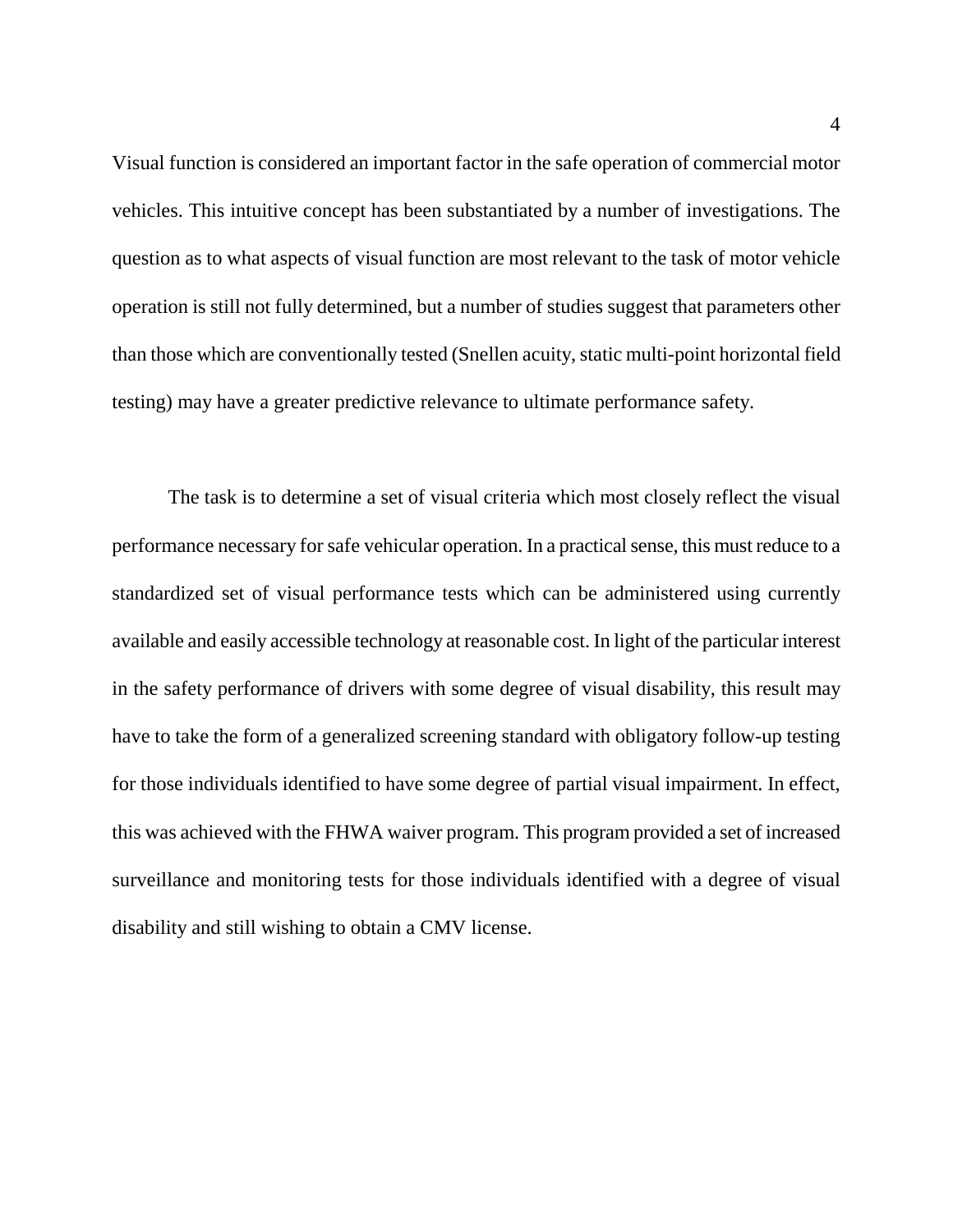Current federal vision standards reflect a relatively longstanding, widely accepted and easily administered set of tests of central static visual acuity and limited assessment of static peripheral horizontal visual field.

## **Current CMV Vision Standard**

The vision requirements specified in Section 391.41 (b) (10) are as follows:

(1) Distant visual acuity of at least 20/40 (Snellen) in each eye, with or without corrective lenses.

(2) Distant binocular visual acuity of at least 20/40 (Snellen) in both eyes, with or without corrective lenses.

(3) Field of vision of at least 70 degrees in the horizontal meridian in each eye.

(4) Ability to recognize the colors of traffic signals and devices showing the standard red, green and amber.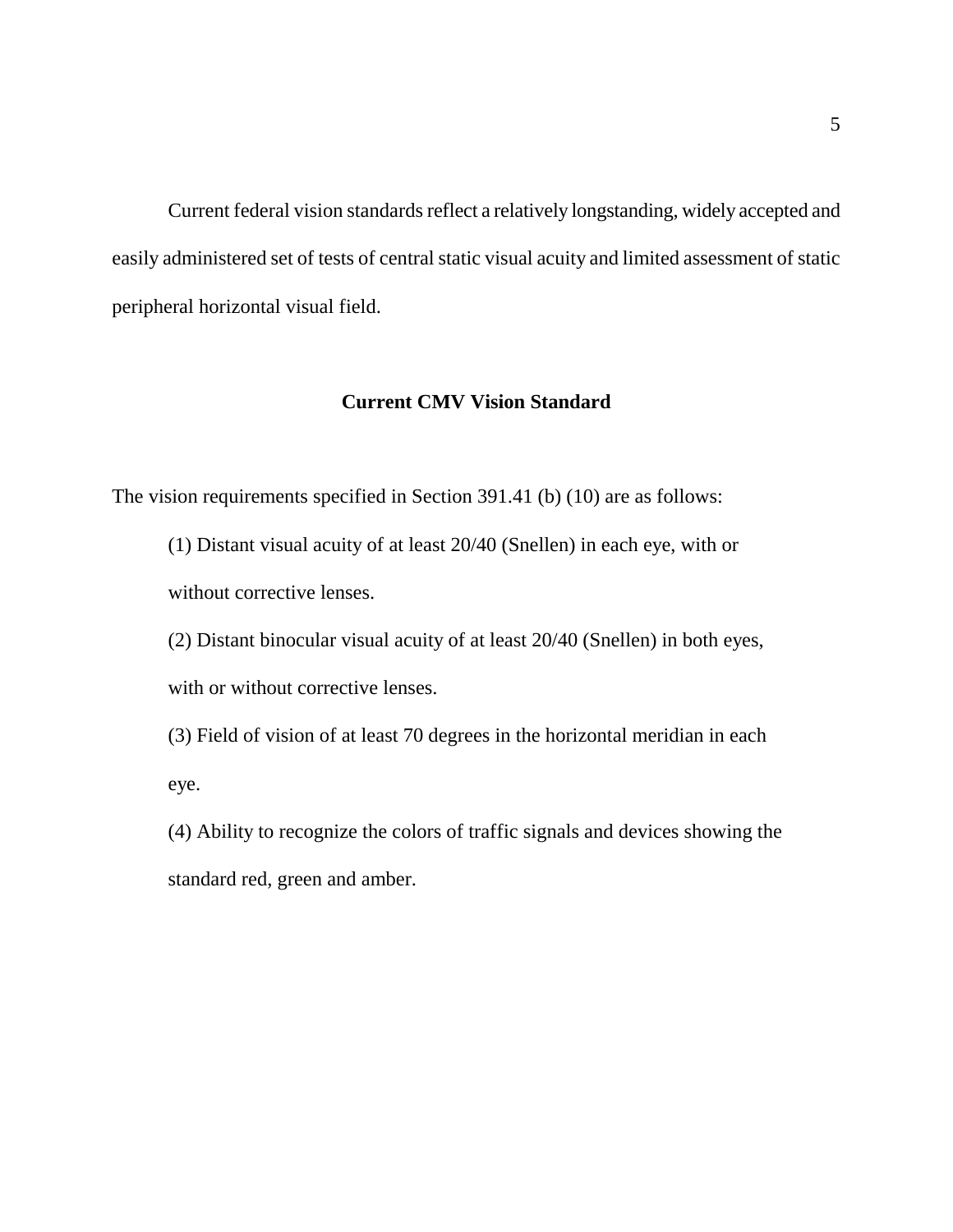The Rehabilitation Act of 1973, Section 504, prohibits discrimination on the basis of handicap. The Americans with Disabilities Act of 1990 prohibits discrimination against a "qualified individual with a disability" who, with or without reasonable accomodation, could perform the essential functions of a particular job.

With regard to the vision standards for operating a commercial motor vehicle, it is clear that the "essential function" of driving includes the safe operation of the vehicle. It is both intuitively obvious and proven, on the basis of retrospective review of accident and mortality statistics, that commercial vehicles accidents pose a greater risk in terms of bodily injury, mortality and property damage. It is for this reason that a higher standard is exercised in the licensing and evaluation of drivers of commercial vehicles. Similarly, the visual demands placed upon commercial vehicle drivers for safe operation are greater in that the activities associated with safe vehicle operation -- stopping time, acceleration, lane changing, response to signage, judgement of clearance -- coupled with the decreased maneuverability of a large sized vehicle and the greater potential for damage and injury would suggest that a stricter standard be in place for safe visual performance.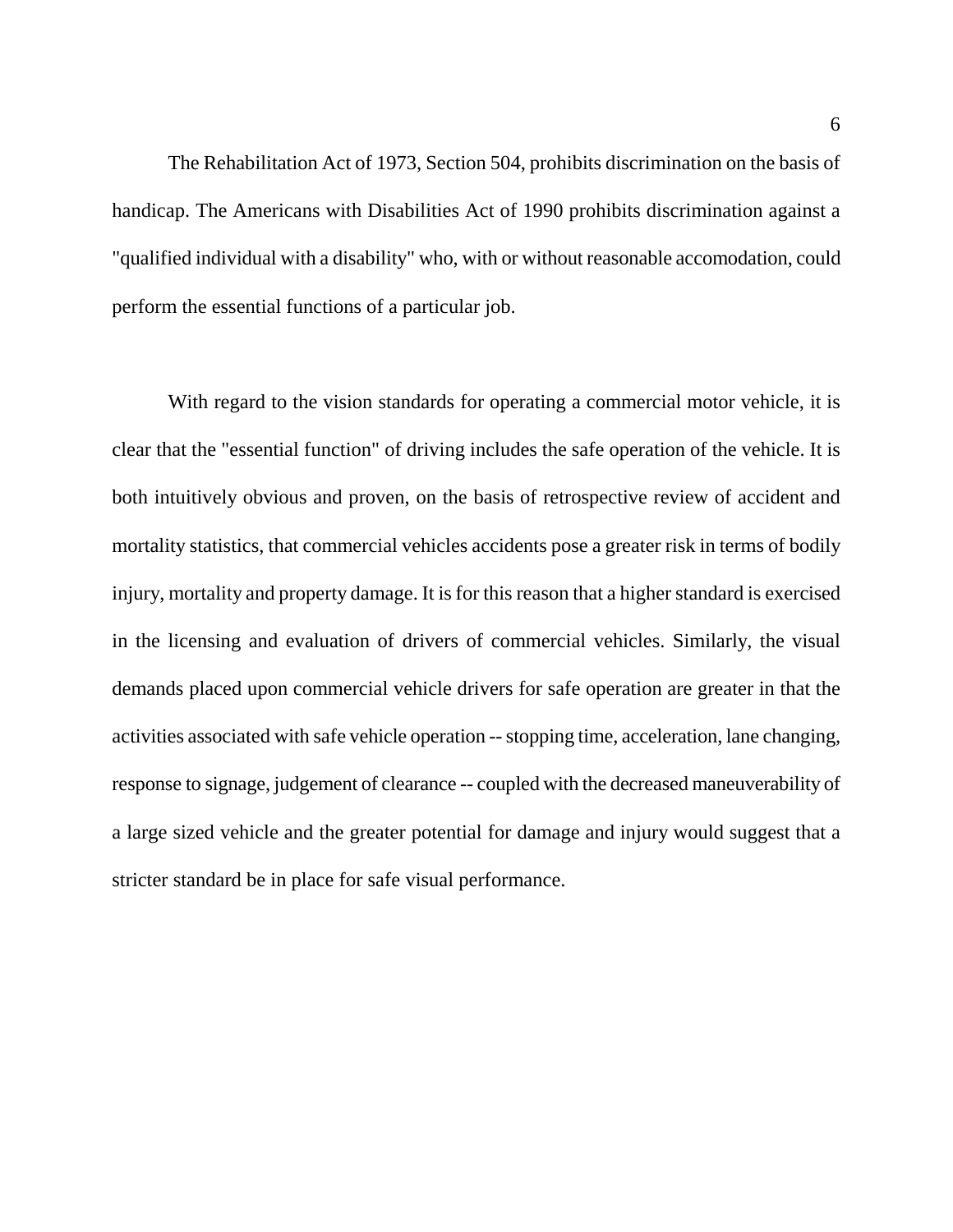To the extent that the language of both the Rehabilitation Act of 1973 and the Americans with Disabilities Act of 1990 is general, FHWA must determine what accomodation, if any, can be made for an operator who has a degree of visual disability without compromising the public safety. Obviously, this would require an investigation into the performance of individuals with visual disability operating commercial vehicles under a waiver of existing standards. The results of such a study, in terms of relating documented levels of reduced visual function parameters to accident rate, would provide a guide to the implementation of a set of modified visual requirements for individuals with disability. This guide, coupled with a rigorous monitoring protocol, would allow such individuals to operate commercial motor vehicles without compromising overall safety.

The Motor Carrier Safety Act of 1984, Section 206 (b) authorizes the Federal Highway Administration to "waive in whole or in part application of any regulation issued under Section 206" assuming such action "is consistent with the safe operation of commercial motor vehicles".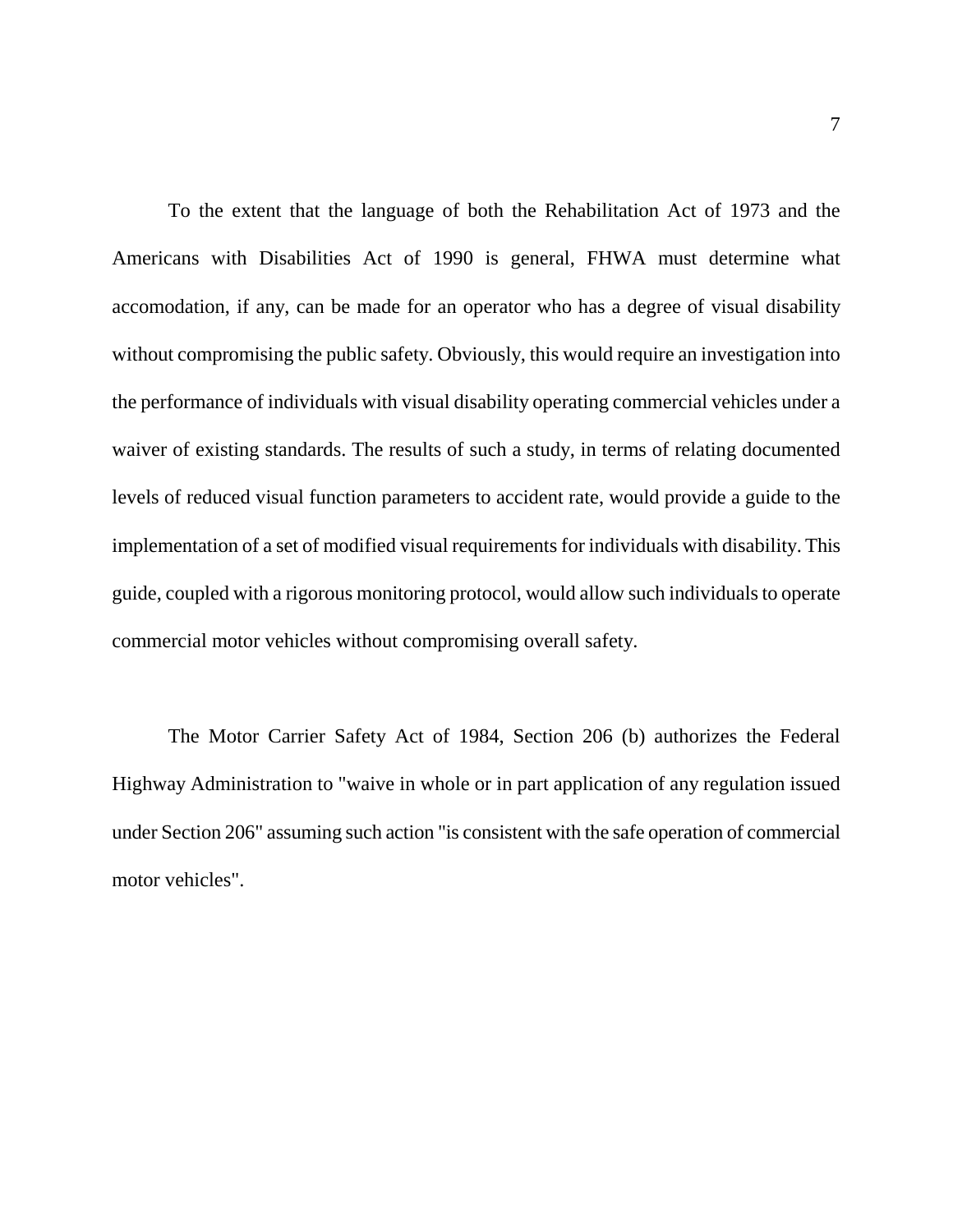As part of a thorough review of the existing regulations the Federal Highway Administration contracted with the Ketron Division of the Bionetics Corporation, Malvern, Pennsylvania, to reasses the adequacy of the current vision standards. **Visual Disorders and Commercial Drivers**, authored by Decina, Breton, and Staplin of Ketron and reported in November, 1991, is an exhaustive review of the literature and critical evaluation of the current federal vision standards for operators of commercial motor vehicles. Interestingly, the authors found no compelling data to change the vision standard. However, they did address the visual field requirement and recommended a change in the wording.

In 1970 the vision standard was revised to include a requirement of visual fields of "at least 70 degrees in the horizontal meridian in each eye". Decina et al concluded that the intent of the revision was to restate the binocular requirement in terms of monocular testing and the monocular field should have been 140 degrees. To eliminate this ambiguity they recommended that the standard be restated as "a field of vision of at least 120 degrees in each eye measured separately in the horizontal meridian". This change was not adopted by the Federal Highway Administration.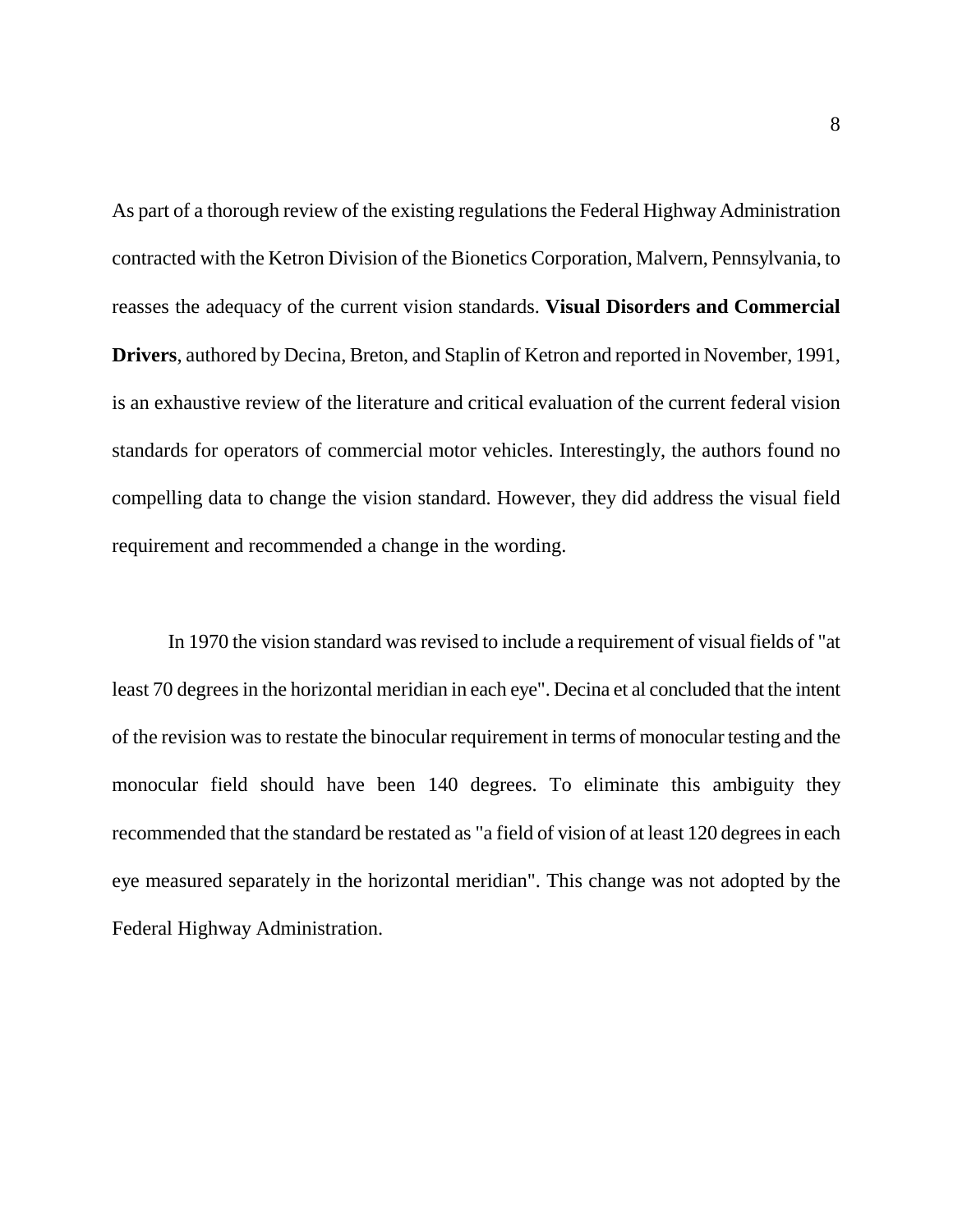A number of studies have substantiated the importance of peripheral visual field in the operation of motor vehicles. In fact, it is frequently argued that peripheral vision is a more important correlate of safe operation than is central acuity. Johnson and Keltner reported on the incidence of visual field loss in 10,000 volunteer subjects showing that the rate of undiagnosed field loss reached as high as 13% in older drivers. Half of the volunteers were not aware of any visual field problem and it was shown that those with binocular field loss had a driving accident rate which was twice as high as those with normal visual fields.

Szlyk et al (1991) studied the visual fields of patients with retinitis pigmentosa and the influence of visual field defects on safe driving performance, using both actual data and a computer-controlled driving simulator. Among their findings were further substantiation of the importance of an intact binocular visual field for safe driving performance. Moreover their data suggest that the form of abbreviated field assessment presently employed in licensing (i.e. limited testing of a few horizontal points to determine compliance with the stated horizontal field criterion) may seriously underestimate the defect in visual driving safety performance resulting from visual field defects due to specific eye diseases. Examples of this include a type of dense "ring scotoma", such as may be found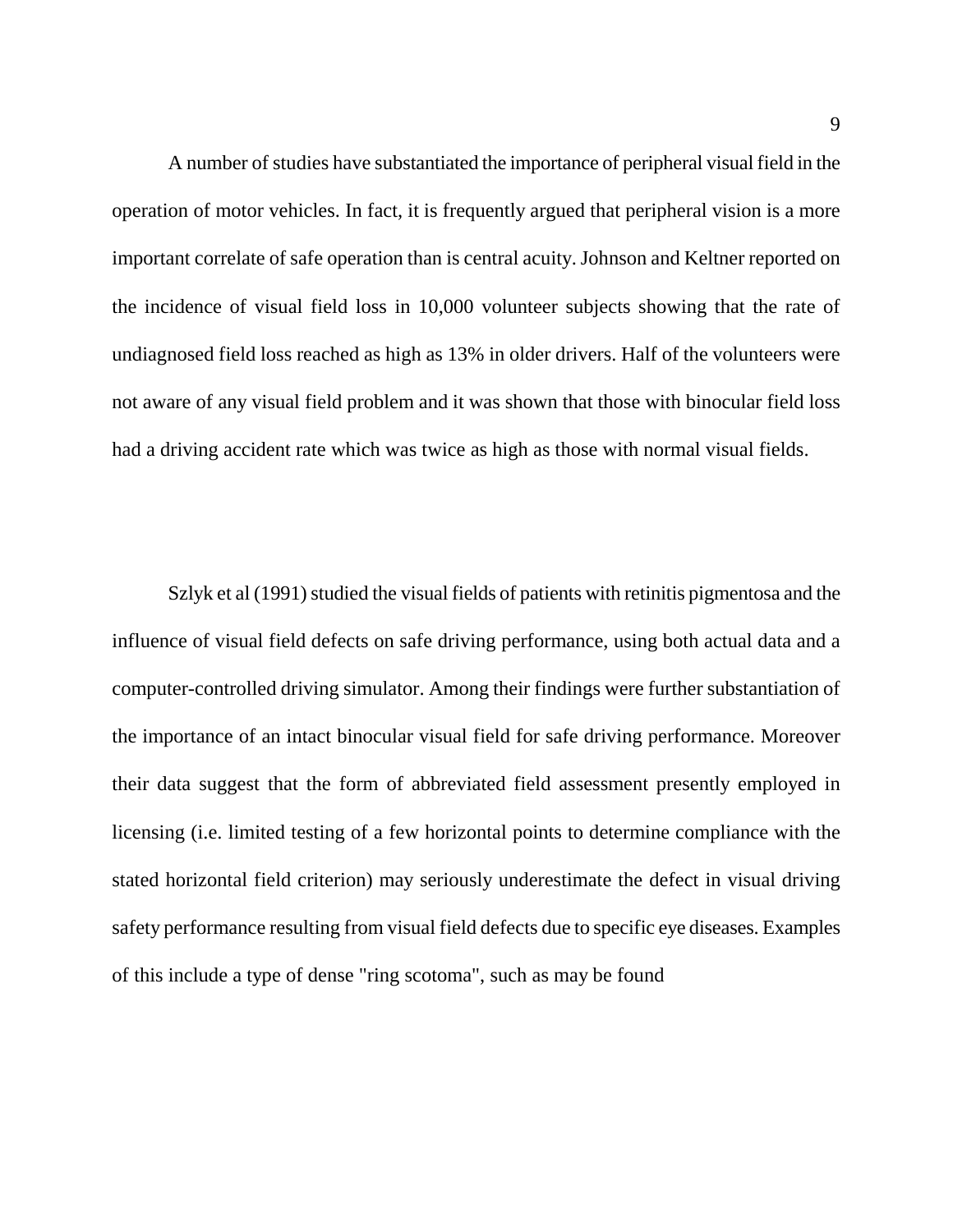in patients with retinitis pigmentosa or more commonly "arcuate scotomas", such as may be frequently seen in patients with glaucoma which would preserve both central acuity and farperipheral vision (thus fulfilling the present form of visual screening) while still posing a significant visual and potential safety problem.

At the very least, these considerations should prompt a careful reassessment of the visual field criterion as it appears in Section 391.41 (b) (10). The method employed for visual field screening may need to be modified in order to assess visual field defects more accurately. In the instance of individuals with either suspected or known visual disabilities, separate and more detailed criteria for visual field screening may need to be considered.

FHWA instituted a vision waiver program in 1992 in an effort to provide necessary data for a possible change in the vision standards. This program enrolled 2656 drivers, but the number was reduced to 2275 by August 1995 through attrition, due to the revocation of waivers for program non-compliance, degradation in vision, self-termination or death. The criteria for participation in the waiver program included a detailed protocol for inclusion and monitoring of performance parameters including previous accident record, a formal examination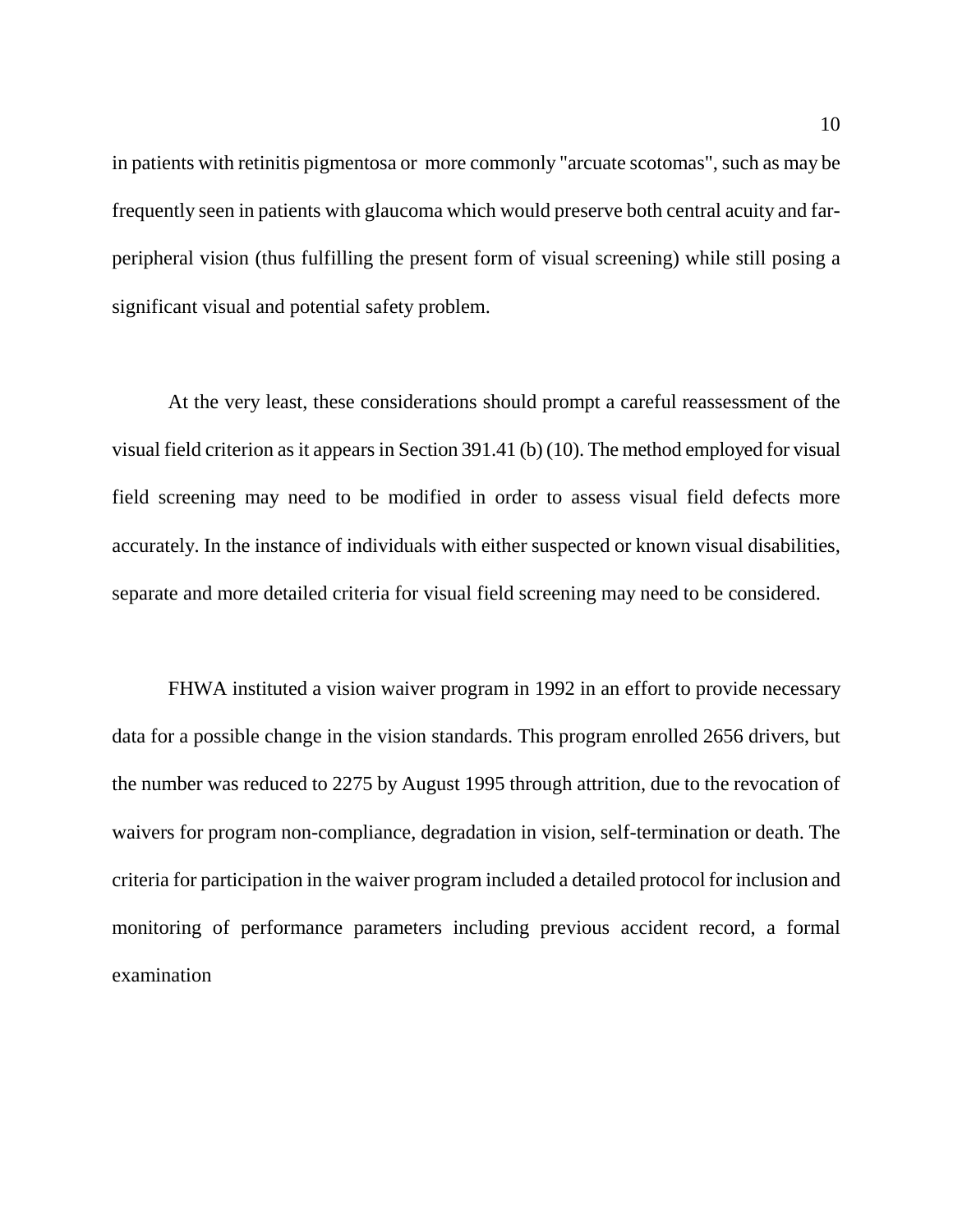by an ophthalmologist or optometrist who certified that the applicant could, despite the vision deficiency, perform the driving tasks required to operate a commercial motor vehicle. As part of the ongoing waiver program, the participant was required to report citations, accidents and changes in medical status. In addition a yearly vision examination by an ophthalmologist or optometrist was required.

The United States Court of Appeals for the District of Columbia Circuit issued a decision in August, 1994 concluding that "the adoption of the waiver program was contrary to law". This was in response to a challenge of the waiver program brought by the Advocates for Highway and Auto Safety. The basis for this retroactive decision was that at the time of the institution of the waiver there was not adequate data to satisfy the requirements of the Safety Act requiring the FHWA to "determine that such a waiver is consistent with the safe operation of commercial motor vehicles". The FHWA ended the vision waiver program on March 31, 1996 but the waived drivers were allowed to continue driving in interstate commerce as long as they continued to fulfill stringent requirements including an annual vision re-evaluation by an ophthalmologist or optometrist.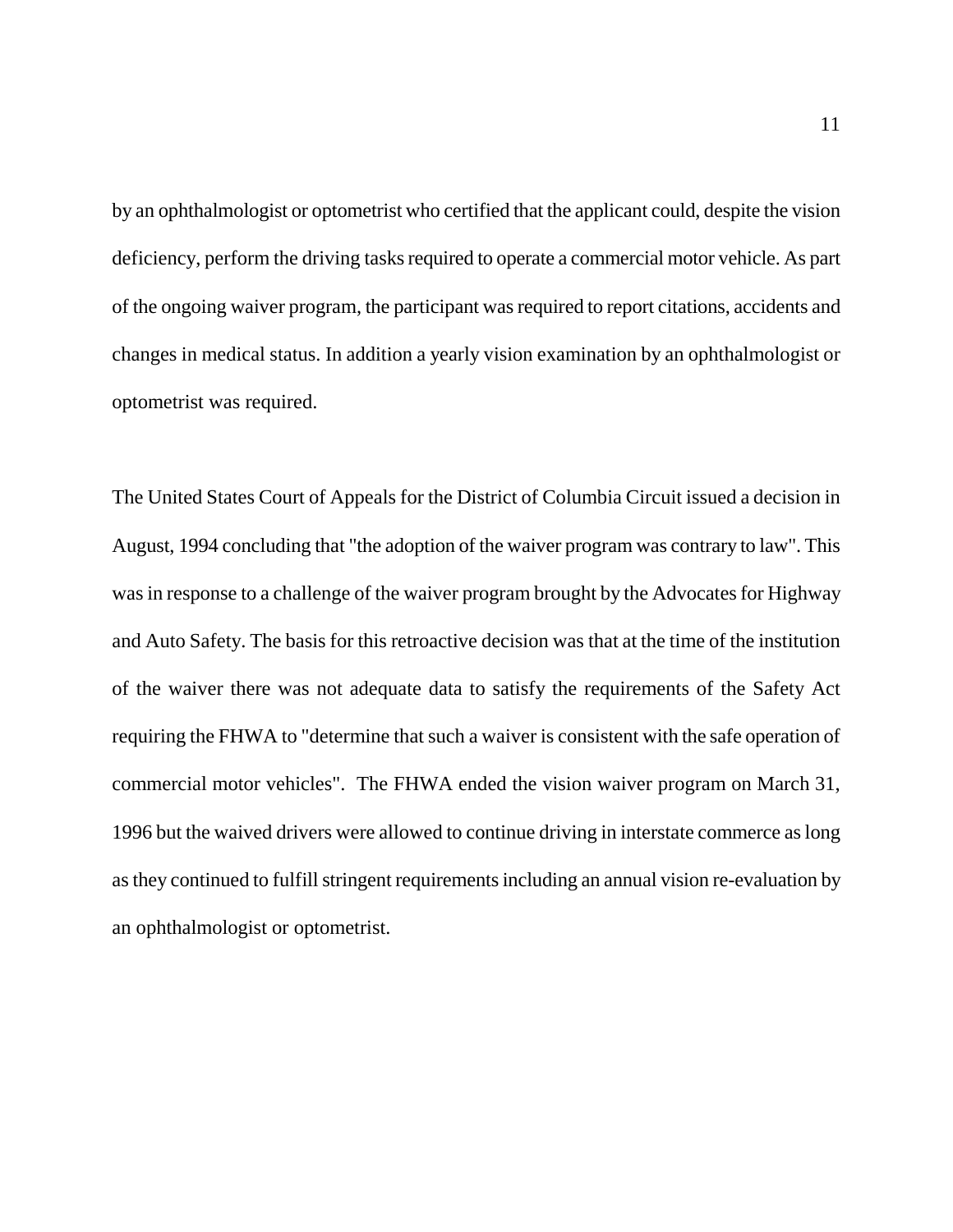Although the Court's decision resulted in the termination of the Waiver Program, the data which has been accumulated from the program is extremely compelling. The waiver group accident rate was consistently **below** the national accident rate (cumulative comparison) and for drivers still in the program in August 1995, the waiver group accident rate consistently decreased to well below the national accident rate, exceeding the latter only during the first 6 months of the program.

The data obtained while the Vision Waiver Program was in effect does provide sufficient rationale for a follow-up study which might modify the current vision requirements for commercial drivers. Such a study would undoubtedly require significant effort and funding and might still risk court challenges. Alternatively, individual determinations for waivers could continue as the means for certification for some commercial drivers who do not qualify at present under Section 391.41 (b) (10). Although the original waiver program apparently cannot be re-instated, it has resulted in a useful database which clearly supports a new ongoing waiver program for the study of commercial vehicle drivers with visual impairment.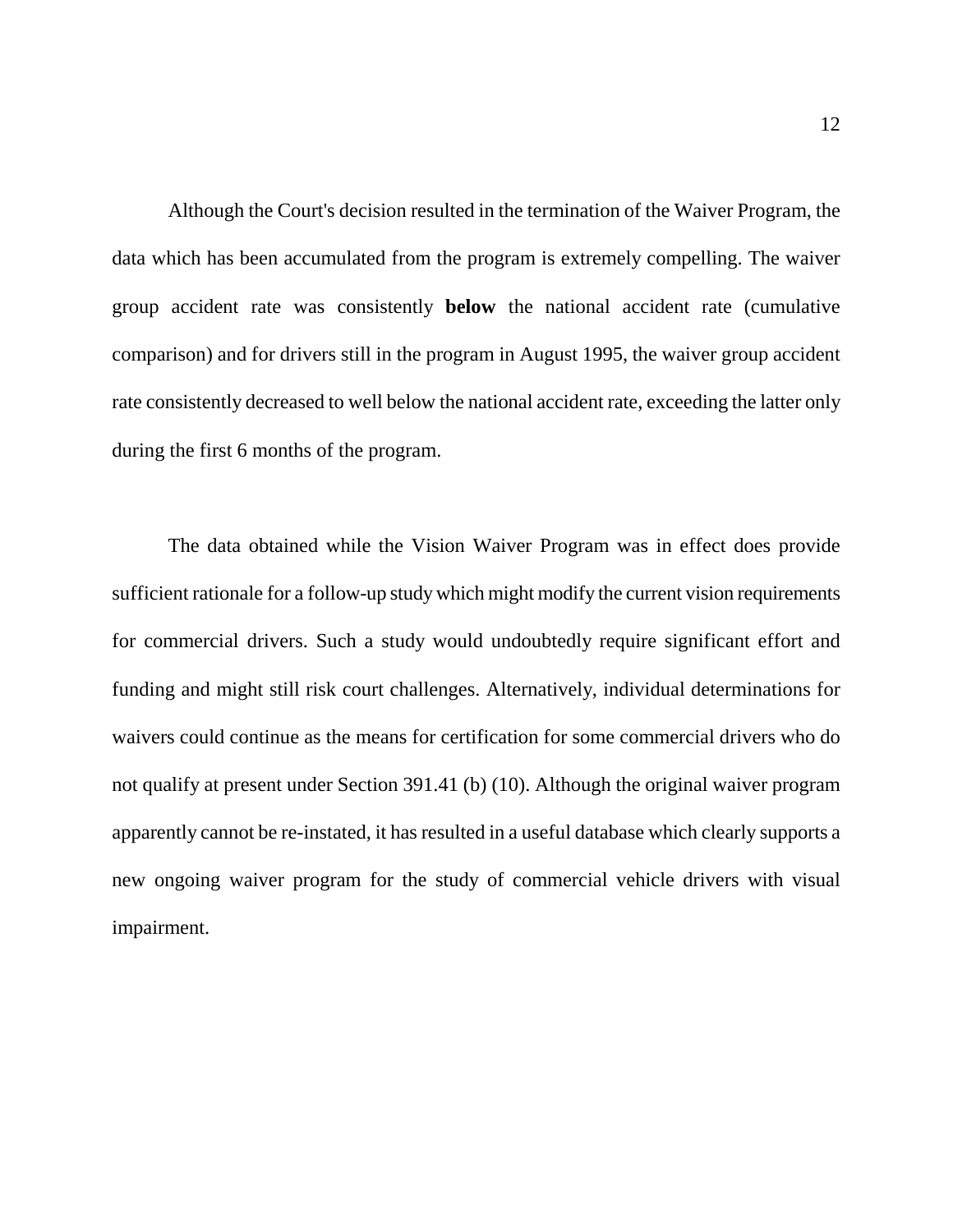Our panel agreed that there were two major "problem areas" in vision testing:

First, it is clear that the present abbreviated protocol using the confrontation field could miss significant field defects, and field defects probably have as much, if not more, impact on visual function in driving than visual acuity. However, it may not be reasonable or practical to require formal perimetry for all applicants and for those renewing a commercial driver's license. It would seem reasonable that for screening purposes a modification in protocol to better reflect the functional requirements for driving would be appropriate. In instances where there is reason to believe that a visual field defect may exist, either by identification of underlying ocular/systemic disease which could result in a field defect or by virtue of having failed the screening protocol, then that particular individual should be required to proceed to a formal visual evaluation by an ophthalmologist or optometrist to include formal perimetry. For screening purposes, we would propose a modification of the present protocol to require the presence of a total horizontal visual field of 120 degrees and a total vertical visual field of 40 degrees (20 above the horizontal meridian and 20 below the horizontal meridian) in each eye. In practical terms this screening protocol could be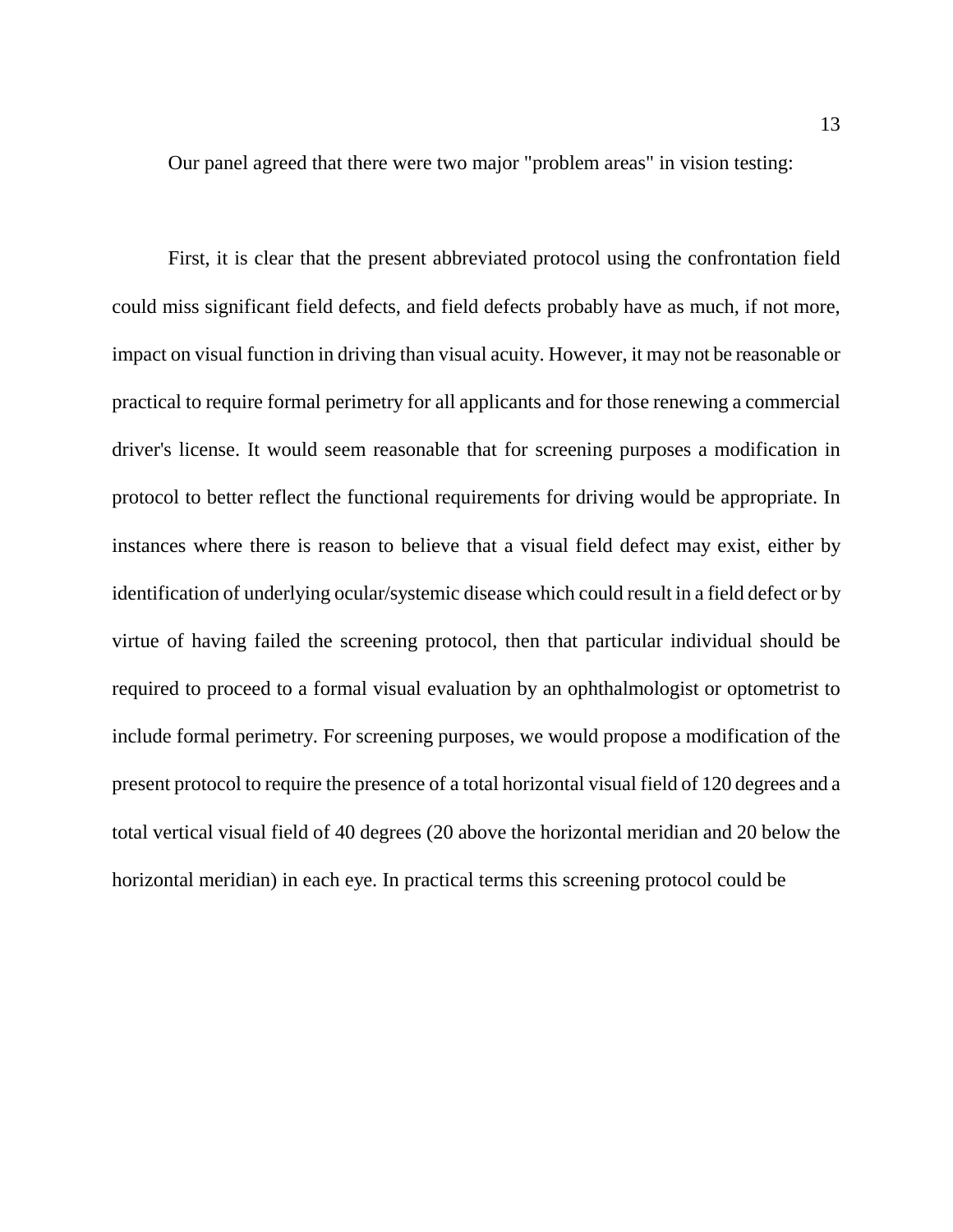implemented by changing the protocol to require that the examiner present the test stimuli (i.e. a moving finger) at selected points 20 degrees above and below the horizontal meridian. Each eye is to be tested individually with the partner eye occluded (see Appendix E). In instances where either eye fails to meet the screening standard further detailed evaluation would be required.

Second, visuocognitive/motor skill variables are much more relevant than static vision tests but evaluation of these skills with some version of a driving simulator is probably impractical except as part of a research study. The mandate to the panel that functional areas of vision to be evaluated "should be easily tested under currently available testing techniques" essentially precludes use of newer technologies. This, however, remains a promising method of evaluating the totality of visual performance as it applies to motor vehicle operation. As the computer technology needed to implement this type of evaluation becomes more accessible we would hope that further investigations of the type reported by Szlyk et al would result in a screening protocol which better evaluates and predicts driving safety.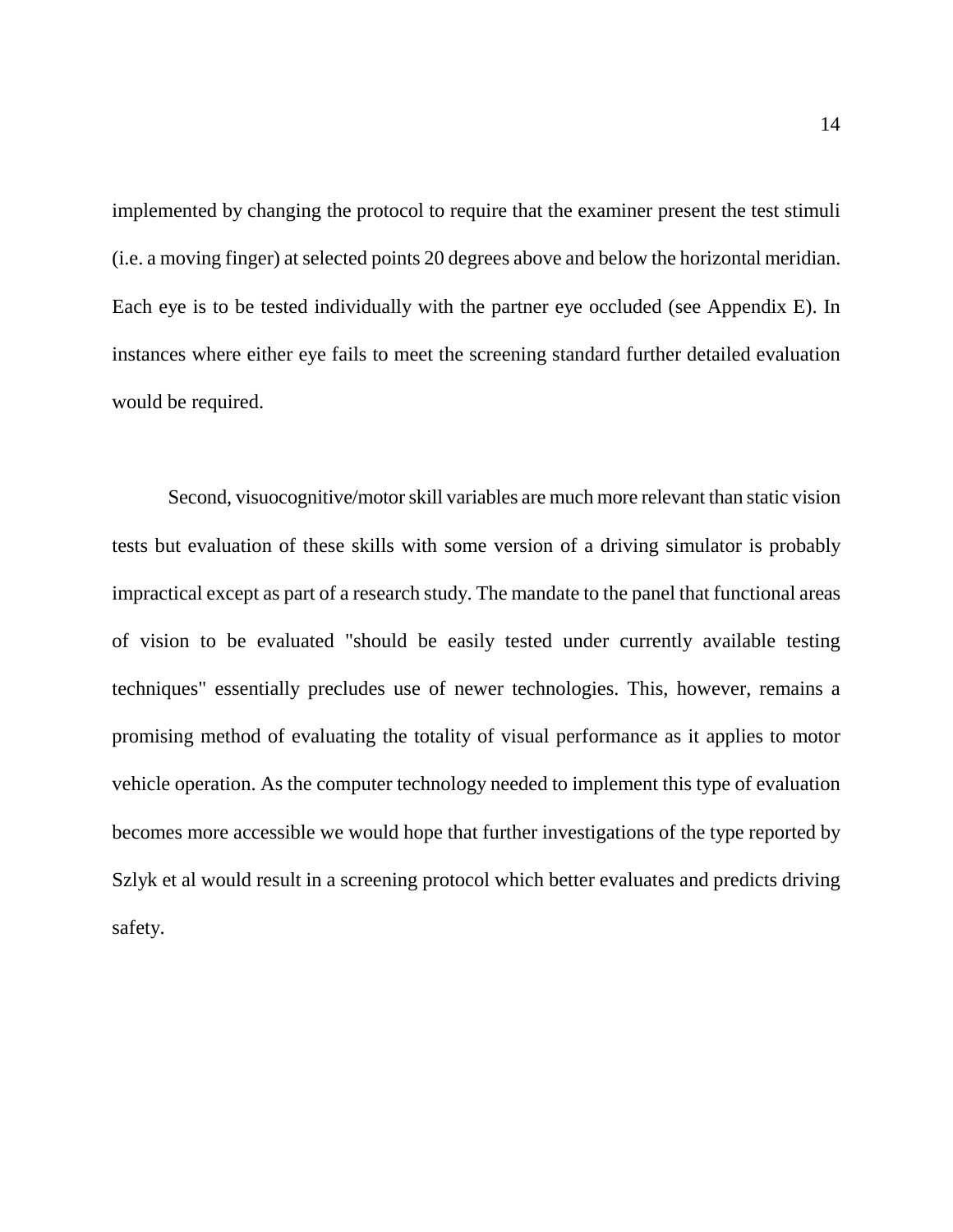#### **Recommendations**

With regard to the current CMV vision standard as specified in Section 391.41 (b) (10) we recommend the following:

(1) Distant visual acuity of at least 20/40 (Snellen) in each eye with or

without corrective lenses. **Recommend that this standard remain** 

#### **unchanged.**

(2) Distant binocular visual acuity of at least 20/40 (Snellen) in both eyes

with or without corrective lenses. **Recommend that this standard remain** 

#### **unchanged.**

(3) Ability to recognize the colors of traffic signals and devices showing the standard red, green, and amber. **Recommend that this standard** 

## **remain unchanged.**

(4) Field of vision of at least 70 degrees in the horizontal meridian in each eye. **Recommend change of this standard as follows:**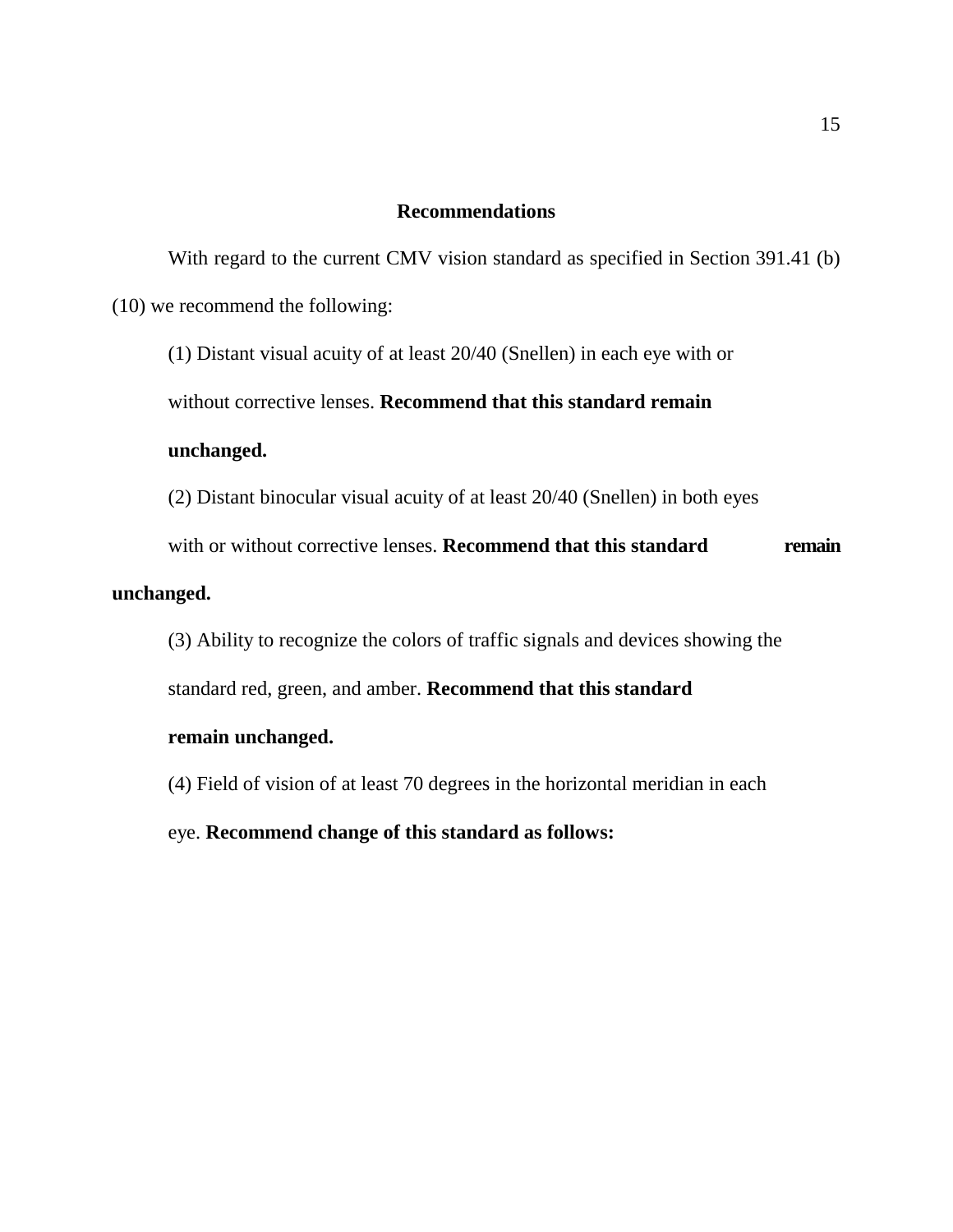With regard to the current field requirements the panel strongly supports the recommendation in the Ketron Study to restate the original language of the standard. There should be **at least 120 degrees of horizontal field in each eye.** In addition the panel feels that for adequate safe operation of commercial motor vehicles there should be a requirement of **at least 20 degrees of visual field above the horizontal axis and 20 degrees of visual field below the horizontal axis in each eye.** These standards can be confirmed by a modified protocol using confrontation visual field testing of each eye separately. **Individuals who either fail to meet this standard on screening testing or who have been identified as having a disease which may compromise the visual field, such as glaucoma, retinitis pigmentosa, stroke, or brain tumor, be required to have a full visual evaluation by an ophthalmologist or optometrist to include formal visual field testing followed by an opinion as to whether the documented formal visual field satisfies the standard.**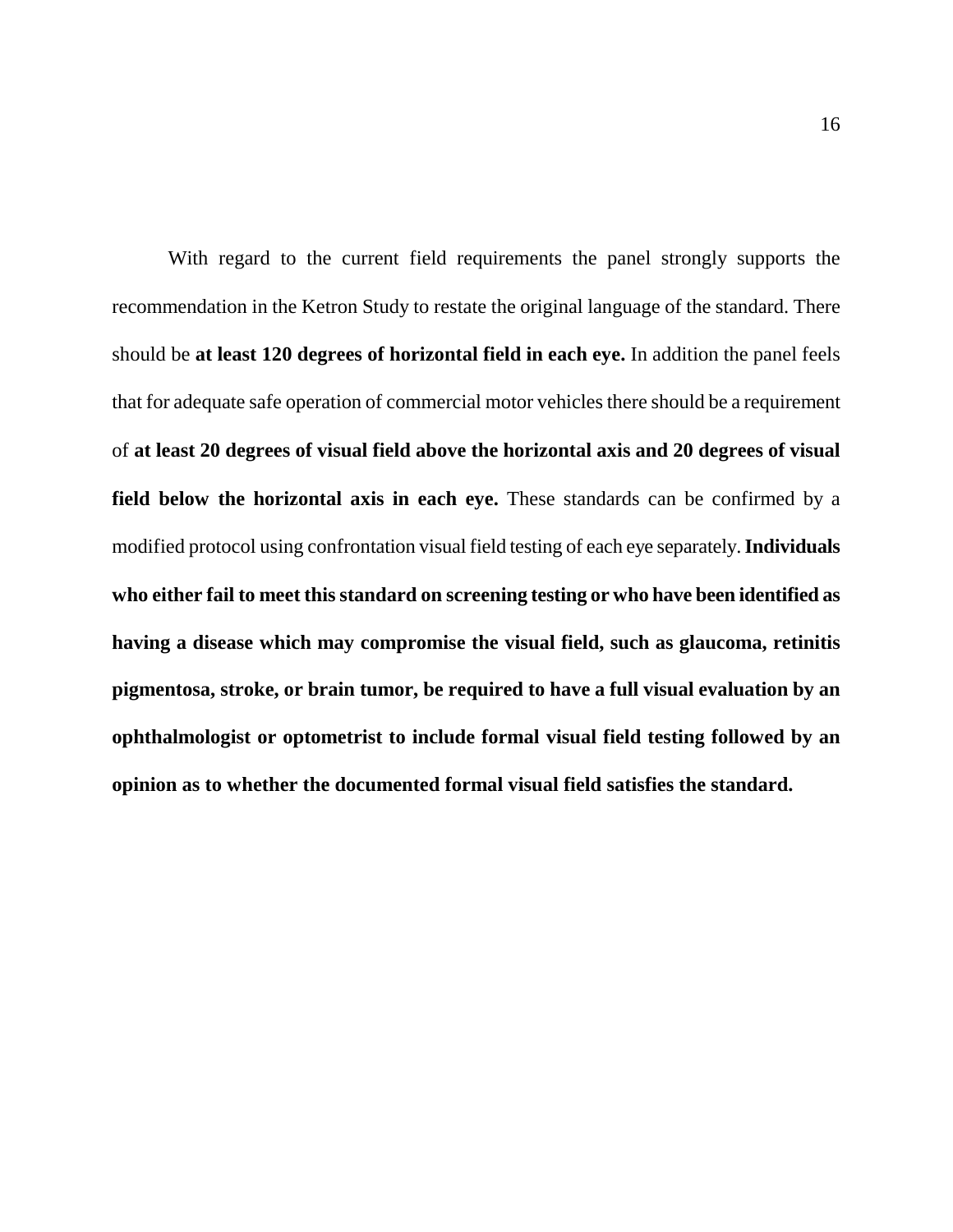The panel would recommend a study similar to the original waiver study to provide necessary data on the extent to which visual impairment with careful evaluation and monitoring can be compatible with operation of a commercial motor vehicle to an acceptable safety standard. The data in the original vision waiver study offers evidence that, with appropriate design, such a study would not compromise overall public safety.

The panel also recommends consideration of a study using a computerized driving task simulator as a possible improved future mode of testing of commercial vehicle driving performance. Such a simulator would serve a dual purpose in that it could be programmed either as a screening device or as a more detailed testing device for those individuals who have a documented visual disability. If, indeed, a pilot trial utilizing such a device were to hold promise for future testing then consideration of distributable software might allow such devices to be used at reasonable cost in future testing.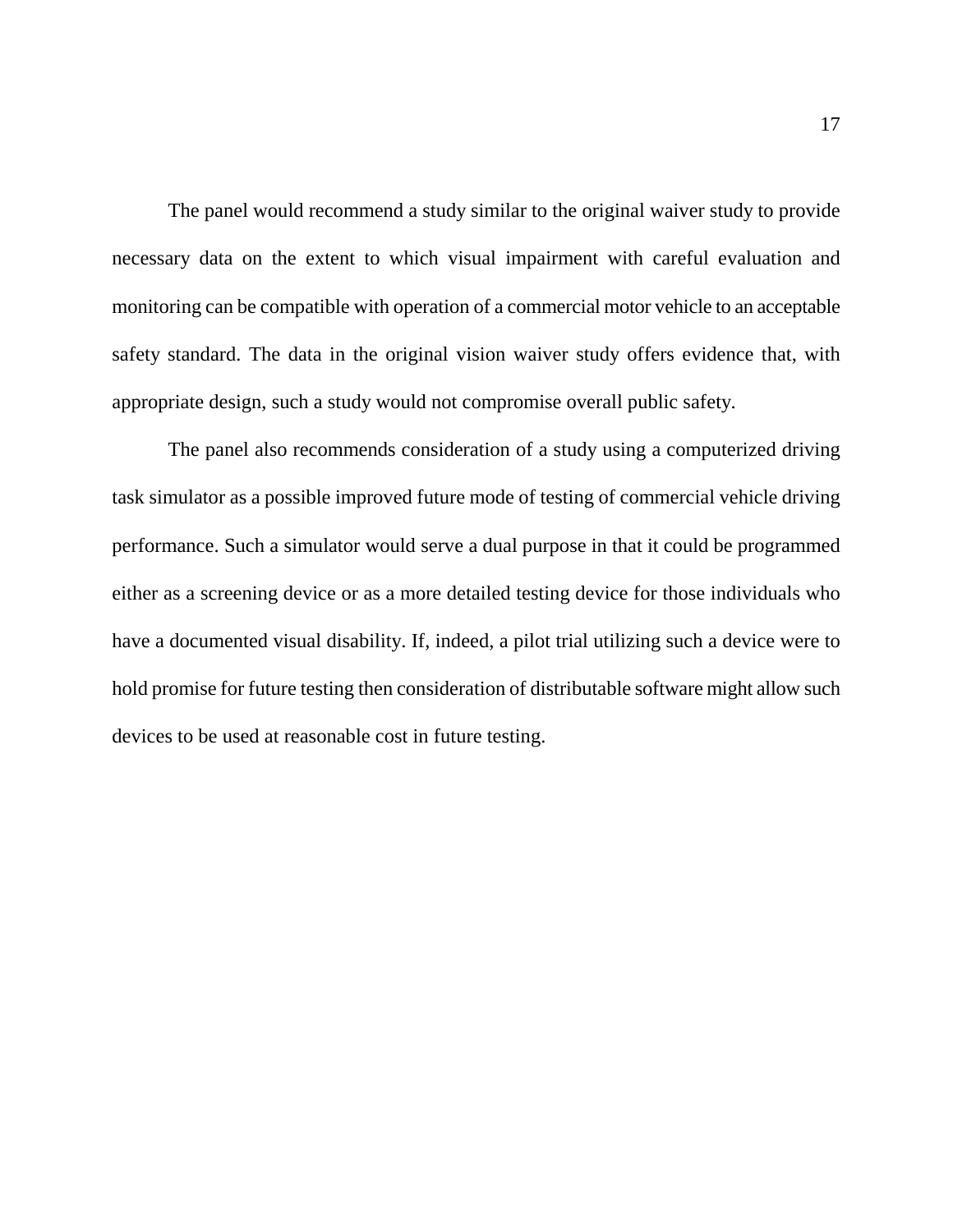# **Disclaimer**

The members of this advisory panel have no financial interest in any of the devices referred to in this paper.

Frank G. Berson, MD,

Chairman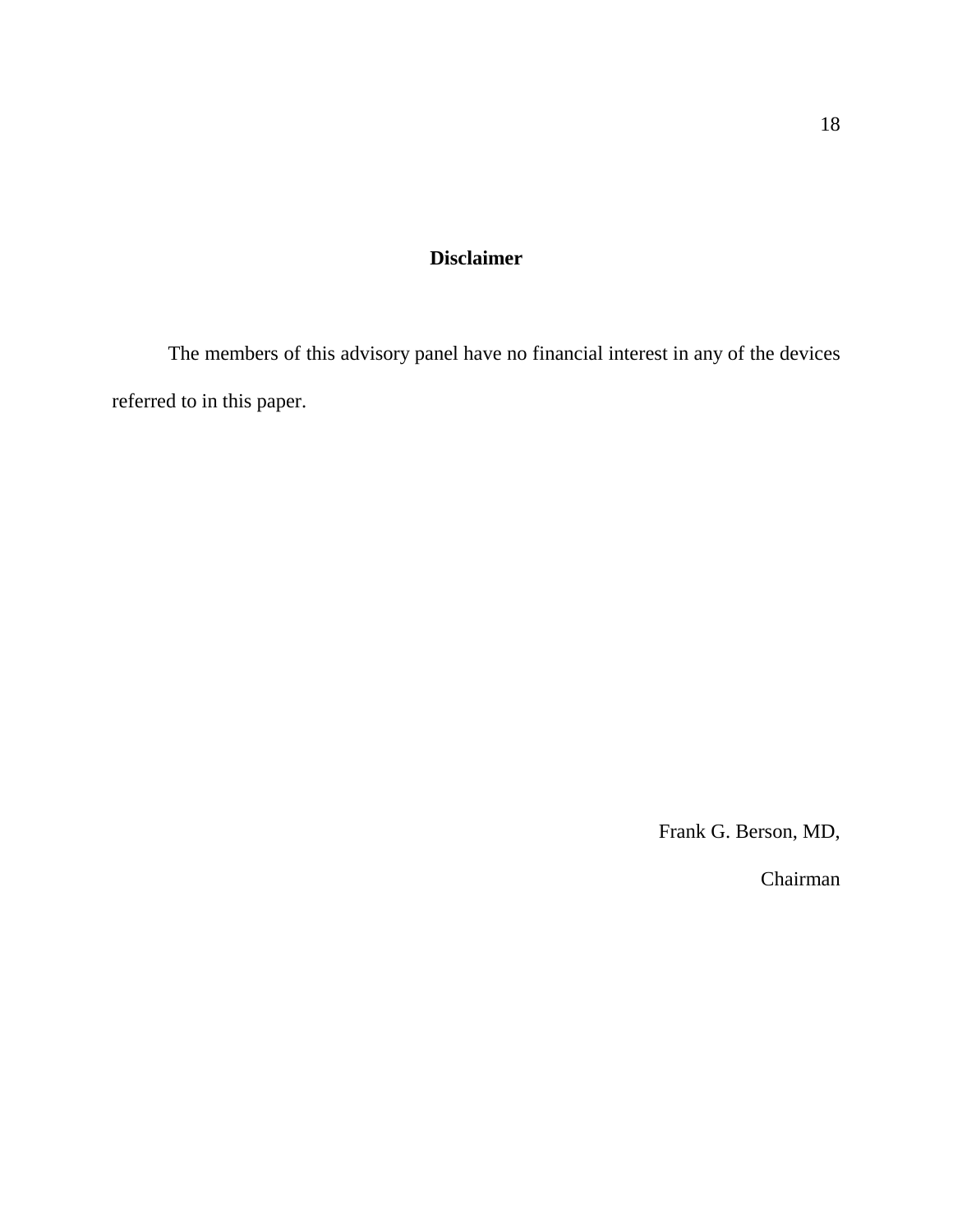#### **References**

1. SZLYK, JP, SEVERING, K, FISHMAN, GA. Peripheral Visual Field Loss and Driving Performance. A report to the AAA Foundation for Traffic Safety.

Washington, DC, August 1991.

- 2. SZLYK, JP, FISHMAN, GA, MASTER, SD, ALEXANDER, KR. (1991) Peripheral Vision Screening for Driving in Retinitis Pigmentosa Patients. Ophthalmology 98(5), 612-618.
- 3. JOHNSON, CA, KELTNER, JL (1983). Incidence of Visual Field Loss in 20,000 Eyes and Its Relationship to Driving Performance. Archives of Ophthalmology, 101, 371-375.
- 4. KELTNER, JL, JOHNSON, CA (1987). Visual Function, Driving Safety, and the Elderly. Ophthalmology, 94, 1180-1188.

5. DECINA, LE, BRETON, ME, STAPLIN, L. Visual Disorders and Commercial Drivers. Office of Motor Carriers, Federal Highway Administration, US Department of Transportation. Washington, DC, November, 1991.

6. DECINA, LE, STAPLIN, L. (1993) Retrospective Evaluation of Alternative Vision Screening Criteria for Older and Younger Drivers. Accident Analysis and Prevention, 25(3), 267-275.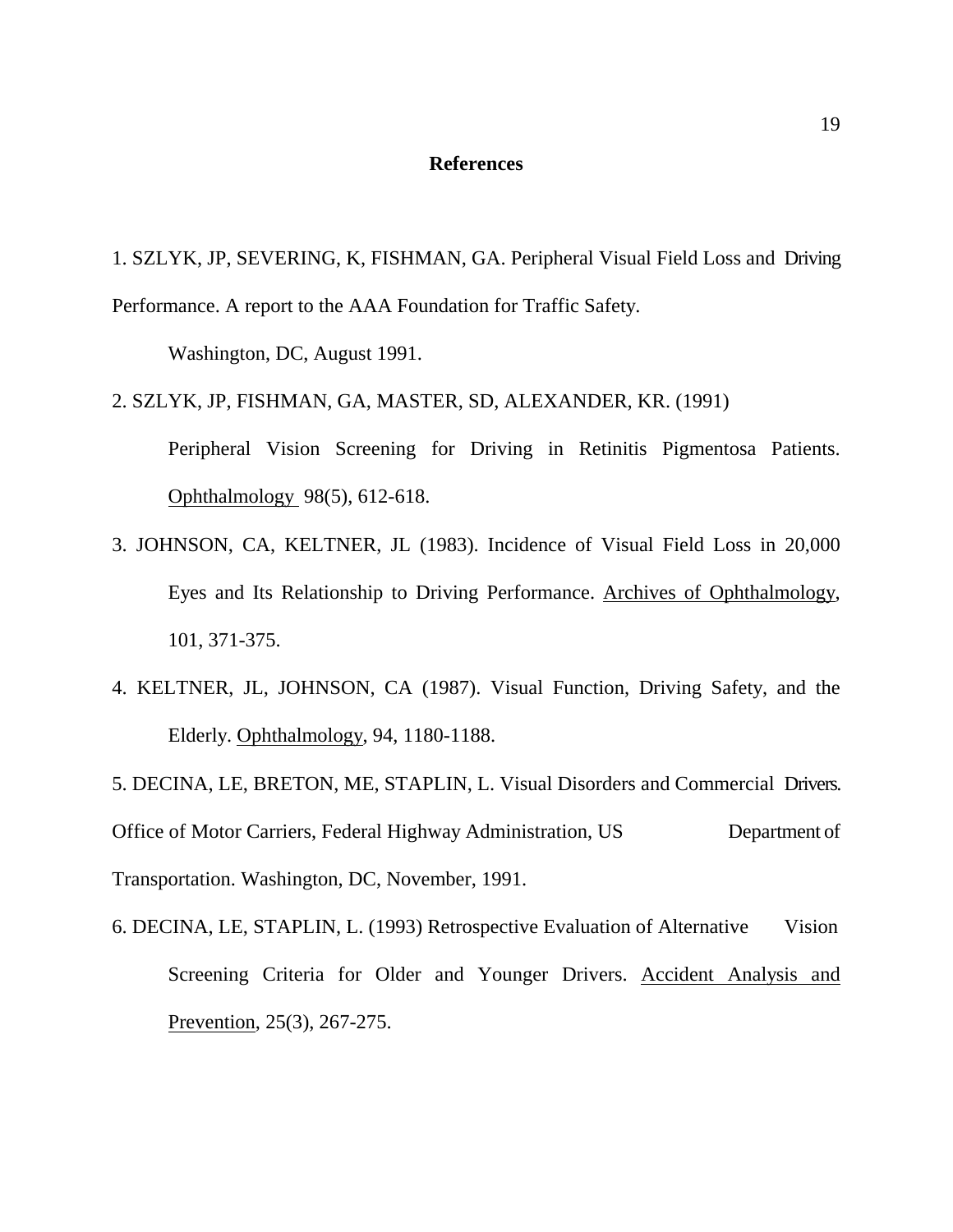- 7. DECINA, LE, BRETON, ME. Evaluation of the Federal Vision Standard for Commercial Motor Vehicle Operators. Transportation Research Record, 1421,45- 52. 8. OWSLEY, C, BALL, K, McGWIN G, Jr, SLOANE, ME, ROENKER, DL, WHITE, MF, OVERLY, T. Visual Processing Impairment and Risk of Motor Vehicle Crash Among Older Adults. JAMA 297(14), 1083-1088.
- 9. Committee on Medical Aspects of Automotive Safety (1969). Arch Ophthalmol, 81, 865-871.
- 10. HALES, RH (1982). Functional Ability Profiles for Driver Licensing. Exemplification by Visual Profile. Arch Ophthalmol, 100, 1780-1783.
- 11. Department of Transportation. Federal Highway Administration (1996). Qualifications of Drivers; Vision and Diabetes; Limited Exemptions. Federal Register, 61(5), 606-611.
- 12. Department of Transportation. Federal Highway Administration (1996).

 Qualifications of Drivers; Vision and Diabetes; Limited Exemptions; Final Rule. Federal Register, 61(59), 13338-13347.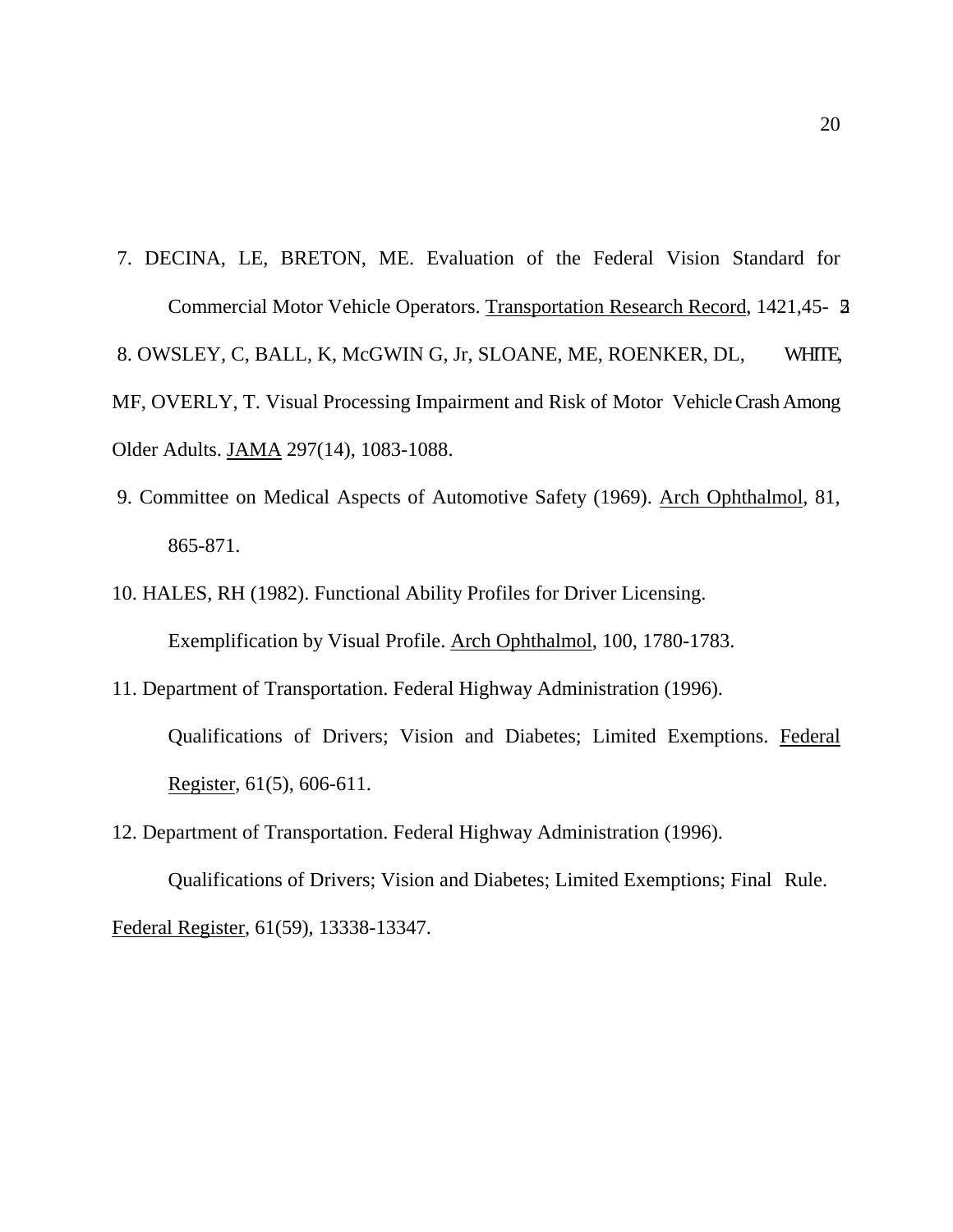- 13. Department of Transportation. Office of the Secretary (1991). Enforcement of Non- Discrimination on Basis of Handicap in Department of Transportation Conducted Programs. Federal Register, 56(151), 37292- 37300.
- 14. FONDA, G (1986). Suggested Vision Standards for Drivers in the United States with Vision Ranging from 20/175 (6/52) to 20/50 (6/15). Annals Ophthalmol, 18(2), 76- 79.
- 15. CHARMIN, WN (1985). Visual Standards for Driving. Ophthalmic Physiol Opt, 5(2), 211-220.
- 16. NORTH, RV (1985). The Relationship Between the Extent of Visual Field and Driving Performance - A Review. Ophthalmic Physiol Opt. 5(2), 205-210.
- 17. KEENEY, AH (1968). Relationship of Ocular Pathology and Driving Impairment. Trans Pa Acad Ophthalmol Otolaryngol, 21(1), 22-27.
- 18. KEENEY, AH (1967). Ophthalmology in Driving. Trans Pac Coast Otoophthalmol Soc Annual Meeting. 51, 167-178.

19. BALL, K, OWSLEY C, SLOANE, ME, ROENKER, DL, BRUNI, JR (1993). Visual Attention Problems as a Predictor of Vehicle Crashes in Older Drivers. Invest Ophthalmol Vis Sci, 34(11), 3110-3123.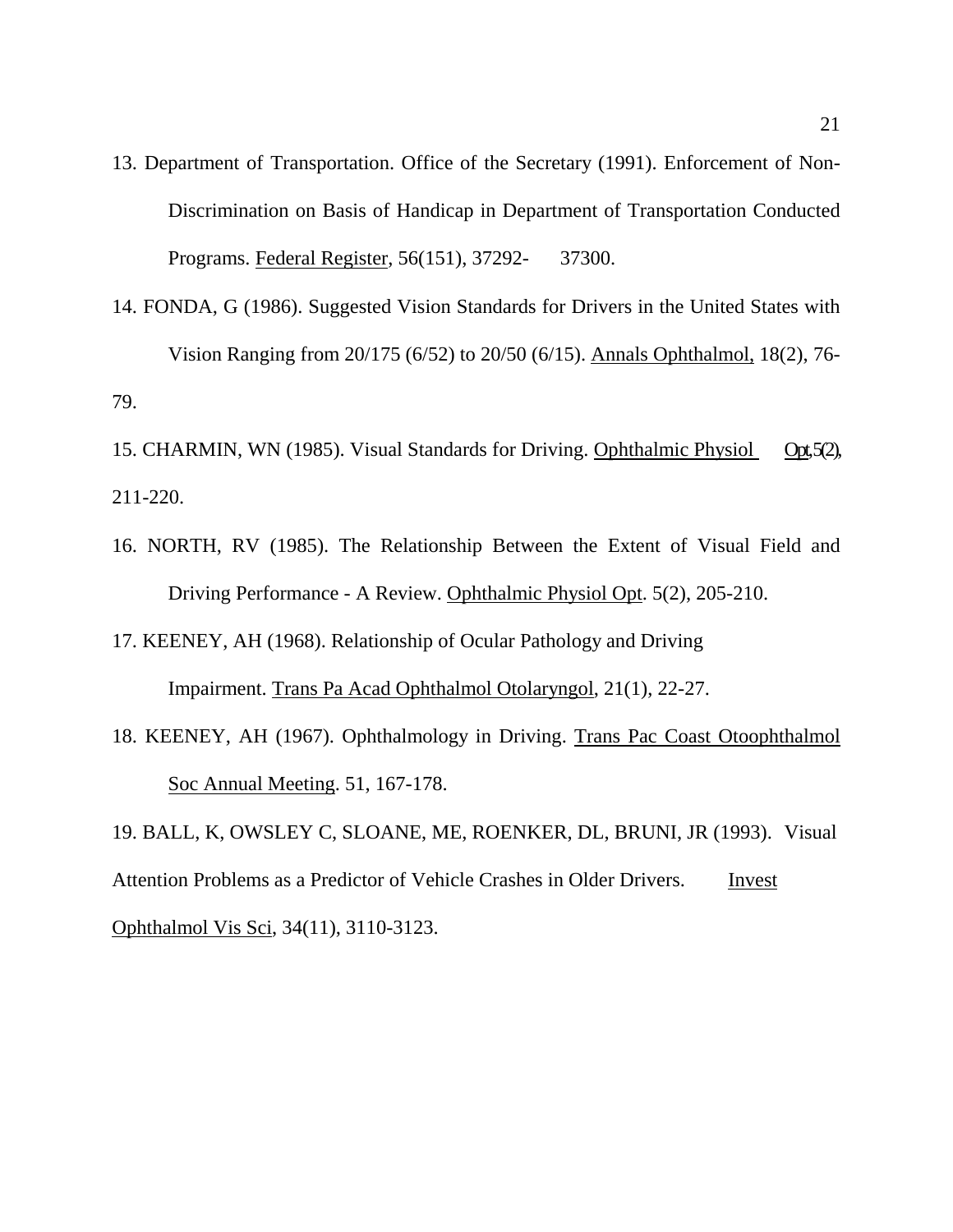20. McKNIGHT, AJ, SHINAR, D, HILBURN, B (1991). The Visual and Driving Performance of Monocular and Binocular Heavy-Duty Truck Drivers. Accid Anal Prev, 23(4), 225-237.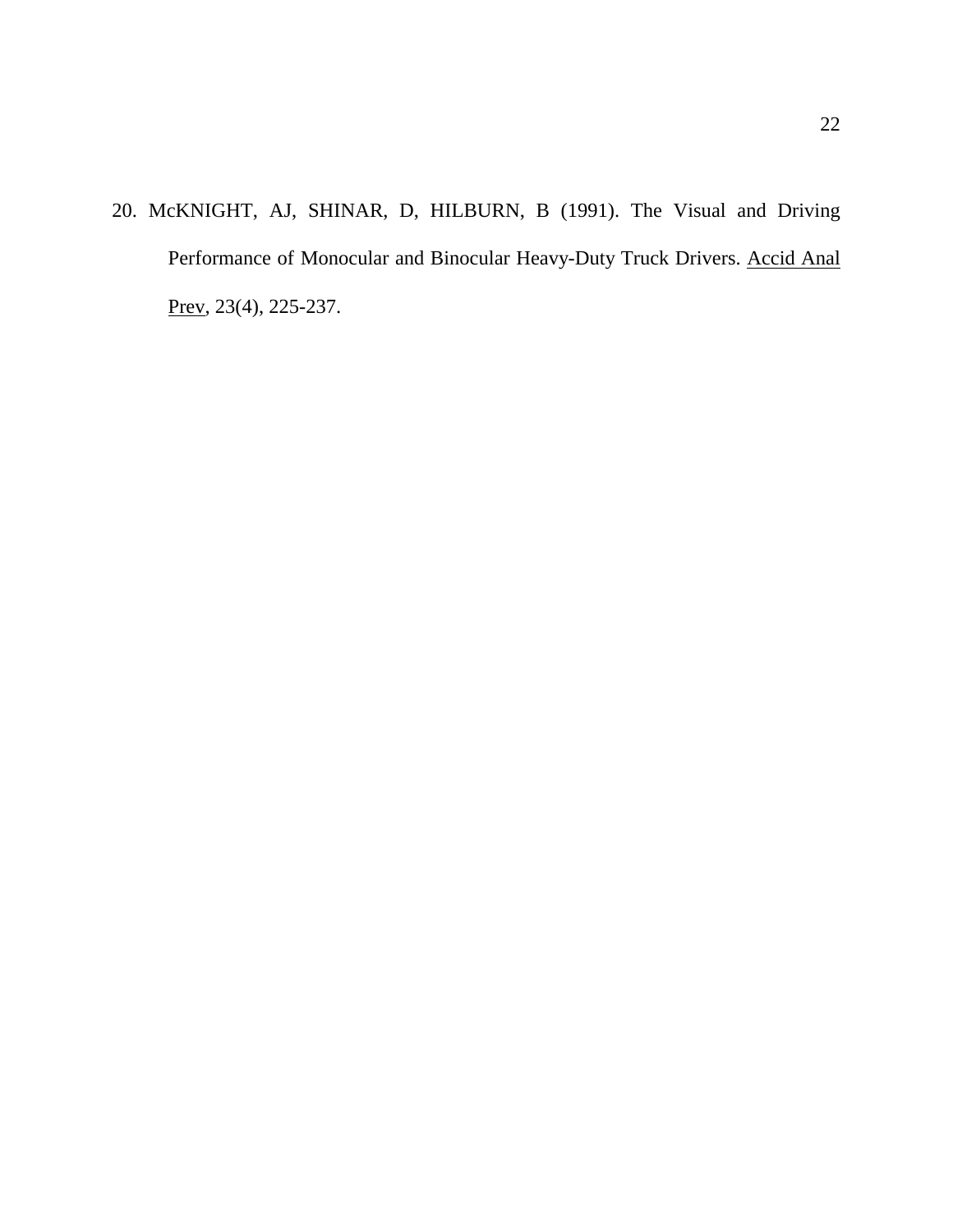## **APPENDIX A: Summary of Committee Process for Developing Recommendations**

- 09.23.97 The final budget was approved by Federal Highway Administration
- 10.29.97 Ms Sandra Zywokarte, the Contracting Officer's Technical Representative, travelled to Boston to meet with the panel chairman, Frank G Berson, MD and the panel consultant Donald Dawson, MD, to provide necessary background information and to discuss the project.
- 11.11.97 Panel meeting. Dr Berson updated the members with regard to the project's objectives, scope of work and delineation of contractual tasks. Prior to the next panel meeting each member was to review **the ext**

```
document Visual Disorders and Commercial Drivers (OMC 
November 1991).
```
- 11.25.97 Panel meeting. The discussion centered around potential literature searches for relevant articles and studies as well as the report, **Visual Disorders and Commercial Drivers.**
- 12.09.97 Panel meeting. Reprints were distributed as a result of searches on the Internet and National Library of Medicine.
- 01.08.98 Panel meeting. The discussion centered around the FHWA Waiver Program and the final rule published by D.O.T. in 1996.

01.09.98 Dr Berson prepared the initial draft of the report. The document through was expanded and revised in meetings with Dr Kuperwaser on 03.31.98 03.01.98 and 03.08.98. The revised draft was circulated to the other members of the panel on 03.23.98. Drs Aiello, Dawson and Rosenberg provided comments and suggested changes by 03.23.98. Drs Berson and Kuperwaser met on 03.29.98 to incorporate suggestions into another revision of the draft. This revision, dated 03.31.98, was sent to COTR in anticipation of the Washington meeting.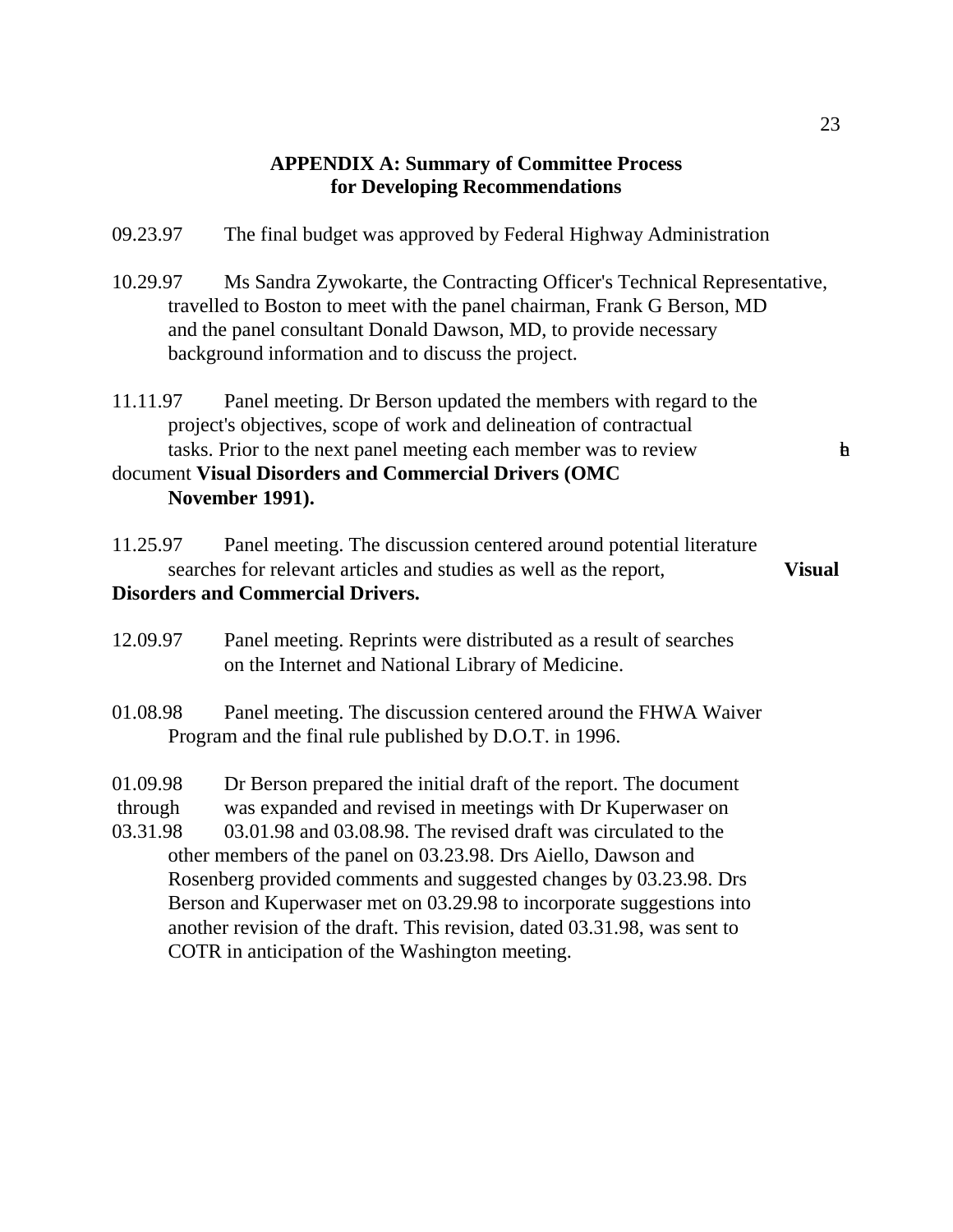- 04.07.98 Panel meeting. An agenda for the Washington meeting was created and questions posed by D.O.T. reviewed and concensus reached.
- 04.24.98 Meeting with the FHWA, Department of Transportation,Washington, DC (see Appendix B: Meeting Summary).
- 06.09.98 Panel meeting. Questions generated by the Washington meeting and submitted by FHWA officials were discussed for possible inclusion in the final draft report.
- 06.10.98 Panel members worked individually and together to prepare the through final draft report.
- 08.21.98

# 08.22.98 Review of final draft report by COTR/FHWA and preparation of final report through by Drs Berson and Kuperwaser.

10.16.98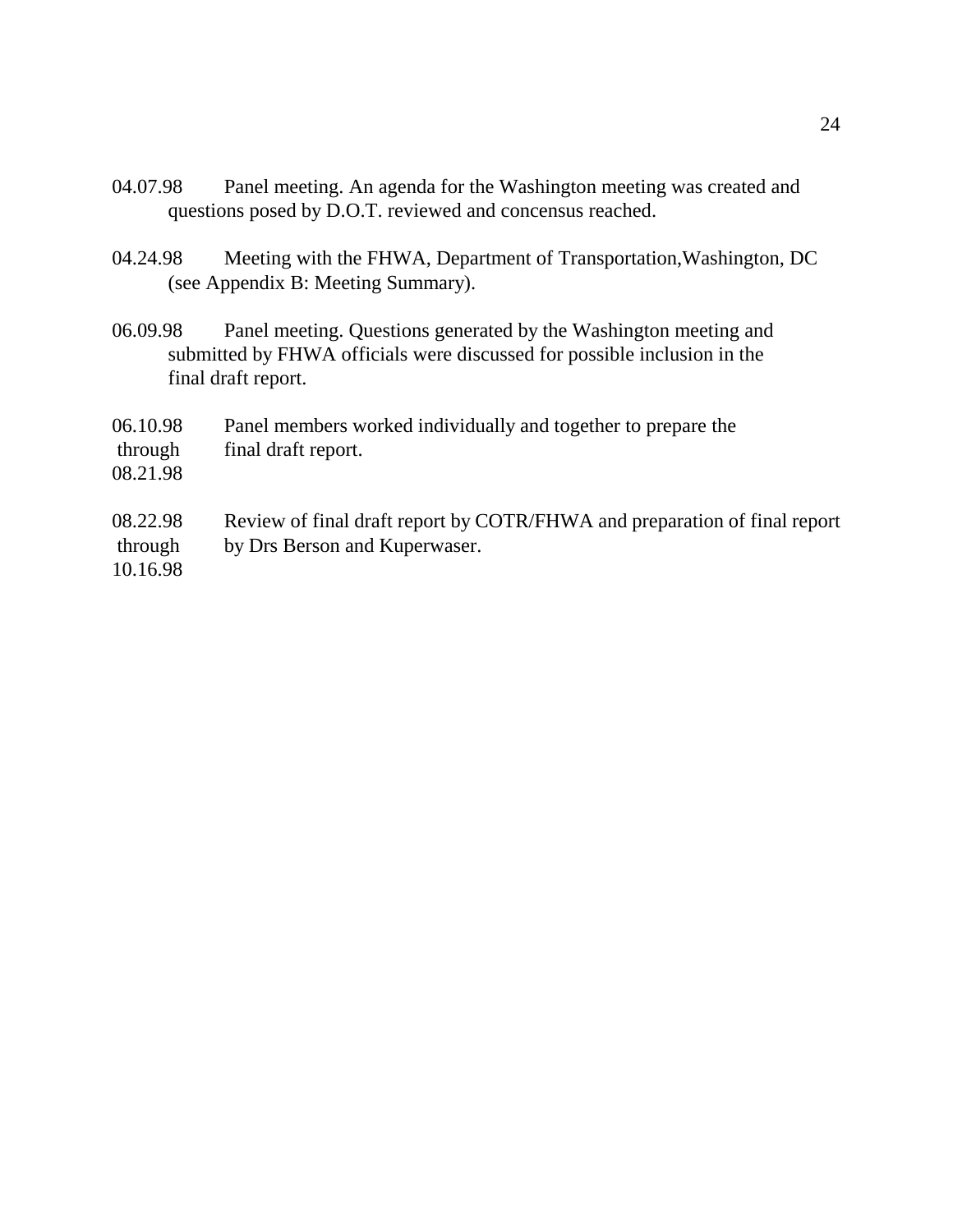## **Appendix B: Meeting Summary Visual Requirements and Commercial Drivers Friday, April 24, 1998 Department of Transportation Washington, D.C.**

The entire panel (Drs Aiello, Berson, Dawson, Kuperwaser and Rosenberg) met with FHWA officials at the Department of Transportation on April 24, 1998. The proceedings were transcribed by Audio Associates of Seabrook, Maryland.

I. Introduction of Panel Members, FHWA Officials, Guests

Frank G Berson, MD, Panel Chairman Donald Dawson, MD, Panel Consultant Lloyd Paul Aiello, MD, PhD, Panel Member Mark C Kuperwaser, MD, Panel Member James W Rosenberg, MD, Panel Member Paul Brennan, Director, Office of Motor Carrier Research and Standards Sandra Zywokarte, Team Leader, Driver and Medical Qualifications Standards, OMC Research and Standards Albert Alvarez, OMC Research and Standards Joe Solomey, Attorney, OMC Law Division Judy Rutledge, Attorney, OMC Law Division Mike Thomas, OMC Research and Standards Sam Rea, OMC Research and Standards Anna Chang, Legal Counsel, FHWA Debbie Freund, OMC Research and Standards Kathy Gowan, OMC Research and Standards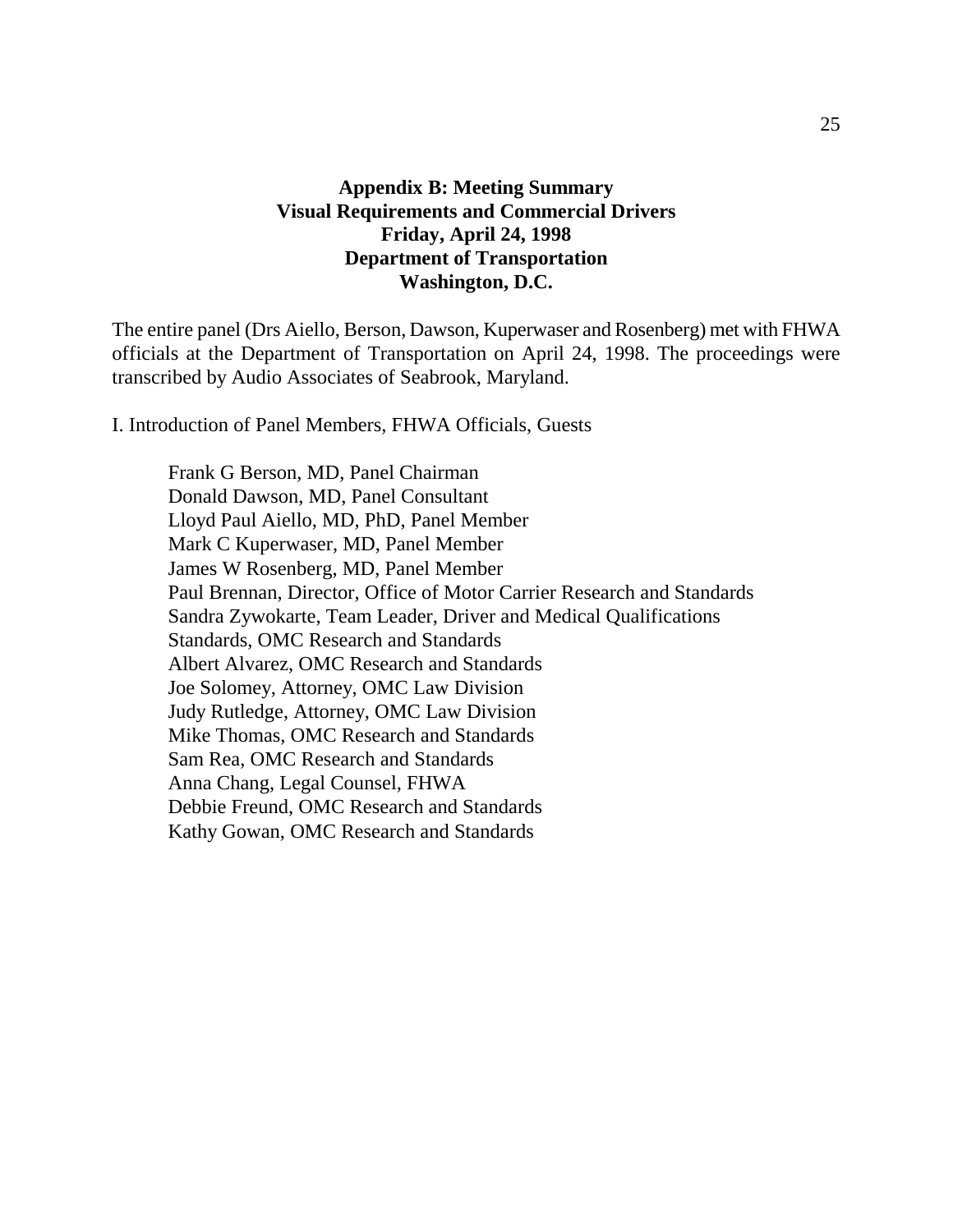II. Summary of Panel Activities and Proposed Draft Recommendations

Dr Berson summarized the work done by the panel since the contract was approved by FHWA in late September, 1997. The panel had met as a group five times and prepared a draft document which was completed on March 31, 1998 and sent to Ms Zywokarte in anticipation of the Washington meeting. The draft recommended that the current CMV Vision Standard remain unchanged with the exception of the field of vision requirement, which needed to be restated in a manner more consistent with what was apparently intended in FMC Safety Regulations Section 391.41 (b)(10). There were additional suggestions for testing the field as part of a screening exam, acknowledging the importance of vertical field. The FHWA vision waiver program was discussed as was the potential value of driving simulators.

III. Eye Diseases and Visual Fields

Presented by Mark C Kuperwaser, MD (see Appendix C).

IV. Review of Accident Report

Dr Rosenberg summarized an accident report which involved a one-eyed driver from the Vision Waiver Program. The accident occurred in Missouri and resulted in three fatalities. Although it was not possible to arrive at a definitive cause for the accident, there was a consensus that it may well have not been related to the driver's one-eyed status but, rather, to other factors.

V. Considerations for Future Study

Presented by Lloyd Paul Aiello, MD, PhD (see Appendix D)

VI. Additional Questions for Panel

A number of questions submitted to the panel prior to the meeting were discussed.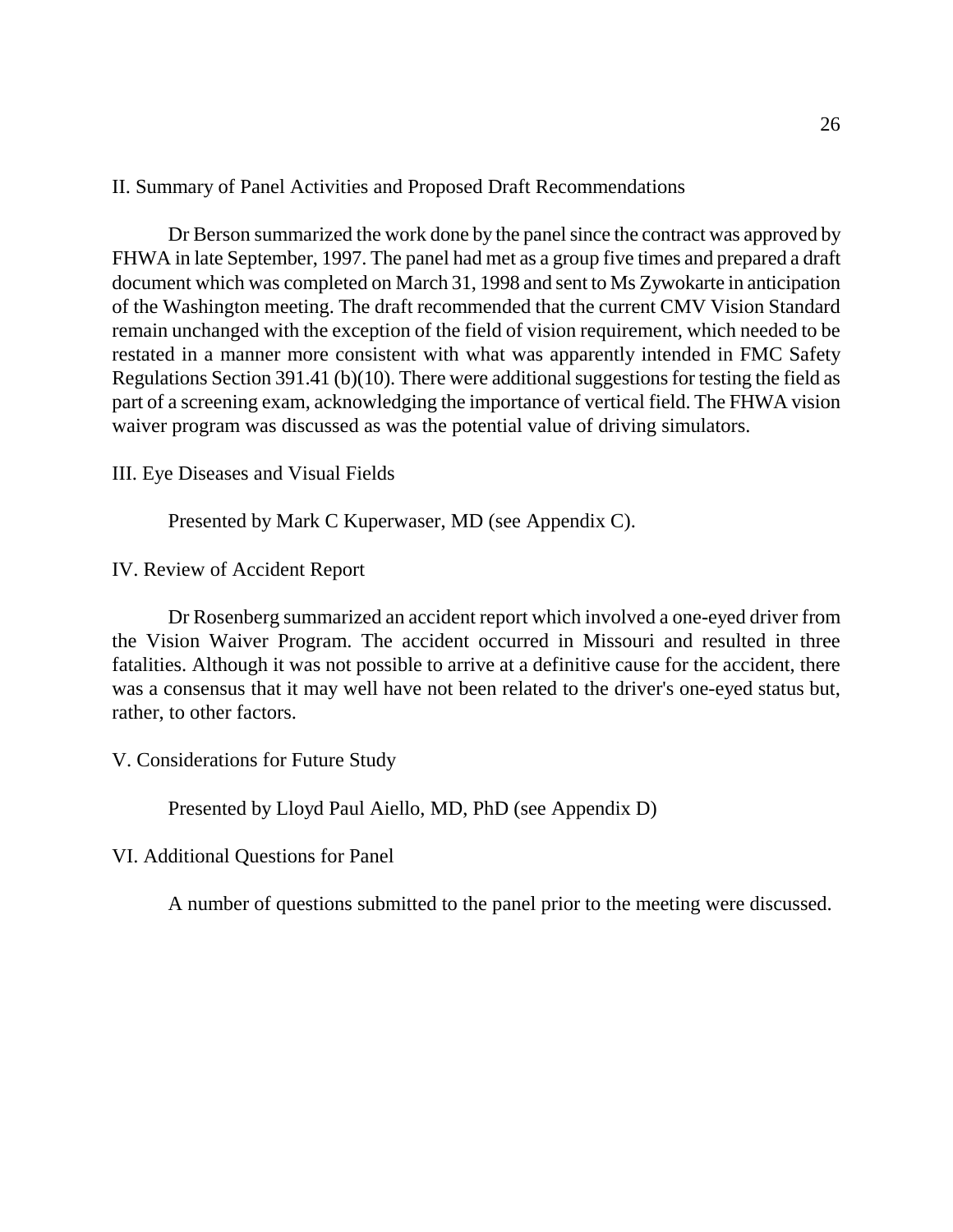#### **Appendix C: Visual Field and Driving Performance**

Mark Kuperwaser, MD

#### I. Background

The integration of information from the peripheral visual field into the total visual input is of particular importance in driving tasks. More often than not a visual motor response depends upon information coming from peripheral visual areas rather than straight-on vision. This is true both for static situations (i.e. avoidance of peripherally sensed objects such as curbs, barriers) and for dynamic situations (i.e. vehicles, objects, persons approaching from the side). Indeed in a rating of visual parameters deemed to be important for safe vehicular maneuvering (passing, lane changing, collision avoidance, height clearance) peripheral visual field was rated as the most important parameter (1).

Our increasing understanding of the organization of the human visual system suggests that our visual systems are in fact organized into two complementary functional entities. These two functional entities are subserved by somewhat different types of neuronal cells and have somewhat different representations and pathways in the human visual system (2). Their performance characteristics are somewhat different and yet they clearly are intended to combine and enhance the overall visual experience. Briefly put, these two complementary visual systems comprise: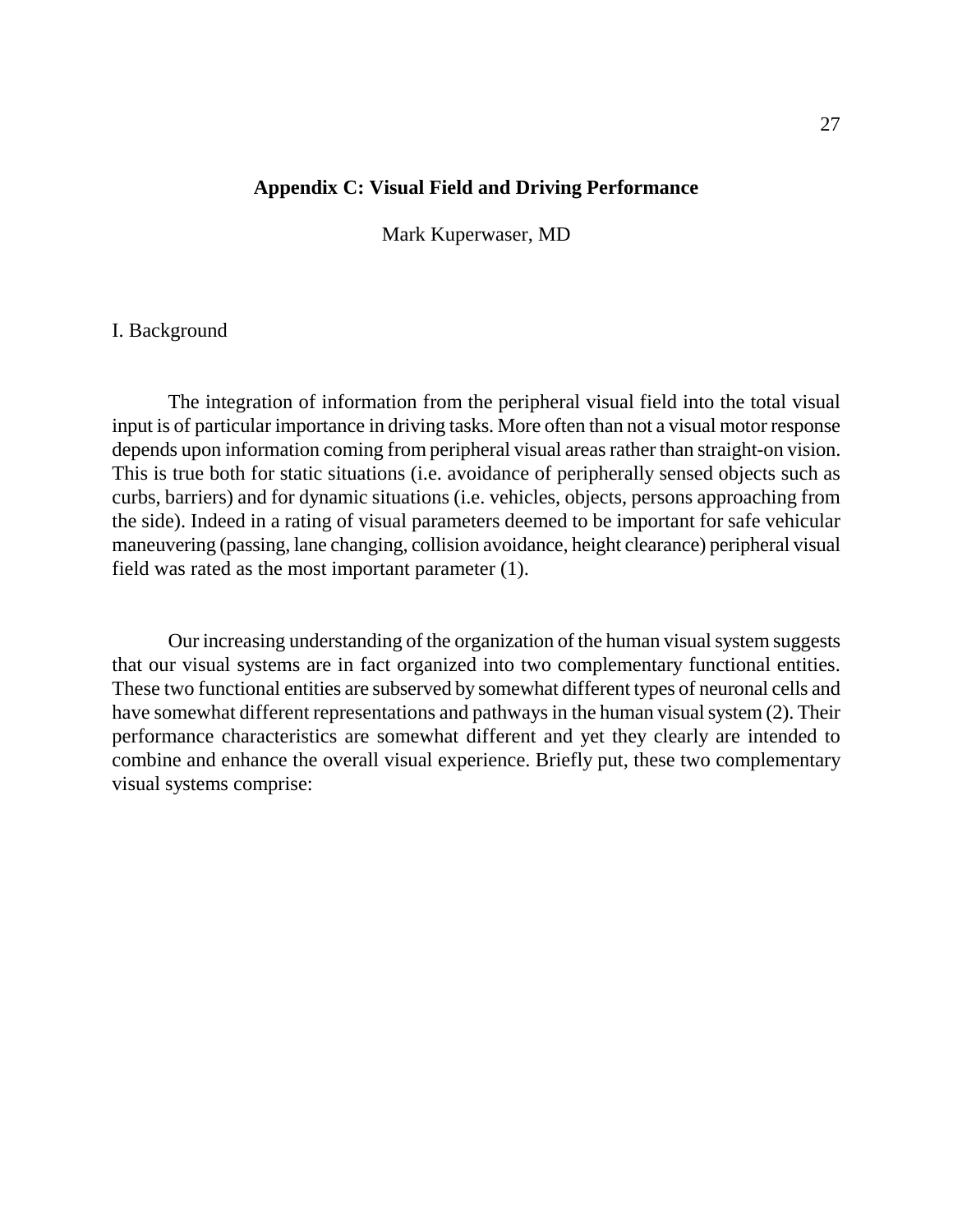(a) a system for processing detailed visual input from the central or straight-ahead position. This system apparently carries a high degree of detailed visual information: fine contrast gradation, color, and fine detail. Such a system is useful for a task such as reading a straight-ahead road sign or a license plate number. The trade-off in this system is processing speed, and the information from this system tends to get to the visual centers of the brain in a slower fashion. In neuro-anatomic terminology this system is referred to as the **parvocellular** visual system.

(b) a system for integrating changes in the peripheral visual field (particularly the "near peripheral" visual field) and transmitting this information to the visual centers of the brain in a fairly rapid fashion. The trade-off in this system is that of detail for speed. Thus this system does not resolve fine detail, color information, or fine gradations of contrast. In contrast to the above system this is referred to as the **magnocellular** visual system.

Taken together these two systems perform a complementary task. We utilize the parvocellular system to scrutinize fine detail wherever it is that we have directed our vision (i.e. the straight-ahead position), typically to read print or appreciate some finely detailed object. An enormous amount of information emanates from this parvocellular system which has its representation in the macula or central portion of the human retina. In order to redirect this system we need a signal that something is occurring elsewhere. This information need not necessarily be detailed but should be particularly sensitive to change or motion, be rapidly transmitted to the brain, and result in a re-orientation of the position of gaze so that we may now study this new object, previously in the periphery of our vision. Were the entirety of our visual system to consist of a highly-detailed processing entity our brains would suffer "information overload" and not be able to distinguish between that which is visually important (that which we choose to look at) and that which is not visually important at the moment (that which is in the periphery of our vision). By limiting the detailed system to a small area of straight-ahead vision the brain is free to direct visual attention to a limited set of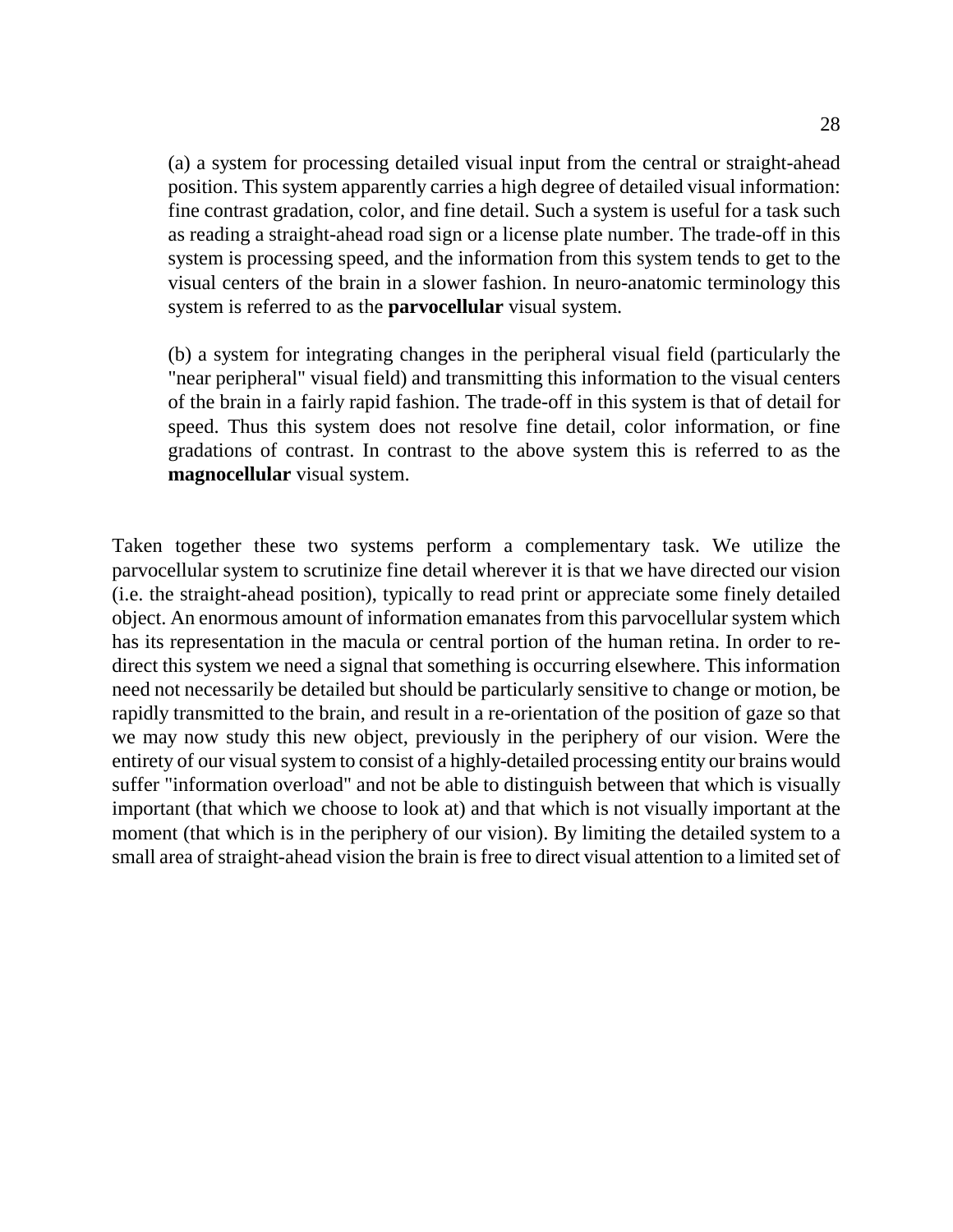objects, but is also made aware of other objects through the less detailed peripheral system. If a change is sensed and for some reason it is important to re-direct visual attention, then this information is supplied by the peripheral visual system.

It is therefore obvious that both good central acuity (as measured by Snellen chart acuity) and good peripheral function (as measured by perimetry or visual field testing) are necessary in order for the visual system to provide meaningful and timely information to the brain. In the instance of driving it is important to be able to both process the information (such as a warning sign, directional sign, etc.) which is usually straight ahead while at the same time having the capacity to change the direction of gaze in order to evaluate and react appropriately to an object or objects either stationary or moving in the periphery.

A number of fairly common disease entities can adversely impact on either or both of these visual systems and it is the prevalence of these disease entities which makes it necessary to screen for visual performance in the operation of a motor vehicle. It is a fact that the person affected by these entitites may not always realize or perceive the extent of damage or deficit on their own. Typically diseases which affect central visual acuity are fairly noticeable to the individual since our visual pathways direct a large amount of central visual information to the brain (the brain is "aware" of central vision). However diseases which affect peripheral visual function may frequently not create a deficit of which the individual is aware and thus "silently" and perhaps seriously impair visual performance. An extreme example might be a person with advanced glaucoma who maintains 20/20 central vision but has lost extensive peripheral visual field and now essentially has "tunnel" vision. Thus the importance of visual screening for safe motor vehicle operation becomes apparent.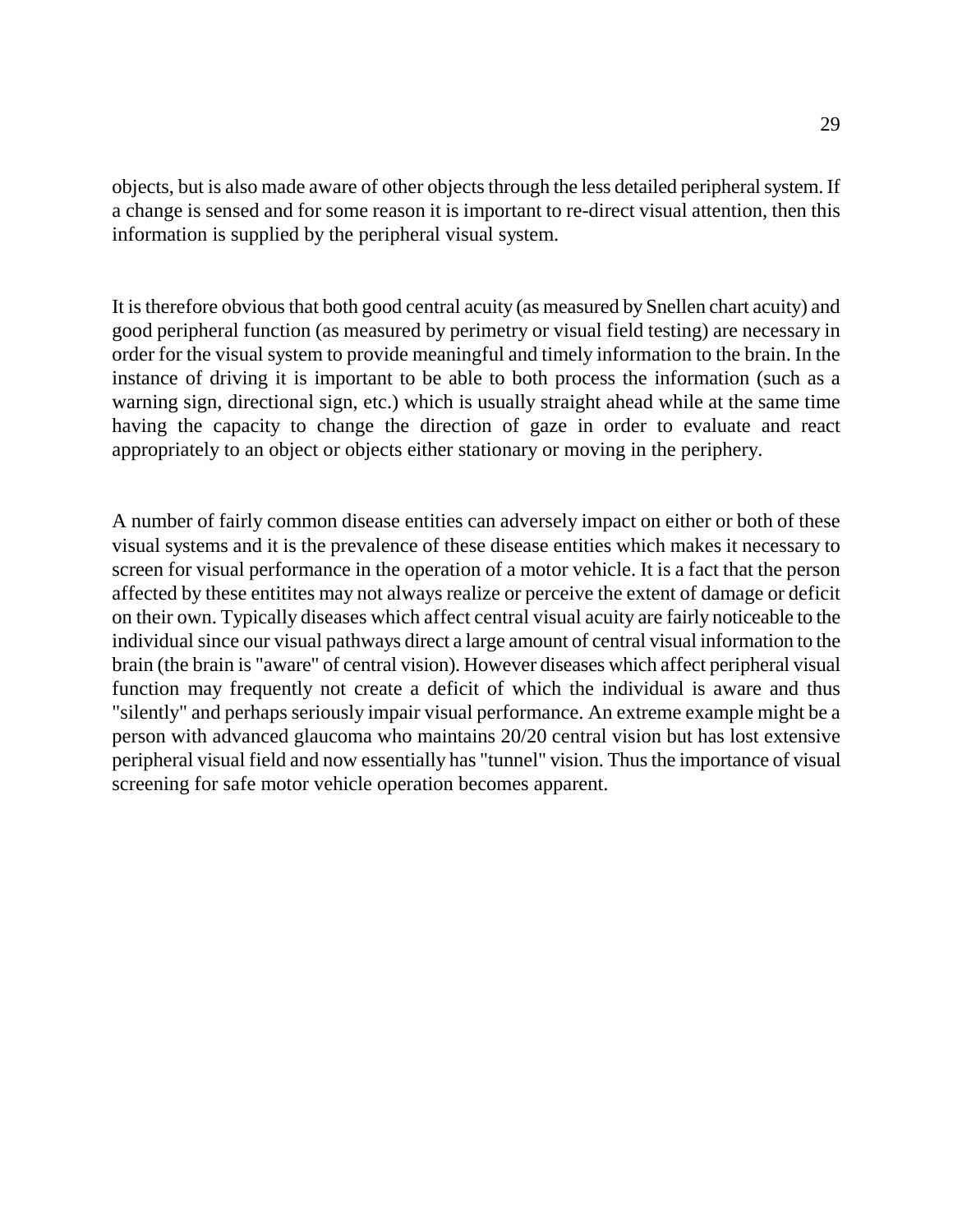## II. Common Causes of Peripheral Visual Field Defects

The generalized increase in life expectancy in the U.S.A. over the past century has resulted in an ever expanding aging population. With this we have witnessed an increase in eye diseases whose prevalence increases with age (cataract, glaucoma, macular degeneration, diabetic eye disease). A separate significant impact on visual function results from stroke and other neurologic disease which affect the integrity of the visual pathways leading from the eye to the brain. The population over age 65 is presently the fastest growing population sector in the country. Additionally more and more people over 65 continue to lead active lives and, of necessity, frequently continue to work. With more emphasis on independent and partially assisted living the need for mobility increases. This has resulted in a larger number of older individuals operating both commercial and private motor vehicles. Thus the impact of eye and neuro-visual disease on this aging population is significant.

The Framingham Eye Study (3) identified and characterized the prevalence of the four common eye diseases in the aging American population: cataract, glaucoma, macular degeneration, and diabetic eye disease. Each of these entities can affect both central and peripheral vision with consequent impact on driving safety. Moreover these diseases can occur in combination with one another as well as in combination with systemic disease which can further impact driving performance. While some of these conditions are amenable to therapy, frequently the therapy can at best only **arrest** the progressive damage caused by the disease and cannot restore visual function. As a result individuals who have achieved therapeutic control of their visual condition still operate with a fixed visual deficit. As more is understood about the subtler aspects of visual function we begin to appreciate that these diseases affect visual modalities beyond those which were originally used in characterizing the disease state.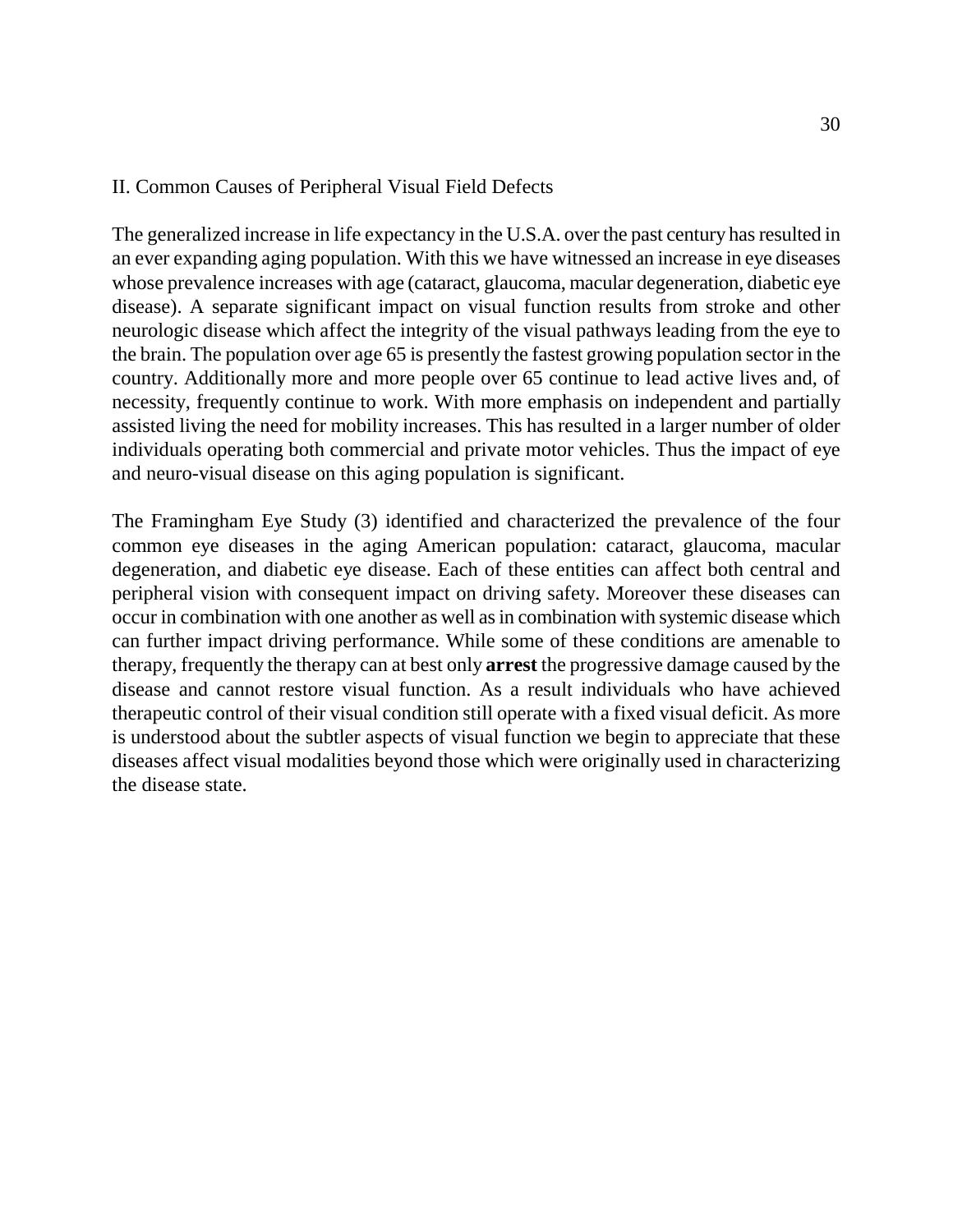#### **Cataract**

Cataract is the commonest cause of visual impairment in the adult population. It is estimated that there are some 5 million visually significant cataracts in the adult American population. Cataract is a slow progressive opacification of the crystalline lens of the eye which results in visual impairment by distorting the optical passage of light to the retina. Cataract formation can be accelerated by a number of conditions including injury, exposure to radiation, gout, certain medications (steroids), and the presence of diabetes. The visual disturbance of cataract and its impact on driving is variable. One of the earliest symptoms reported is that of glare particularly during night driving in the face of oncoming headlights. While this represents a difficult visual task in general (the ability to maintain visual attention and resolution on a dark road in the presence of an oncoming bright light just off-axis) the difficulty of the task is compounded by the light-scattering effect of the cataract. It has been shown that the ability to read Snellen letters in the presence of cataract can be critically dependent and significantly altered by the conditions of illumination. Thus a person with cataract may be able to resolve a 20/20 visual task under the controlled lighting of an examination room, but driving on a roadway into a low sunset may have the visual equivalent of 20/200 as a result of cataract. Not only is glare significant, but overall acuity, contrast, and color resolution are diminished with cataract. While there is not a specific impact on the peripheral field of vision, any part of the visual system can be compromised by the optic distortion introduced by cataract. Although the progression of visual symptoms is gradual there is usually a point at which the individual recognizes that vision has limited the performance of a specific task and at that point therapeutic help is usually sought. The therapy of cataract is surgical removal of the cataract and replacement of an intraocular lens. Generally the visual result is quite good and represents a rehabilitation of visual function following cataract. Of note some individuals continue to suffer visual symptoms following cataract surgery as a result of optical aberrations induced by the edge of the artificial lens implant, particularly during night driving when the pupil normally dilates and allows light to strike this optical edge. For this reason there has been a general trend to enlarge the optical zone of lens implants so as to minimize this effect.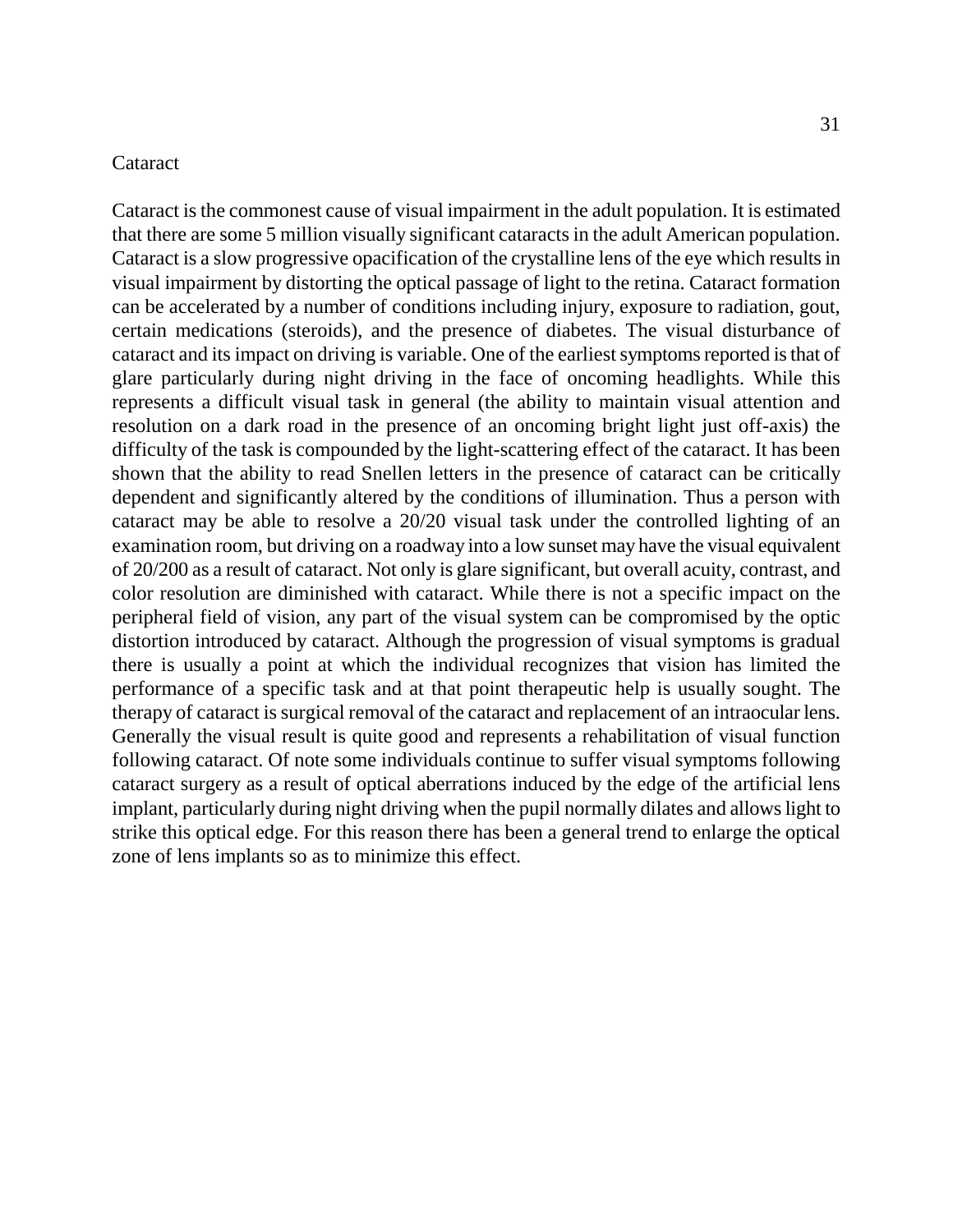#### Glaucoma

Glaucoma is defined as an abnormality in the regulation of intraocular pressure which can result in chronic, generally painless, pressure elevation which produces a gradual progressive atrophy of the nerve cells comprising the optic nerve whose job it is to transmit visual information from the retina of the eye to the brain. Some 2-4 million Americans suffer glaucoma, there is a sizeable cohort of as-yet undetected individuals with this disease and about four times as many people are regarded as "suspects" for this disease with increased risk for subsequent development of visual deficit. Some types of glaucoma can progress at normal intraocular pressures. The development of chronic, elevated intraocular pressure is generally painless and gives no clue to its presence. Thus it is much like systemic hypertension which can be present undetected for years while doing its damage. Furthermore the visual field deficits of glaucoma can progress to a relatively advanced state without being noticeable to the individual. In fact there are many instances in which an individual presents for eye evaluation only after having experienced a "near-miss" in a traffic situation and thus became aware of the peripheral vision deficit. In that the damage of glaucoma is the death of neuronal cells the visual deficit cannot be reversed. The therapeutic goal, is therefore the lowering of intraocular pressure to a level which preserves the existing neuronal cells and prevents further progression of the visual field deficit. To achieve this a combination of therapeutic modalities may be used. Commonly the first therapy is that of topically administered eyedrops which can be used individually or in combination to lower intraocular pressure. Strict and ongoing compliance with these medications is mandatory. Many of these drops may have significant impact on vision in and of themselves (i.e. pilocarpine, a traditional glaucoma medication which decreases night vision as a result of induced miosis or contraction of the pupil). The newer medical therapies have fewer visual side effects and are more easily complied with. Laser trabeculoplasty may be added to medical therapy and ultimately glaucoma filtration surgery may be necessary for pressure control. As our understanding of the functional aspects of the visual system increases, we are also finding that a number of subtler visual functions (such as re-direction of visual attention, night vision, color vision) may be affected in addition to peripheral field. An individual with glaucomatous damage might exhibit an excellent Snellen acuity but with careful peripheral field testing may show deficits in the peripheral visual field.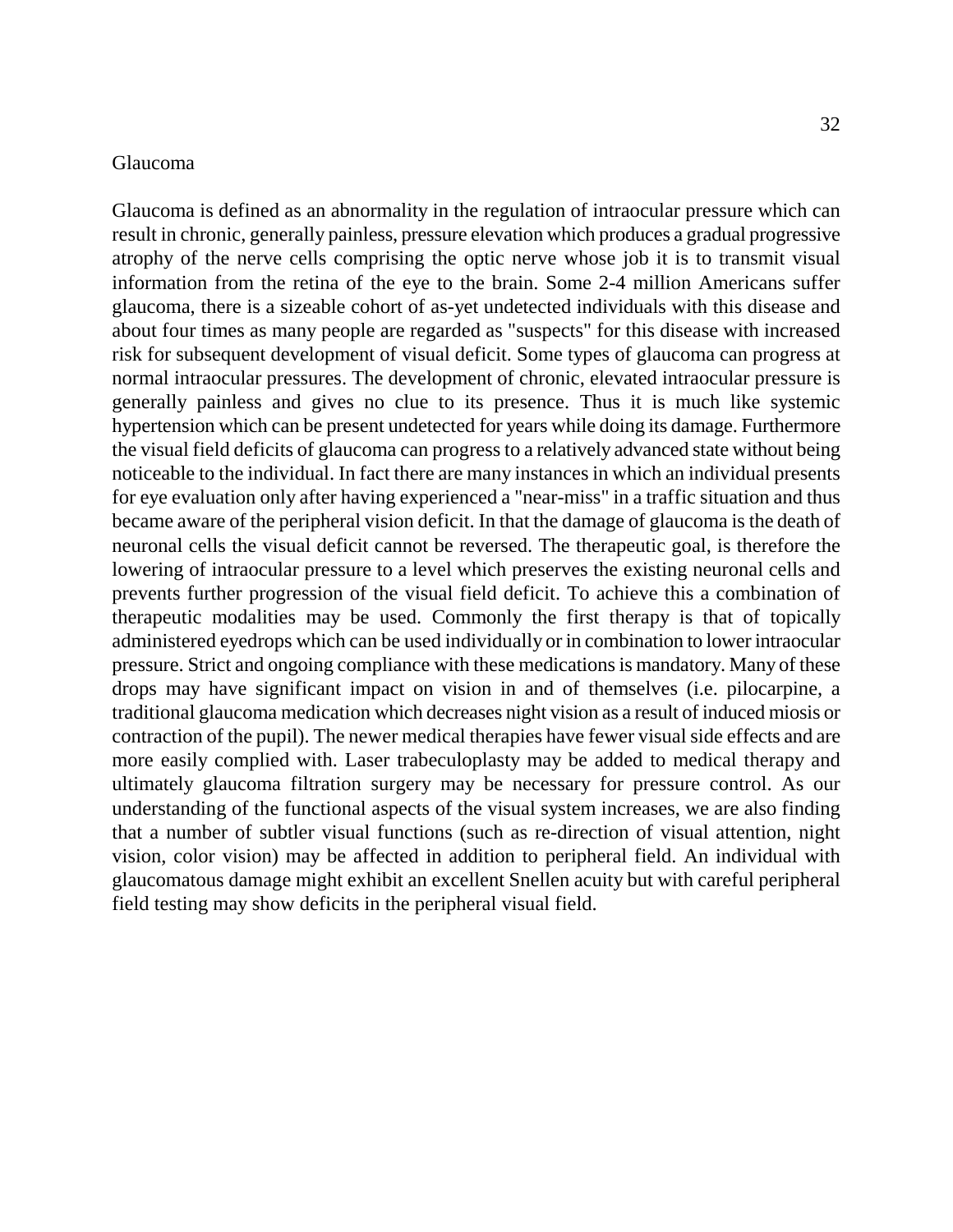#### Macular Degeneration

Macular degeneration is a term used to describe a variety of disease processes all of which in some way impact upon the functioning of the central portion of the retina, called the macula, which is responsible for the central, detailed, straight-ahead portion of visual function. These diseases increase in frequency with age, affecting some 30% of all Americans by age 70. For the majority of these people macular degeneration is a slow, subtle process resulting in subtle visual defect. However about 10% of the people afflicted with this condition can progress to a more rapid,"malignant" form of the disease which can destroy all of the straight-ahead acute visual function. Interestingly the peripheral vision is frequently spared in macular degeneration so that this represents a sort of "inverse" of the visual deficit in glaucoma. Since so many of our daily visual tasks (reading, writing, watching TV, etc.) utilize the central visual system, people are generally aware of the effects of macular degeneration. One of the earliest symptoms is metamorphopsia, a "bending" or distortion of objects in the central visual field. Visual acuity generally drops, recovery from bright lights is generally lengthened, and the eventually the individual may develop a partial or total scotoma (blocked-out area) in the direction of attempted gaze. Thus while the periphery is in good view the straight-ahead view is blocked. The impact of macular degeneration on visual function is usually apparent from diminishing, uncorrectable Snellen type acuity, although attention should be paid to the visual field deficits, generally central, which can result from this condition. The para-central visual field defects may create a blind-spot near the straightahead position into which a passing vehicle in an adjacent lane may seemingly disappear. Therapeutic options are generally limited. Some forms of macular degeneration (such as epimacular membranes) may be amenable to surgical treatment, while other forms of the disease may be arrested by laser ablation (which in itself can create a larger scotoma or blindspot). However, this is still the leading cause of untreatable legal blindness in the country. Partial visual rehabilitation may be achieved through the use of telescopes which allow the recruitment of the unaffected peripheral retina, but telescopes achieve their effect at the cost of reduction in peripheral field. Thus an individual driving with a telescope mounted in his eyeglasses may be able to read a road sign but is effectively doing so in the setting of "tunnelvision" induced by the telescope. It is generally felt that telescopic aids do not reconstitute useful and safe driving vision.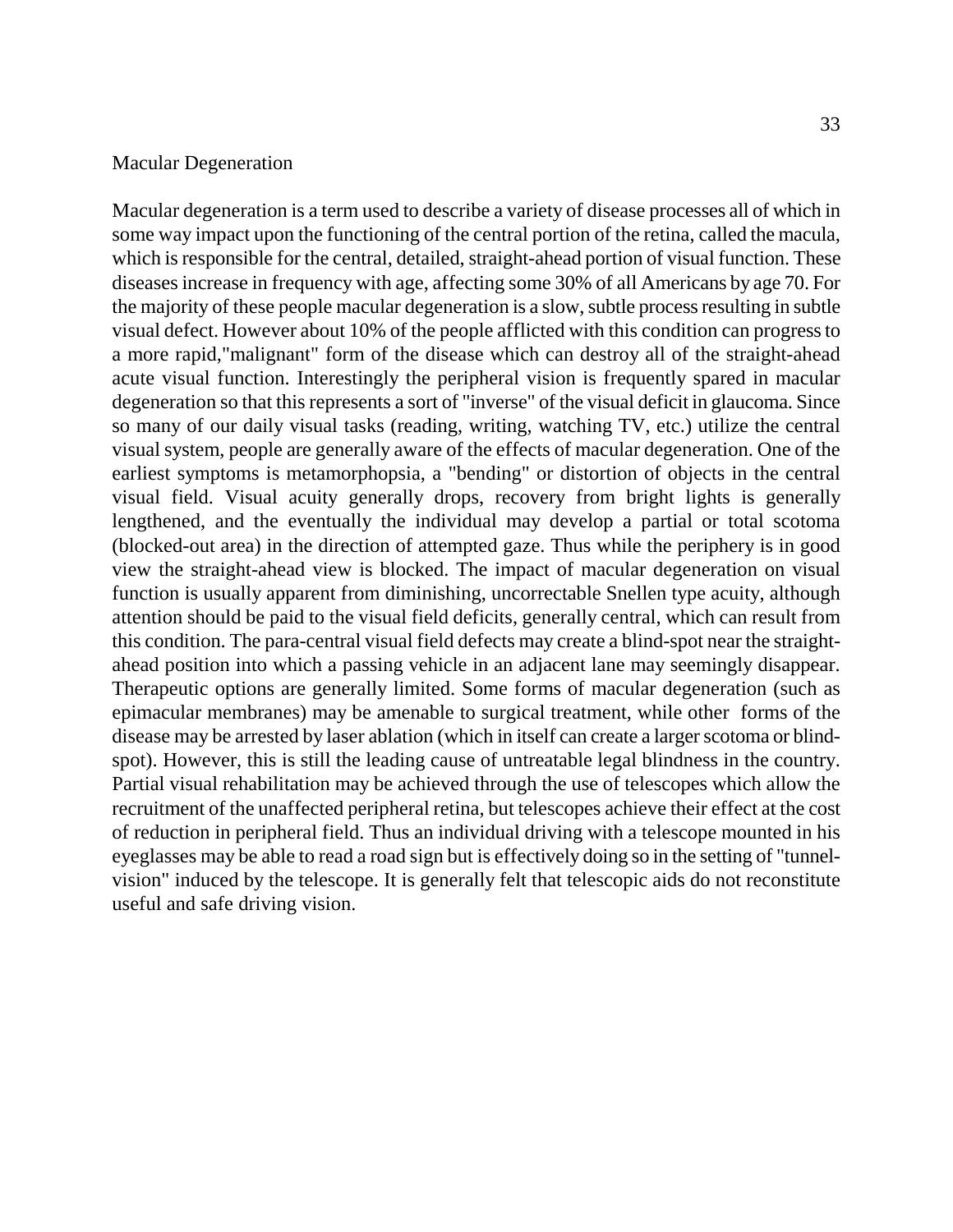#### Diabetic Retinopathy

There are some 20 million diabetics in the United States and the number continues to grow. Diabetes can impact many aspects of vision ranging from changes in refractive state as a result of blood sugar fluctuation to the acceleration of cataract formation. However the principal effect of diabetes on the eye is that of a metabolically induced vasculopathy which initially results in the formation of incompetent, leaking blood vessels (background retinopathy) and eventually can result in an inadequacy of blood delivery to the retinal tissue of the eye (ischemic proliferative retinopathy). In the latter instance the body attempts to effect repair by growing new blood vessels, however these new vessels are abnormal and result in hemorrhaging within the eye. The visual effects of diabetic retinopathy thus result from fluid leakage near the macula (diabetic macular edema) which can affect central visual acuity and create partial scotomas (blind spots) or from gross hemorrhage in the eye which can obscure vision and eventually lead to retinal detachment and blindness. Strict control of blood sugar as well as medical control of concurrent disease (hypertension, renal disease, cardiac disease) is felt to be of help in controlling this retinopathy; however, the presence of certain levels of retinopathy mandates the use of laser treatment either to ablate leaking vessels or to ablate zones of peripheral ischemic retina. Once again the laser treatment itself may result in significant visual field deficit. For example a complete pan-retinal photocoagulative ablation may seriously diminish the peripheral visual field for the sake of maintaining central visual acuity. As with the other common diseases we have begun to appreciate the impact on subtler visual modalities (contrast sensitivity, flicker fusion frequency, color discrimination) at a stage in which clinical damage is not evident. One should also consider that not only does the diabetic motor vehicle operator suffer from impaired visual input but also frequently suffers concurrent neuropathy which may affect other sensory input and motor coordination.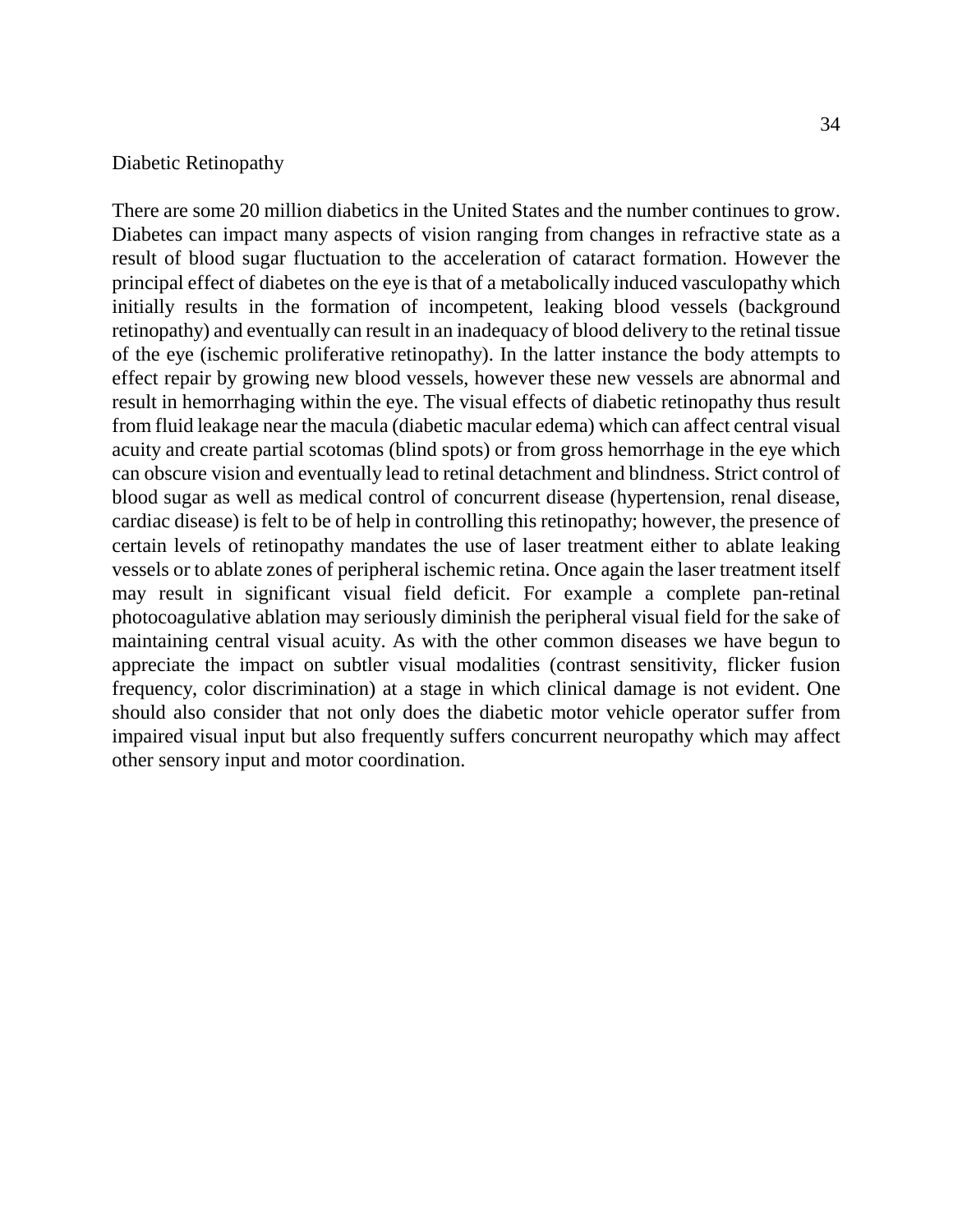#### Stroke-related Visual Disease

Stroke remains a leading cause of functional impairment in the elderly as well as a significant cause of death in this country. Stroke is neuronal cell ischemia and/or cell death resulting from interruption of normal blood supply to a portion of the brain, either through the occlusion of a blood vessel by a clot or embolus or as a result of hemorrhage from an incompetent blood vessel. Recovery from stroke is variable, depending in part on the redundancy of blood supply to the affected region of the brain. There is usually some residual deficit. In that a major portion of the brain comprises not only the visual pathways from the eye to the brain itself but also regions in which visual information is processed, it is not surprising that strokes can frequently result in visual deficits of various kinds. Strokes affecting the pathways from the eye to the primary visual cortex of the brain effectively interrupt the transmission of images or parts of images to the brain and can result in various types of scotomas. Depending on the severity and location of the stroke these scotomas can, for example, obscure all of the vision to the right (or left) side of the visual field from **both**  eyes so that all objects to one side are blocked (homonymous hemianopsia). Another type of defect, more typically resulting from a pituitary tumor, may block the outer half vision from either eye, leaving a person with vision only in the inner nasal portion of the visual field (bitemporal hemianopsia). While the basic field deficits resulting from stroke can be assessed in the usual clinical fashion it is important to remember that stroke may affect levels of visual information processing (visuo-cognitive processes) which are not readily measurable but which can have profound impact on overall visual performance. The evaluation and rehabilitation of an individual recovering from stroke may thus mandate careful and close follow-up, particularly in terms of assessing that individual's capability to safely operate a motor vehicle.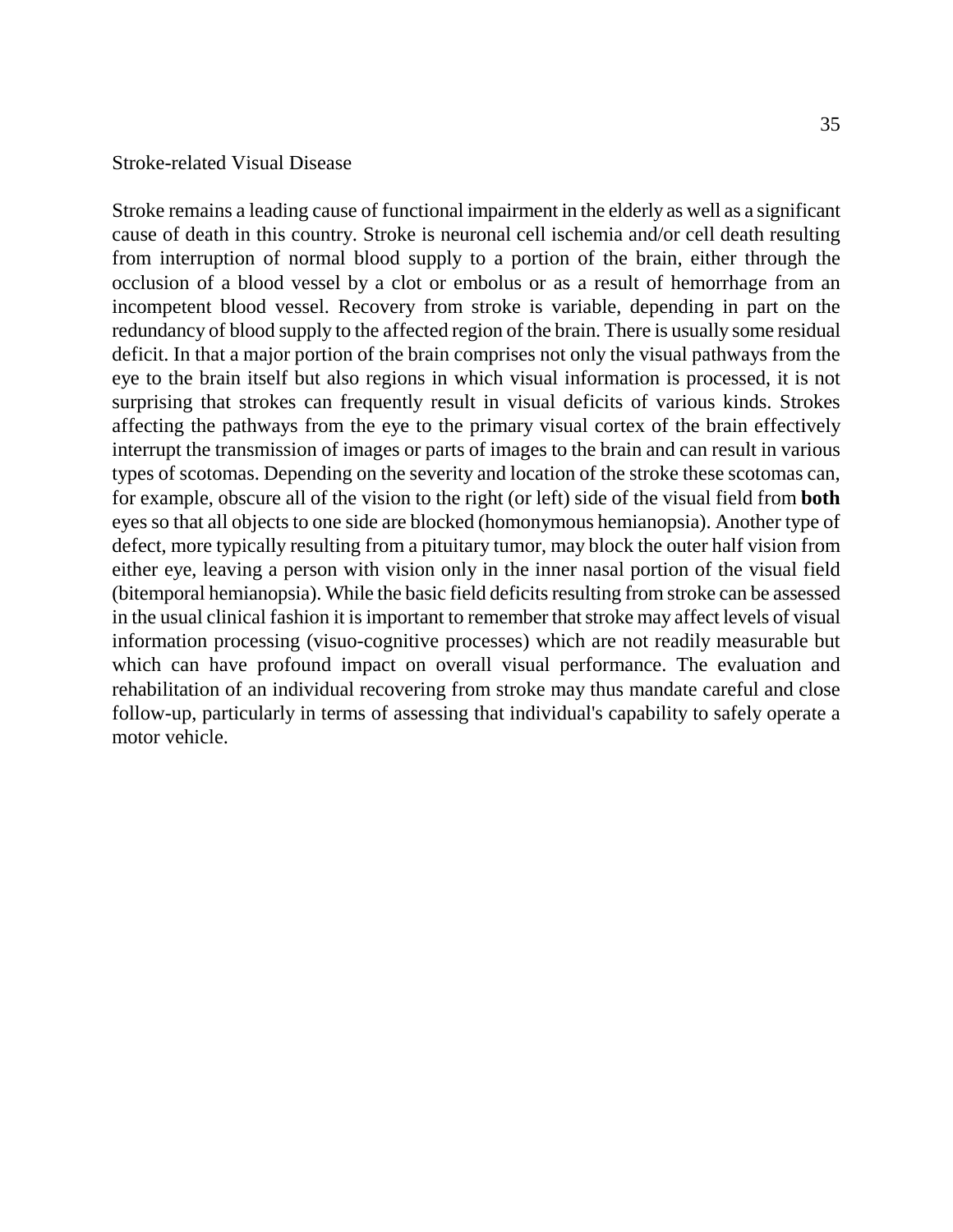#### Retinal Degenerative Disease

A number of retinal degenerative conditions can impact visual function. These are somewhat less common in their prevalence in the general population, but again exhibit an increasing visual impact with age. Some of these conditions can manifest at a relatively early age and result in progressive visual deficit at a much earlier point than the common eye diseases of the elderly. While some of these diseases result from familial genetic tendencies and can thus be targeted for early screening, many of these diseases may occur sporadically in the population. Depending upon the nature of the disease they may manifest primarily through either deficits in peripheral vision first or through deficits in central vision first. Invariably, as they progress they eventually compromise the other modality and can result in severely limited vision or total blindness. Retinitis Pigmentosa is a group of such retinal degenerative diseases which can occur either through heriditary patterns or spontaneously, manifest early in life, and result in night-blindness, peripheral visual field deficits and eventual loss of central visual acuity. The degree and manifestation of symptoms can vary widely from individual to individual as can the rate of progression. A particular type of scotoma (the "ring scotoma") can have insidious effect on a driver's vision as an approaching vehicle can vanish from sight as it enters the ring scotoma and then re-appear. Unless detailed peripheral field testing is done, the ring scotoma may not even be detected since it only blocks a midperipheral zone of vision. Thus individuals identified with degenerative retinal conditions and still deemed capable of operating motor vehicles require careful and detailed evaluation and monitoring of their disease condition.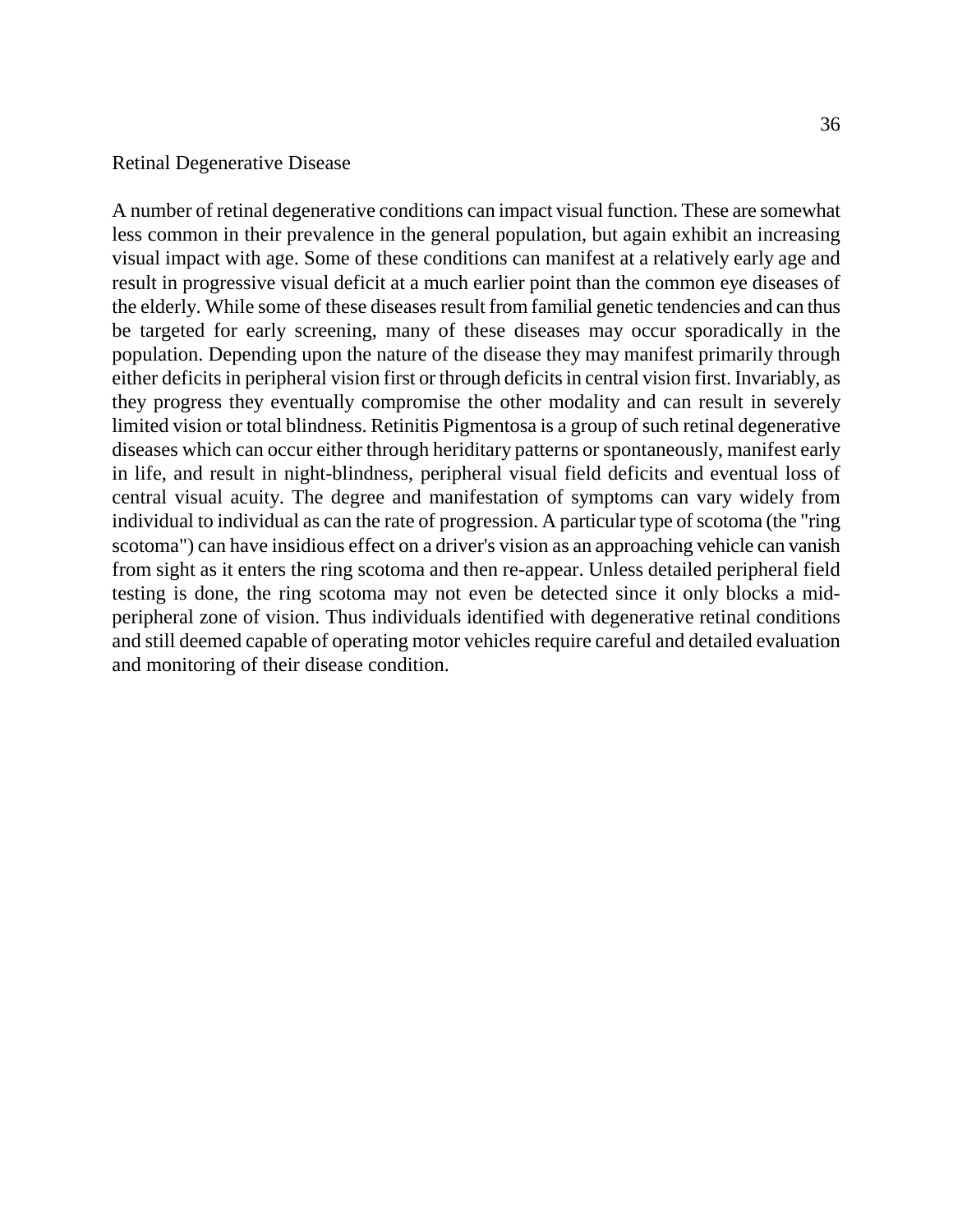#### III. Conclusions

The parameters of central visual acuity, peripheral field and color detection constitute three important parameters of visual function in motor vehicle operation. They form the basis of the screening standard for commercial motor vehicle licensing. The presence of eye disease may alter any one or more of these parameters with a resultant negative impact on visual function and safety of motor vehicle operation. The degree of this adverse impact can vary widely among individuals and thus mandates more detailed and careful evaluation prior to determining that individual's fitness to operate a motor vehicle within acceptable safety standards.

Peripheral visual field is an extremely important part of visual processing in driving in that information which may be critical to decision-making frequently first appears in the periphery of the visual field. As driving is a dynamic visual task with constant change in visual input, the location of objects in the peripheral field is constantly changing and requires an intact field for appropriate evaluation and response. To lose an object approaching from the visual periphery even for a short period of time might have devastating consequences. Moreover the processes by which peripheral visual information is integrated may be critical to the overall presentation of orderly visual data to the cognitive portion of the brain.

Standard static visual perimetry presently represents the best tool that we have widely available for testing peripheral visual field. Standard static perimetry, however, has a number of drawbacks and may not accurately represent the type of peripheral visual field processing which is necessary for driving. Perimetry does lend itself to modification (for example dynamic perimetry, two-point discrimination perimetry, etc); however, these specialized modalities are not widely understood or accepted. They may provide improved predictive value in the future and warrant investigation, particularly in the presence of visual system disease. A recent study has suggested that a two-object discrimination type of test of peripheral vision may be a very good predictor of motor vehicle safety in the elderly population (4).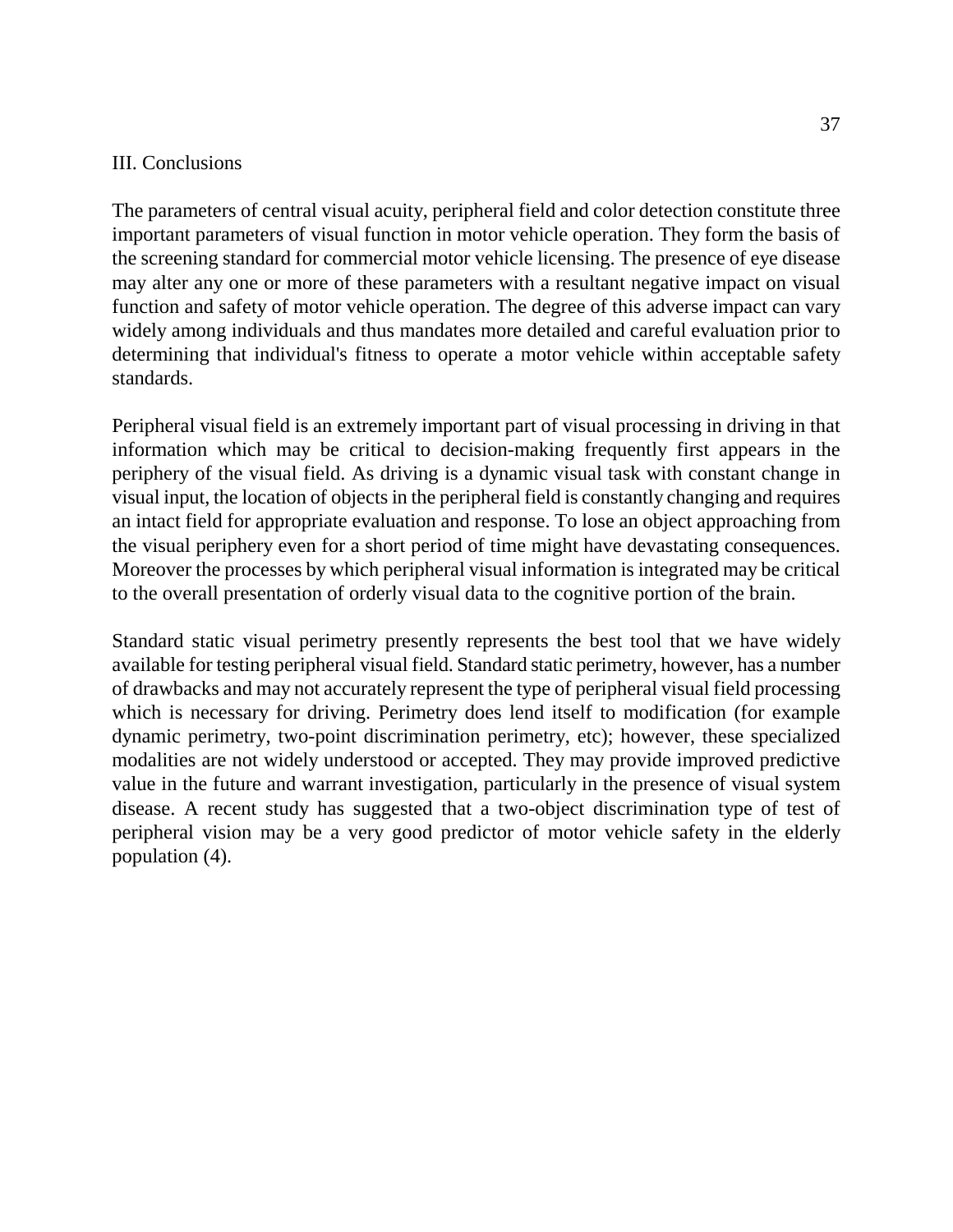The principal motivating factor behind this panel's recommendation for further investigation of the visual factors affecting motor vehicle safety is the absence of concrete scientific data. Certainly the parameter of peripheral visual field function suffers from the same absence of concrete predictive data and should be carefully assessed in any future investigations.

### IV. References

- (1) Szlyk, JP, Severing, K, Fishman, G. Peripheral Visual Field Loss and Driving Performance. AAA Foundation for Traffic Safety, August, 1991.
- (2) Kaplan, E. The Role of P and M Systems: Introductory remarks in: Kulikowsky, J, Dickinson, C, Murray, I, eds. Seeing Contour and Colour. Pergamon Press, 1989.
- (3) Leibowitz, H et al. The Framingham Eye Study. Survey of Ophthalmology, 1980.
- (4) Owsley, C, Ball, K, McGwin G, et al. Visual Processing Impairment and Risk of Motor Vehicle Crash Among Older Adults. JAMA, April 1998.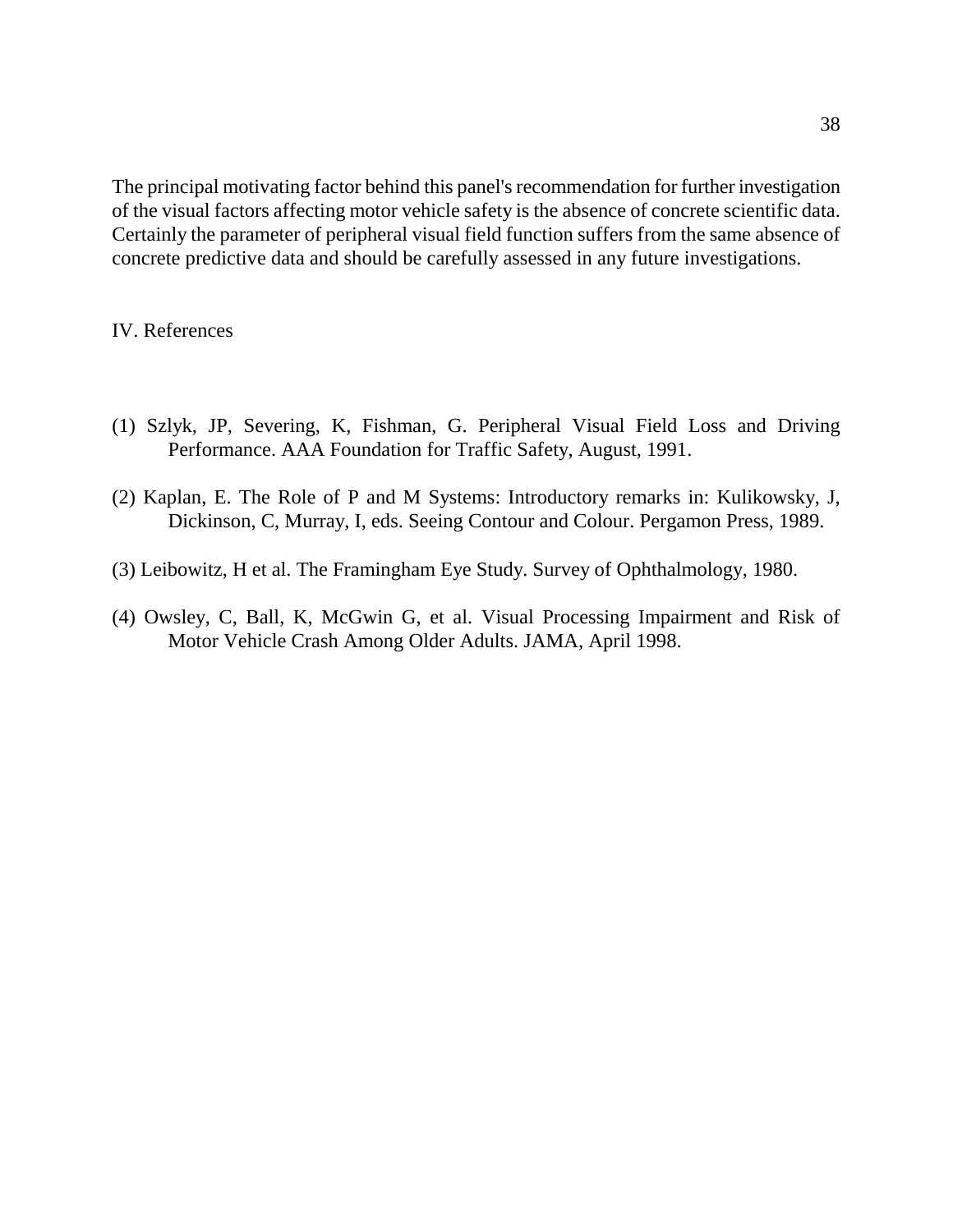## **Appendix D: Consideration for Future Studies Regarding the Visual Requirements for Drivers of Commercial Vehicles**

#### **Lloyd Paul Aiello, MD, PhD**

#### I. Overview:

There is considerable need to ascertain the exact visual requirements for safe and efficient operation of motor vehicles by commercial drivers. The considerable impetus for determining these requirements lies with the desires to maximize both the commercial opportunity for individual employment (the drivers) as well as the safety of our roads and highways (pedestrians, other drivers and the commercial drivers themselves). To optimize the balance between these two mandates, a detailed understanding of how the various aspects of visual functioning relate to the safety and performance of commercial motor vehicle operation is essential. Unfortunately, there is a considerable lack of empirical and wellsubstantiated data upon which to draw such conclusions. As such, there is considerable need for the performance of rigorously controlled scientific investigations to provide the data upon which future policy modifications may be based.

#### II. Rationale Justifying Future Studies:

The vision waiver program demonstrated that it was feasible to closely monitor a cohort of commercial motor vehicle drivers with impaired visual function and that during the course of this program public safety was not compromised. Although the waiver program was terminated due to a court ruling citing a lack of sufficient preliminary data to justify the program's inception, data from the waiver program during its existence provides substantial support for the rationale, feasibility and initial safety of such a program. A well designed study, based on the waiver program model, could yield valuable, scientifically valid data upon which to justify future visual function requirements for the drivers of commercial motor vehicles.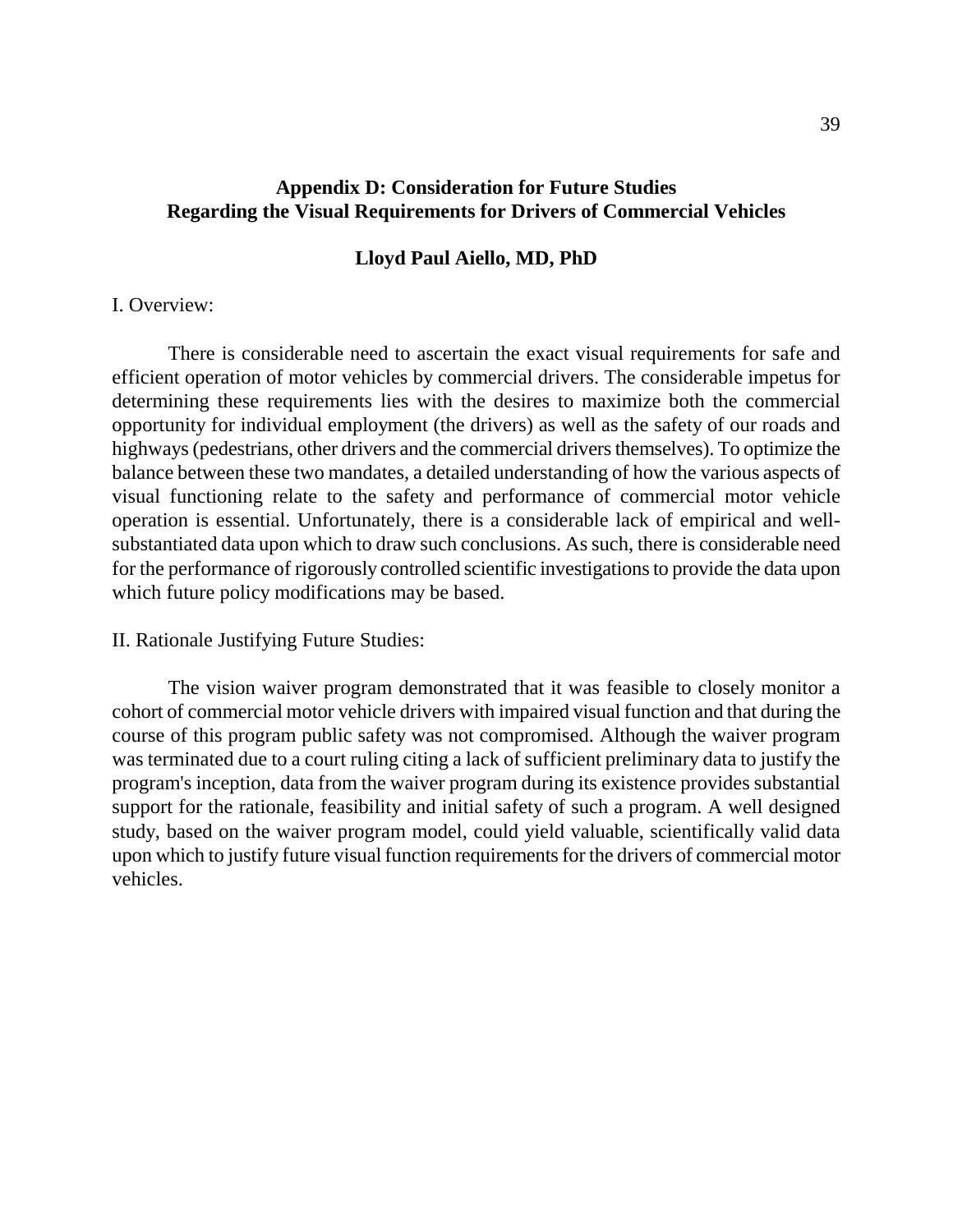III. Primary Goal:

The primary goal for these initial studies must be to determine if commercial motor vehicle drivers with well-defined and well-characterized visual impairments are at higher risk of motor vehicle accident than motor vehicle drivers without such impairments.

IV. Secondary Goals:

a. Determine which visual impairments have the least effect on the safe operation of commercial motor vehicles.

b. Determine which visual impairments have the most hazardous effect on the operation of commercial motor vehicles.

c. Determine if certain driving conditions are associated with increased accident rates in commercial motor vehicle drivers with visual impairment.

d. Determine if accident rates change over time in commercial motor vehicle drivers with visual impairment.

e. Determine when commercial motor vehicle drivers with visual impairment should be re-evaluated with regard to their commercial motor vehicle licensure.

V. Overriding Consideration:

Public safety and safety of the commercial driver must be the overriding concern. Since any relaxation of the visual function standards is associated with potential public safety risk, any trial design must incorporate detailed and timely evaluation of accident rates in order to modify the program should accident risk be shown to increase in any particular group or subgroup of commercial drivers.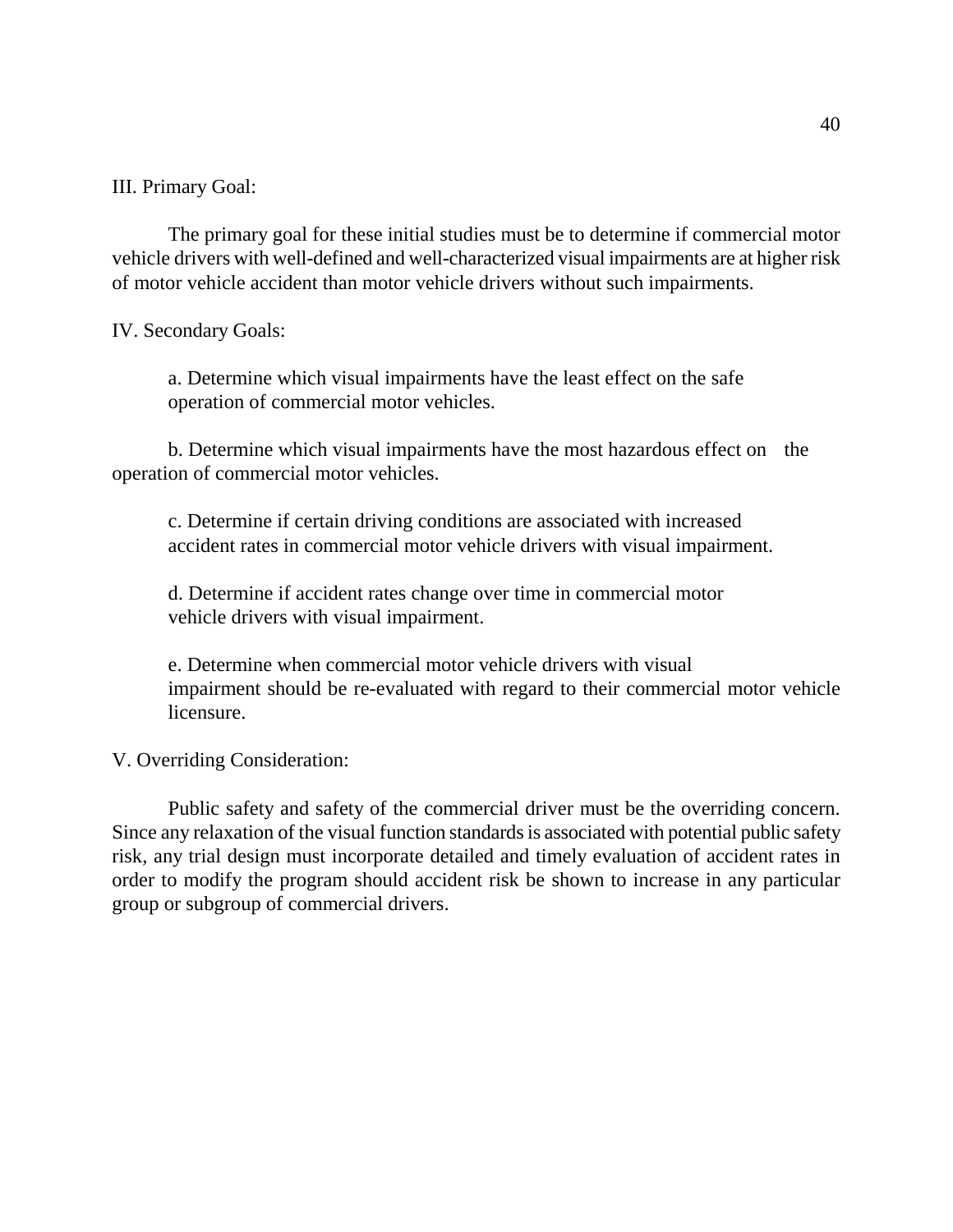#### VI. General Consideration:

Since it is the hope that the outcome of any such future studies of visual impairment in commercial motor vehicle drivers will be used to modify current visual requirement standards, the studies themselves must be performed in a rigorous and scientific manner. This will require full utilization of scientific trial methodology, consideration of confounding variables, maintenance of data integrity; non-biased evaluation of the data and prospective standardization of as many variables as possible. There is a vast body of knowledge concerning the appropriate performance of such trials. It is highly recommended that, should such a trial eventually be considered, multiple individuals with expertise in clinical trial design, visual functioning,commercial driving requirements, highway safety, and legal and government representatives be convened in order to begin the rigorous design of these trials. The expertise of all these individuals will be critical to prospectively define a study, which, at its conclusion, will yield robust and accurate data upon which to base future policy changes.

#### VII. Defining Eligibility Criteria:

The principle questions regarding adequate visual function revolve primarily around visual acuity, visual field, monocular status, and color vision. Thus, any investigative initiative must include individuals who have varying degrees of deficit in each of these parameters. Furthermore, the deficit in each of these parameters must be rigorously defined and evaluated by standardized procedures. The eligibility of an individual, and determining the particular group in which they will be evaluated, must be predefined in a detailed manner. All tests, which are used to evaluate these visual functions must also be rigorously defined and performed in a standardized manner. This requires detailed protocols for ophthalmic evaluation and rigorous timing of study visits. Usually, this would also require stndardized certification of the individuals who are performing the measurements. In addition, the reporting of each applicant's physical state must be performed in a standardized manner and compiled in a central database. Rigorous and standardized reporting and follow-up of all accidents must be made on a predetermined and routine basis. Full details of all incidents must be reported on standardized forms to assure that all information is acquired. These forms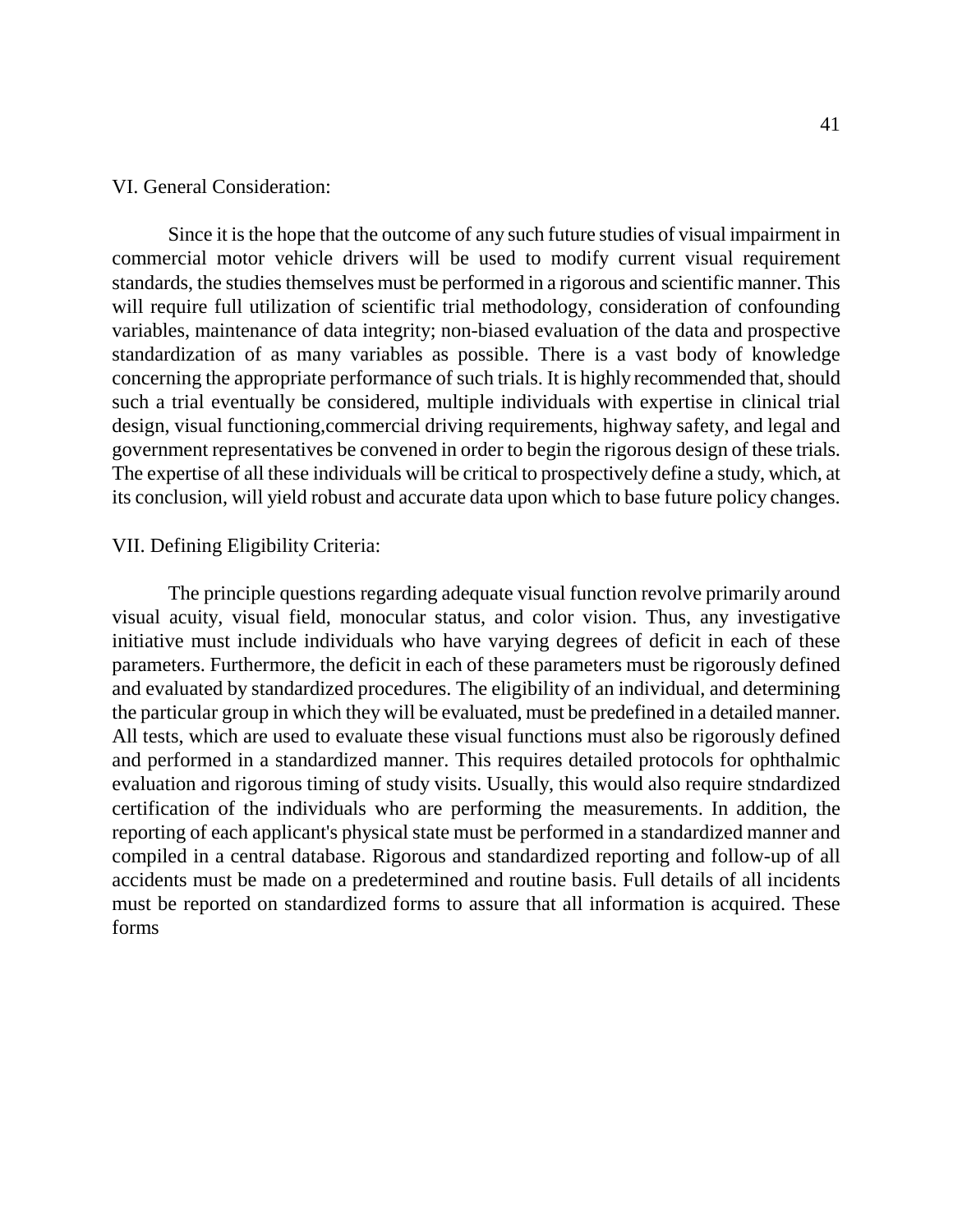should be prospectively designed to capture all necessary information upon which future analysis would be performed. As part of appropriate study design, the number of participants, the study duration, and the magnitude of the effect to which one is looking must be prospectively determined.

It is strongly suggested that an independent data and safety monitoring board be convened to assure the integrity and independent evaluation of the safety aspects of the study and to monitor safety as the trial progresses. The board will be charged with the mandate to report any unjustifiable increase in risk such that the ongoing study may be modified to improve public safety or be promptly terminated if indicated.

#### VIII. Feasibility:

The waiver program, as of 1993, included 2,656 waiver program commercial motor vehicle drivers among which there were 1.553 accidents per million vehicle miles. These drivers with visual impairment in the waiver program actually had a 35% lower risk of accident than did the non-visually impaired commercial motor vehicle drivers. Standard commerical drivers in 1993 had 2.422 accidents per million vehicle miles and were at a 56% higher risk of accident than those in the waiver program. These statistics demonstrate that significant numbers of individuals can be followed for a significant period of time resulting in large numbers of vehicle-miles for evaluation. Furthermore, it suggests that when the waivers are determined with care, there is no increased risk to the general population.

#### IX. Summary:

A well designed, prospective study evaluating the accident risk in commercial motor vehicle drivers with defined visual impairments could most likely be implemented with minimal public safety risk and could provide currently unavailable, scientifically valid data upon which to base future policies regarding the visual function requirements for commercial motor vehicle drivers.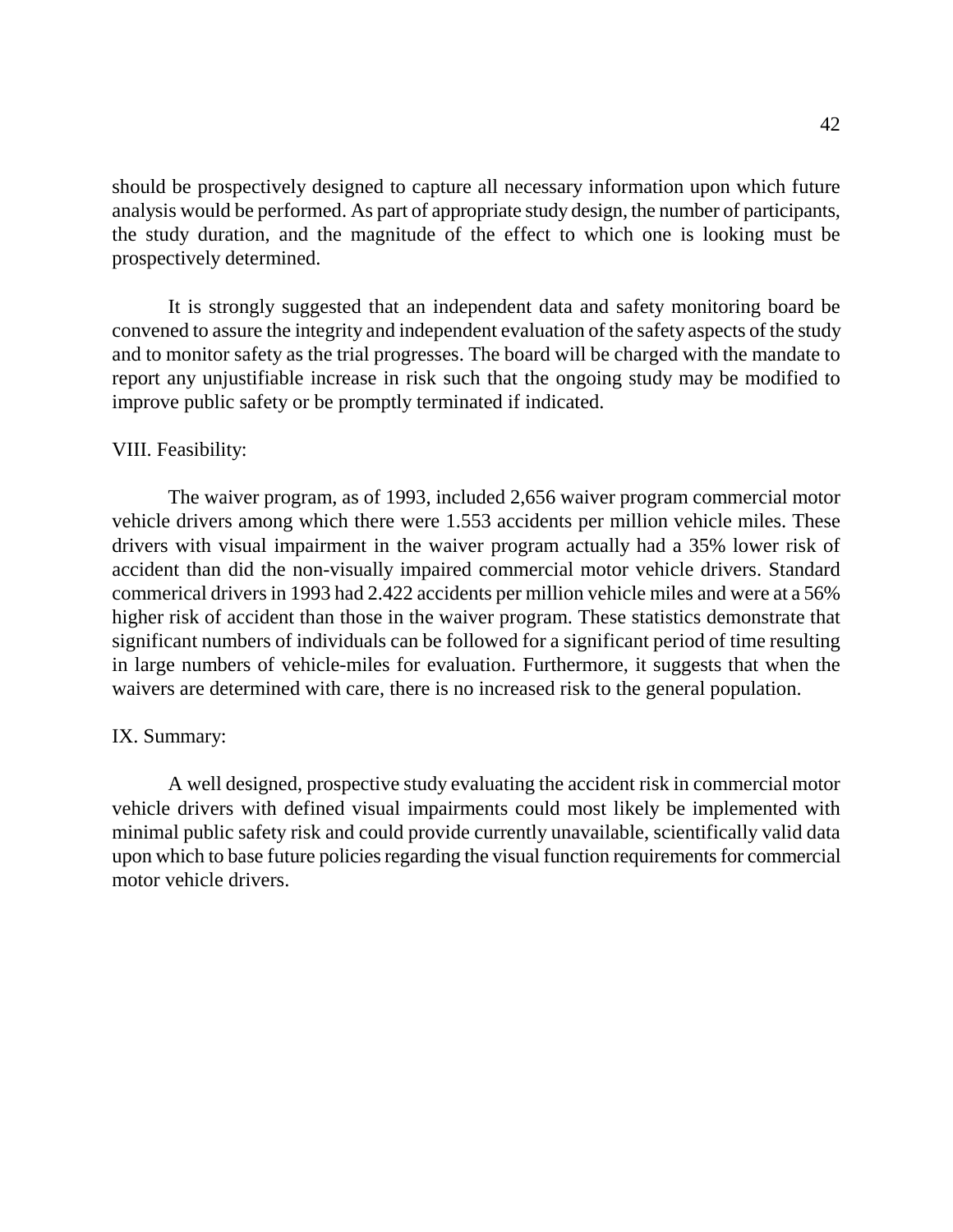## X. Potential Study Design:

There is a wide range of potential study designs that could be implemented to achieve the desired evaluation. As stated above, it is strongly recommended that a diverse group of individuals with expertise in associated areas be convened in an effort to determine the optimum study design should such a study be implemented. A potential design, which could yield data with a minimum of extra effort and minimal additional expense follows:

- 1. Rigorously define the range of visual impairments that one wishes to study. These will include defined ranges of visual acuity, visual field, monocular status and color vision deficits.
- 2. Rigorously determine the method by which such visual impairments are to be quantitated. Assessment must be done using standardized ophthalmologic procedures with the specific details of performing these procedures stated prospectively.
- 3. Institute a program similar to the initial waiver program that will allow commercial motor vehicle drivers with the deficits defined above to participate despite their visual impairment.
- 4. Granting of a commercial motor vehicle waiver should be made dependent upon the driver's participation in the ongoing waiver program study. An individual who does not want to participate in the vision waiver study should not be granted a waiver for commercial vehicle operation. This policy should be justifiable since there is an unknown risk to the general population and participation is required for appropriate monitoring. Program participants should be accepting of this requirement since otherwise they would not be able to participate as a commercial motor vehicle operator.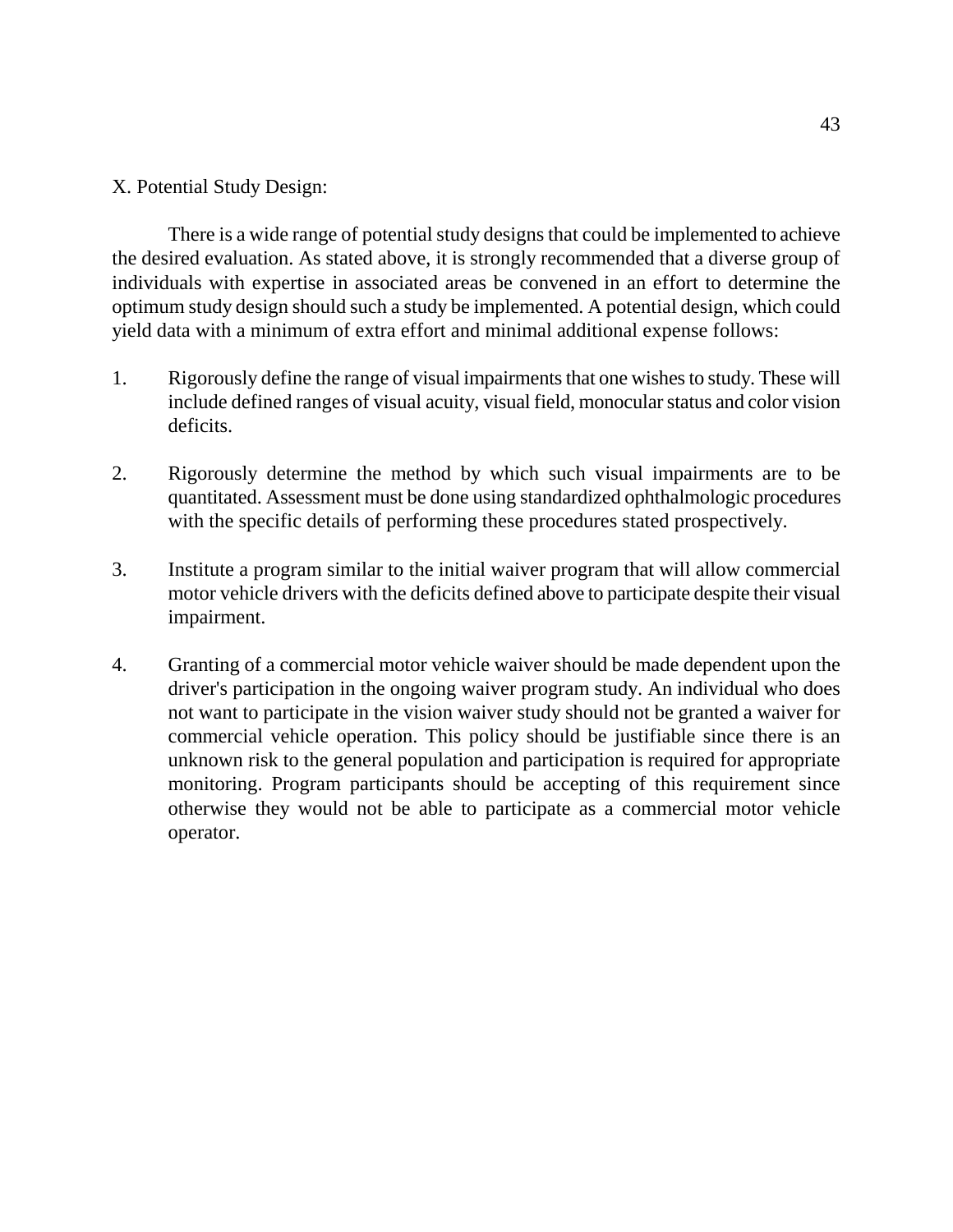- 5. Participation in the vision waiver study should be dependent upon the applicant receiving an appropriate ophthalmologic and medical evaluation prior to the granting of the waiver. Such evaluation must be completed on standardized forms, which will be prospectively defined for the study. Failure to complete this ophthalmologic or physical evaluation should result in the applicant not being eligible for a commercial motor vehicle waiver. The expense for these examinations should be borne by the participant. Again, this approach should be feasible to implement since the financial and time impact for a single individual would be far less than if the government were to assume this responsibility. In addition, the individuals will now be gaining additional employment revenues which could offset these costs.
- 6. Maintenance of a participant's commercial motor vehicle waiver should be dependent upon the prompt and complete reporting of all accident events. Any event, which is not appropritely reported, should result in immediate termination of the individual's commercial motor vehicle waiver. This approach is justified, since the primary concern is the safety of the general population, and failure to report such incidents would make it impossible to monitor whether particular groups are at increased risk of accident.
- 7. Maintenance of a commercial motor vehicle waiver should be dependent upon reevaluation at a predefined interval. This interval should be prospectively determined prior to the initiation of the waiver program and possibly modified as additional data is evaluated. Failure to be re-evaluated at the designated time should result in immediate termination of the individual's commercial motor vehicle waiver. Again, this is essential in order to obtain the data required to assess whether safety is being maintained over time.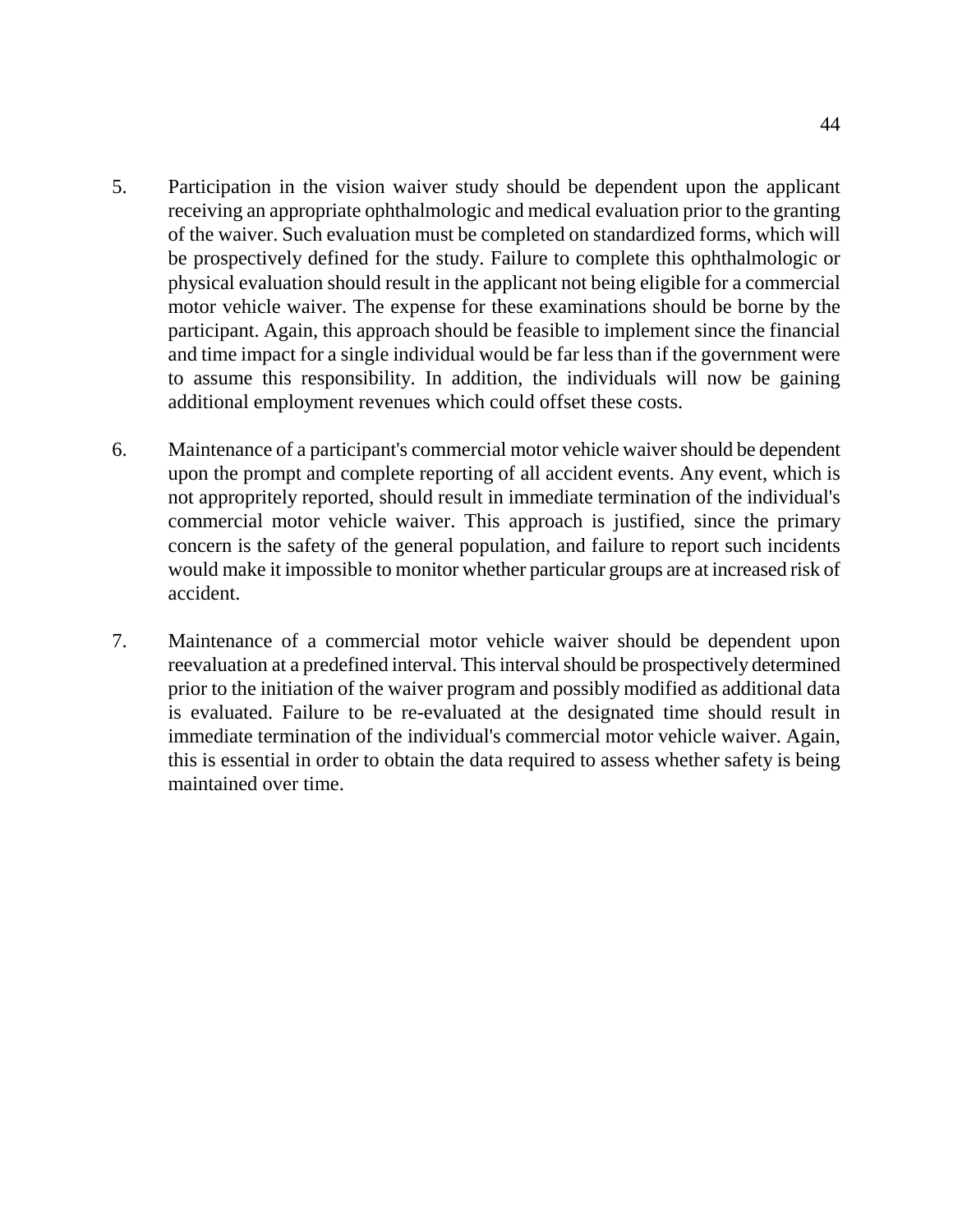#### XI. Summary:

This study design allows for the granting of commercial motor vehicle waivers in a manner that will assure:

- a. Appropriate enrollment of drivers into the prospective study
- b. Proper driver evaluation prior to entry into the study
- c. Reduction in the governmental cost of performing this study
- d. Appropriate reporting of all accidents
- e. Timely re-evaluation of each participant

The data derived from this study will answer many critical questions, particularly those concerning the:

a. Level of visual acuity required for safe operation of a commercial motor vehicle

b. Extent of visual field required for safe operation of a commercial motor vehicle

c. Effect of monocular status on the safe operation of a commercial motor vehicle

d. Need for color vision

e. Effects of associated medical conditions

f. Effects of various driving conditions

g. Maintenance of motor vehicle safety over time in individuals with visual impairment

Such a study would answer the vast majority of critical questions for which essential data is currently unavailable and which is required to determine if alterations to the current visual requirements for the operation for commercial motor vehicles are justifiable.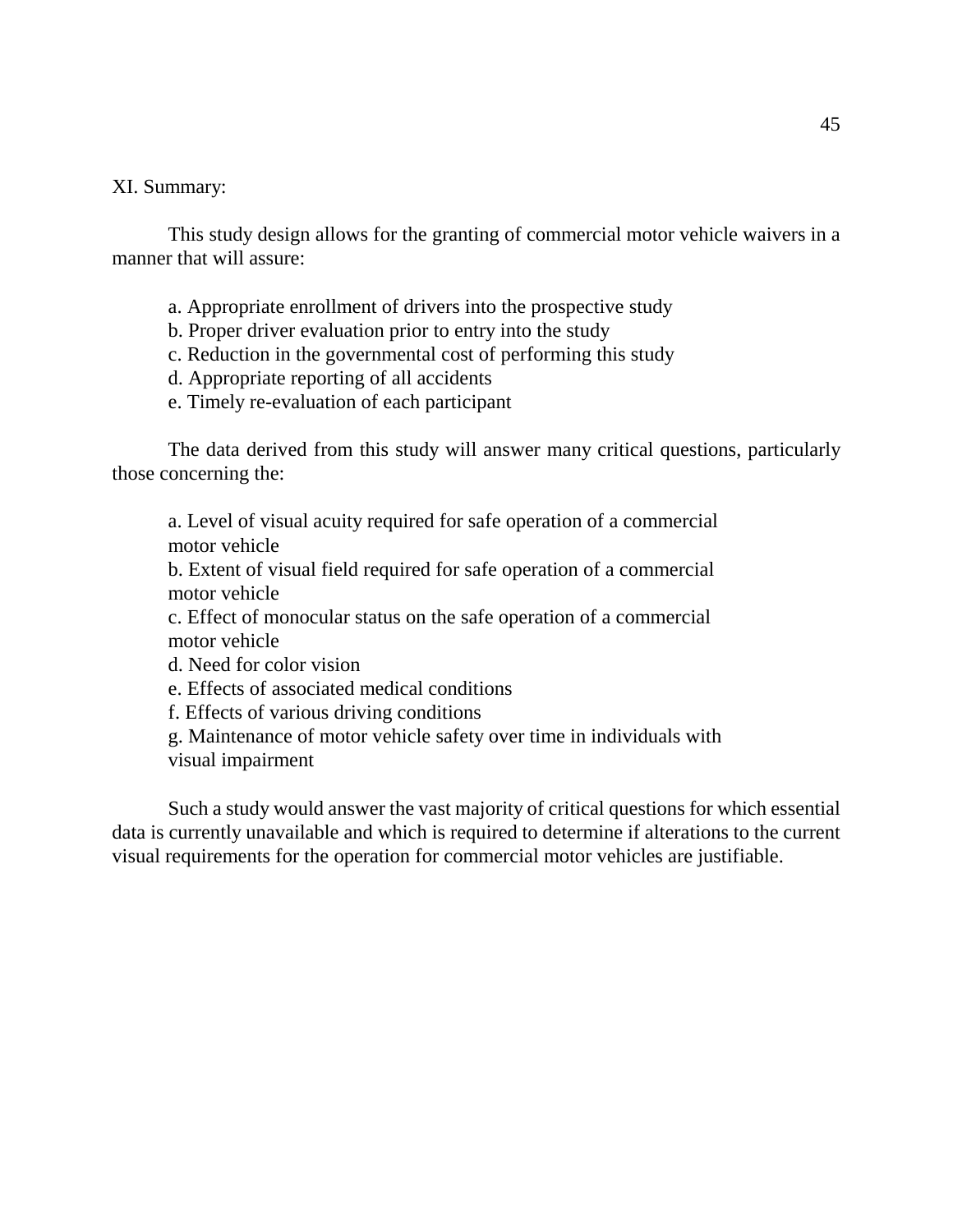#### XII. Conclusion:

It is our opinion that a prospective evaluation of the effects of visual function on the performance of commercial motor vehicle drivers is feasible and can be implemented with reasonable effort, cost, and time commitment. In fact, due to the current lack of appropriate data upon which to set visual function requirements for commercial motor vehicle drivers, it can be argued that such a study is essential before any further modifications which might loosen the current standards can be ethically entertained.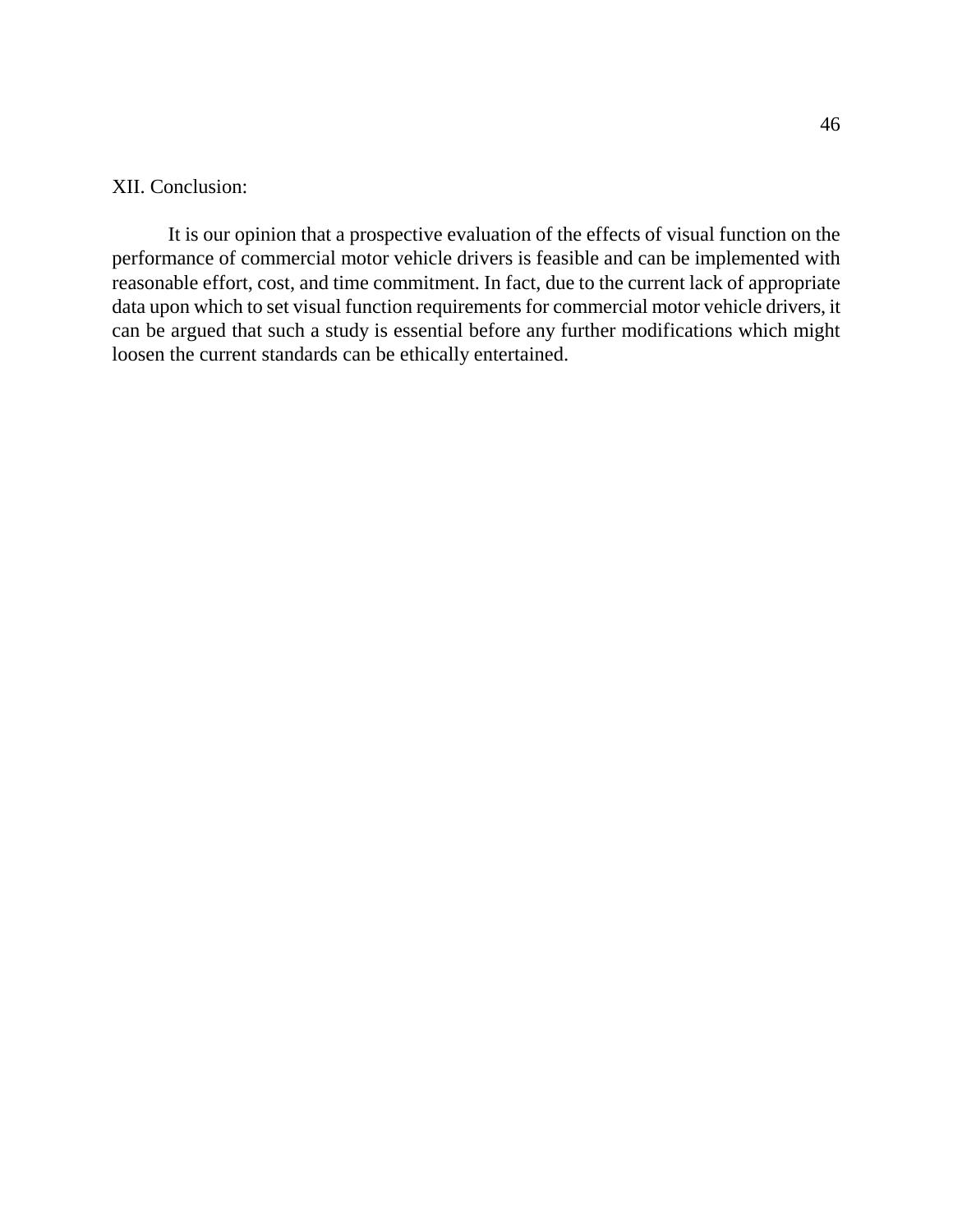# **Appendix E: Protocol for Screening the Visual Field Using a Confrontation Method**

- 1. The examiner is standing or seated approximately 2 feet in front of the examinee with eyes at about the same level.
- 2. The examinee covers the left eye with the palm of the left hand for testing of the right eye.
- 3. The examiner asks the examinee to fixate on the left eye of the examiner.
- 4. The examiner extends his/her arms forward, positioning the hands halfway between the examinee and the examiner. The right hand is held one foot to the right of the straight-ahead axis and six inches above the horizontal plane. The left hand is held one-and-a-half feet to the left of the straight-ahead axis and six inches above the horizontal plane.
- 5. The examinee is asked to confirm when a moving finger is detected. The procedure is repeated with the examiner testing six inches below the horizontal meridian.
- 6. The entire procedure (2. through 5.) is then repeated for the examinee's left eye which should fixate on the examiner's right eye. The hand placement is appropriately reversed.